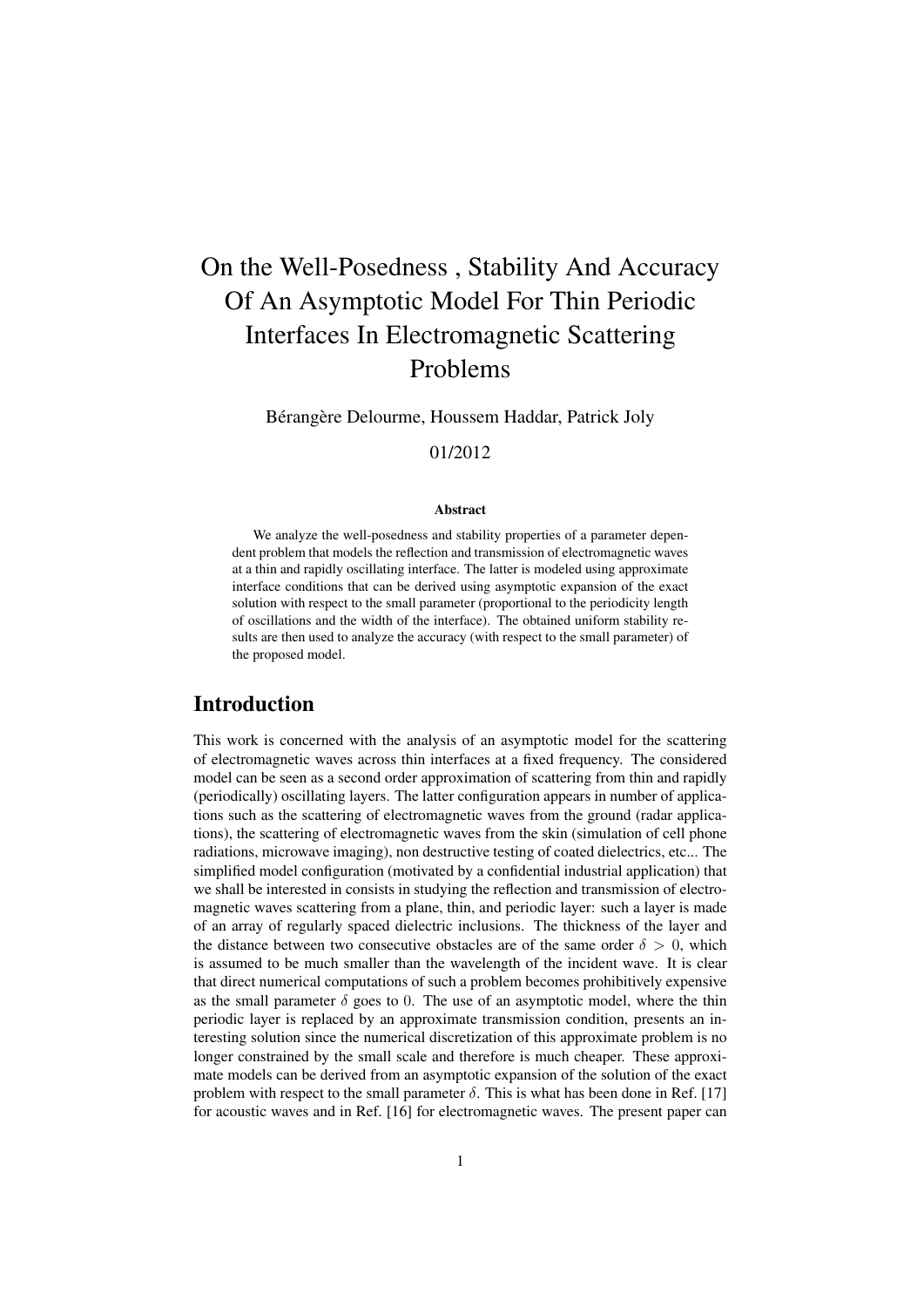be seen as a natural continuation of [17]. For the analysis and numerical simulation of the electromagnetic time dependent problem and for interfaces with constant coefficients we refer to Ref. [10].

More precisely, we shall mainly analyze in this paper the well-posedness and uniform stability (with respect to the small parameter  $\delta$ ) of a family of transmission problems which are non standard in two ways. First they involve jumps across two very close but different surfaces (4). Second, they involve approximate transmission conditions (ATC's) depending on  $\delta$  (5). Such conditions include of course the ones issued from the asymptotic analysis of thin and rough interfaces as it will be more clearly outlined in section 1.2. As a consequence of the stability analysis, we also will be able to rigously analyse the accuracy of the approximate transmission conditions. From this point of view, this paper can be viewed as a one step further the analysis of effective boundary conditions (also called generalized impedance boundary conditions or GIBC's) for rough surfaces, which has been the subject of a more abundant literature (see Ref. [3],[1],[37],[28],[21],[32],[20],[6]). Similar ATC's have been recently analyzed [17] in the case of the scalar wave equations (acoustic waves). As one can expect, the case of 3D Maxwell's equations that we consider here is more involved from the mathematical point of view.

#### *Outline of the paper and the main results.*

We first introduce the small parameter dependent problem  $\mathcal P$  formed by equations (1), (2), (3) and (5) in section 1.1. The first main goal of this paper is to prove that this boundary value problem is well-posed (at least for  $\delta$  small enough) and is stable uniformly with respect to the small parameter  $\delta$ . This is the object of sections 2 to 4. We shall employ a variational approach and inf-sup conditions (Babuska's theory) that are established by compact perturbation techniques. The proof is much more complicated than in the scalar Helmholtz case, [17] since the compactness properties of the lower order terms in the variational formulation is much more difficult to obtain in the context of Maxwell's equations (see Ref. [36],[13], [14],[8] for more general investigations of this issue). The key point consists in building an appropriate Helmholtz decomposition of the solution that fits our transmission problem. This approach is classical in the analysis of Maxwell equations (see for instance Ref. [26],[23] and [29]). In section 2, after having rewritten the transmission conditions in an adequate form via the introduction of a boundary operator  $\mathcal{G}_{\omega}$  (whose main properties are described in proposition 7), we establish the variational formulation of our transmission problem (see (21,22,23,24)) in an appropriate function framework (see (25, 27)). In section 3, we construct the appropriate (Helmholtz like) decomposition of the variational space (see section 3.1 for the main statements and section 3.2 for their proof). In particular, the uniform continuity properties of the related projection operators is established in proposition 9. Section 3.3 is devoted to the proof of the compactness results associated with this Helmholtz decomposition (Proposition 11). Section 4 is devoted to the proof of the well-posedness and stability result (theorem 16). The key point is the proof of uniform inf-sup conditions (proposition 18) that is achieved by using the results of section 3.

Let us remark that since our proofs are based on compactness and contradiction arguments, our well-posedness result is only proved for  $\delta$  small enough (this is a standard restriction in the analysis of perturbation of non coercive problems), which is sufficient for the applications we have in mind. When considering the problem for a given (not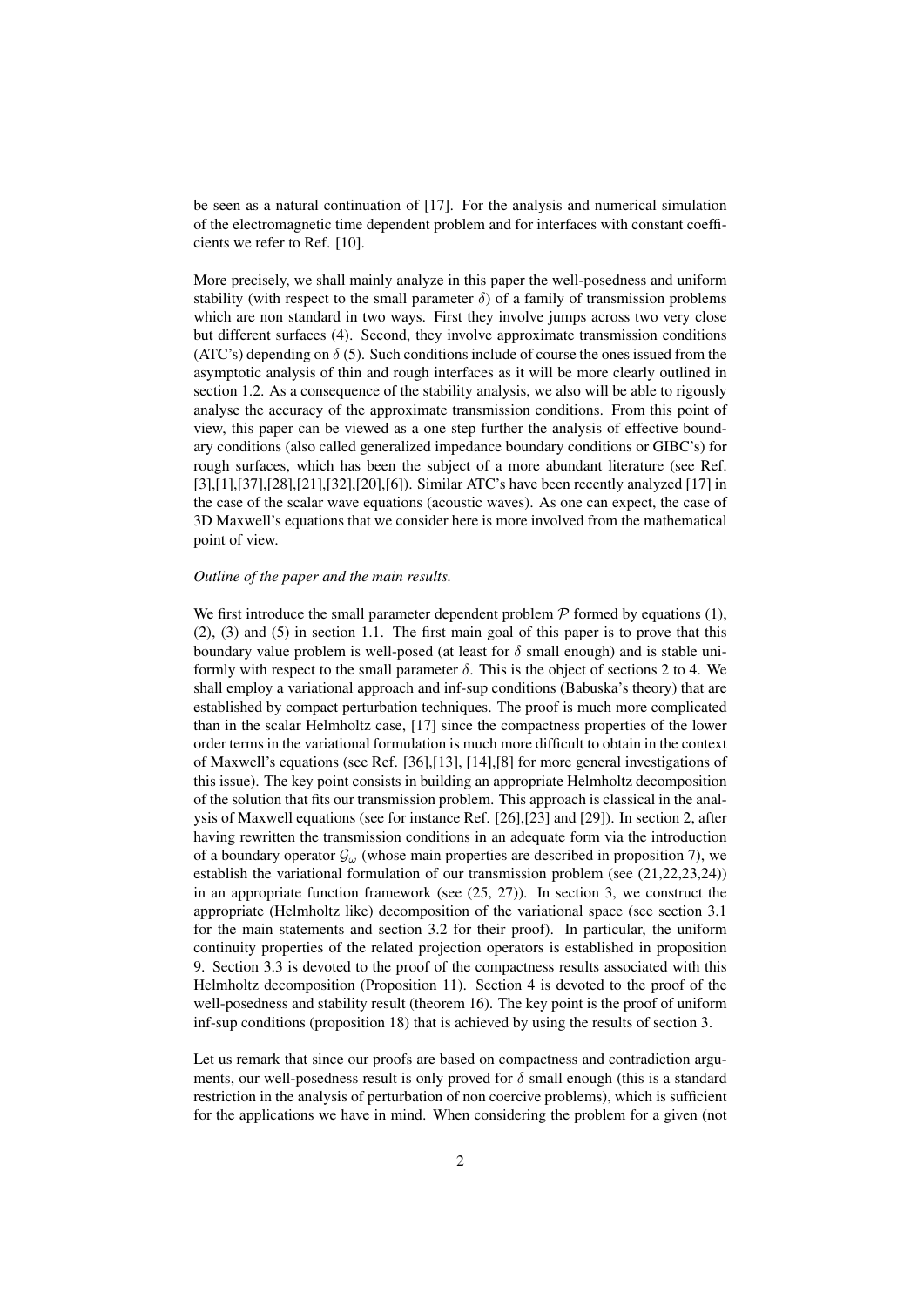necessarily small)  $\delta$ , the main hard issue with centered formulations of ATCs would be to ensure the uniqueness of solutions for all frequencies. One way to get around this difficulty would be to use a non symmetric (but consistent) version of the ATC (5) in which, contrary to  $(5)$ , the two lips of the interface would not play a symmetric role. We refer the reader to Ref. [17] where this has been done for the scalar wave equation.

Our second main goal is to use the previous results to prove the accuracy of conditions (5) (using (9)) as effective transmission conditions for thin periodic interfaces as described in section 1.2. This is the subject of section 5 and more precisely proposition 19. The result appears as a consequence of the combination of the theoretical results from Ref. [16] and an asymptotic analysis with respect to  $\delta$  of the transmission problem P.

# 1 Setting of the problem and outline of the paper

#### 1.1 The model problem

We are interested in the electromagnetic field  $\mathbf{E}^{\delta}$  solution of time harmonic Maxwell's equations

$$
\operatorname{curl} \operatorname{curl} \mathbf{E}^{\delta} - \omega^2 \mathbf{E}^{\delta} = f \quad \text{in } \Omega_{\alpha\delta}^+ \cup \Omega_{\alpha\delta}^-, \tag{1}
$$

where  $\omega$  denotes the pulsation of time variations, f is a given source term in  $L^2(\Omega_{\alpha\delta}^+)$  $(\Omega_{\alpha\delta}^-)^3$  and the domains  $\Omega_{\alpha\delta}^{\pm}$  are defined by (see Fig.1(a)):

$$
\Omega_{\alpha\delta}^{\pm} := \left\{ (x_1, x_2, x_3) \in \mathbb{R}^3, -\frac{L_1}{w} < x_1 < L_1/2, -\frac{L_2}{2} < x_2 < \frac{L_2}{2}, \frac{\alpha\delta}{2} < \pm x_3 < \frac{L_3}{2} \right\}
$$

where  $L_1$ ,  $L_2$ ,  $L_3$  and  $\alpha$  are given positive numbers and  $\delta$  is a (small) positive parameter.





,

(a) Approximate configuration: domains  $\Omega_{\alpha\delta}^{+}$  and  $\Omega_{\alpha\delta}^{-}$ 

(b) "Exact" configuration: domain Ω

Figure 1: Approximate and exact configurations

Let us denote by

$$
\Sigma_{i,\delta}^{\pm} := \left\{ (x_1, x_2, x_3) \in \partial \Omega_{\alpha\delta}^{\pm}, x_i = \pm L_i/2 \right\}
$$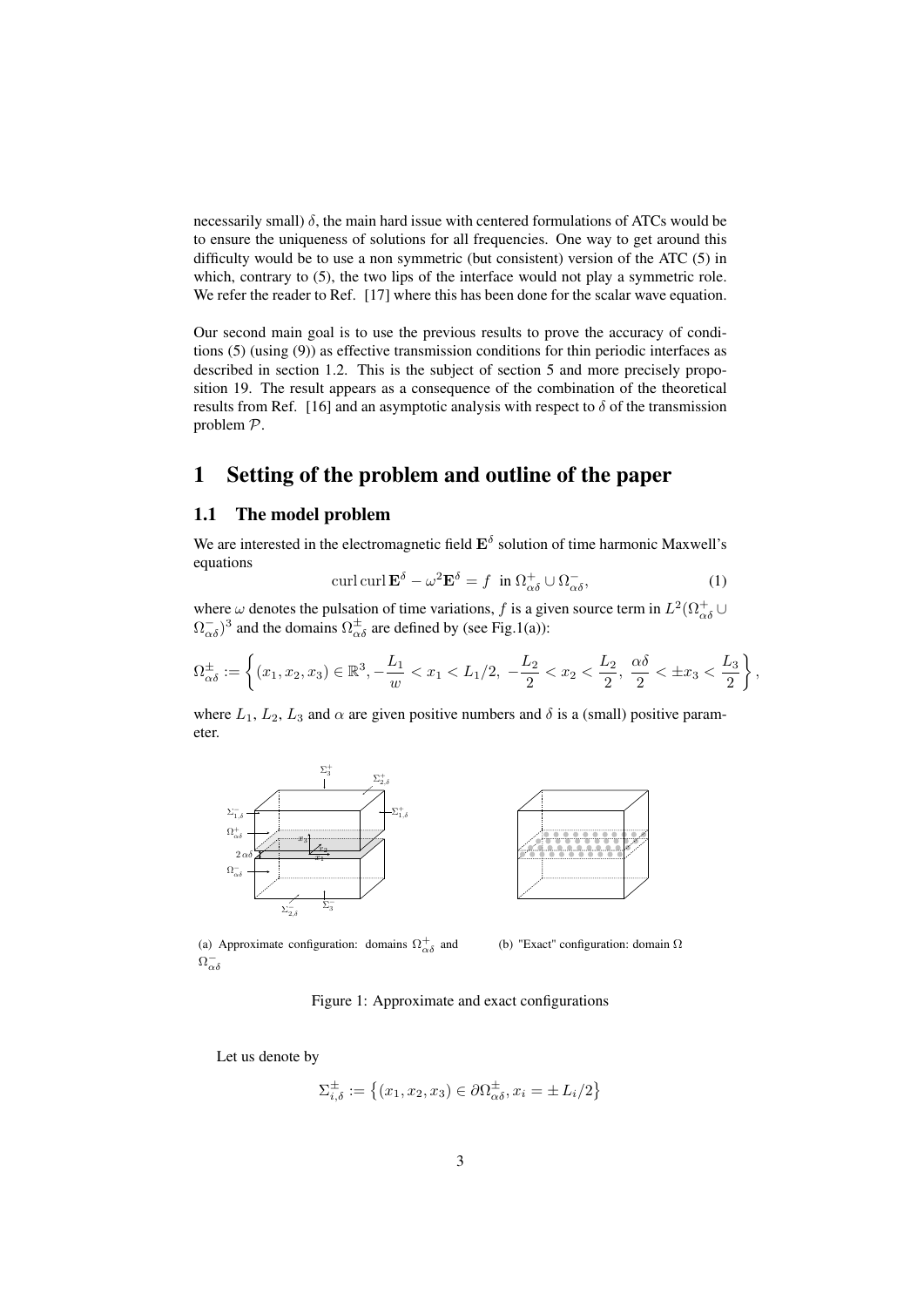for  $i = 1, 2, 3$  and set  $\Sigma_i^{\pm} := \Sigma_{i,0}^{\pm}$ . To simulate approximately a radiation condition in the  $x_3$  direction we impose impedance boundary conditions of the form

$$
\pm e_3 \times \operatorname{curl} \mathbf{E}^\delta = -i\omega \mathbf{E}_T^\delta \text{ on } \Sigma_3^\pm,
$$
 (2)

where we use the abbreviation  $\mathbf{E}_T := e_3 \times (\mathbf{E} \times e_3)$  for the projection of  $\mathbf{E}^{\delta}$  on the  $(x_1, x_2)$  plane. This notation will be also adopted in the sequel. For lateral boundaries we impose periodicity conditions:

$$
\mathbf{E}^{\delta} \times e_i|_{\Sigma_{i,\delta}^+} = \mathbf{E}^{\delta} \times e_i|_{\Sigma_{i,\delta}^-}, \quad \text{and curl } \mathbf{E}^{\delta} \times e_i|_{\Sigma_{i,\delta}^+} = \text{curl } \mathbf{E}^{\delta} \times e_i|_{\Sigma_{i,\delta}^-}, \ i = 1,2. \tag{3}
$$

The problem will be completely set up by specifying the boundary conditions at  $x_3 =$  $\pm \alpha \delta$ . We shall in fact impose transmission conditions that model the existence of a thin layer of width  $\delta$  with material properties that may vary periodically in the lateral directions, with a periodicity length proportional to  $\delta$ . In order to present these transmission conditions we first need to introduce some notation. We shall denote

$$
\Gamma := \left\{ (x_1, x_2) \in \mathbb{R}^2, -L_1/2 < x_1 < L_1/2, \quad -L_2/2 < x_2 < L_2/2, \right\}
$$

and sometimes abusively confuse it with  $\partial \Omega_0^+ \cap \partial \Omega_0^-$ . For any sufficiently regular function or vector field u defined on  $\Omega_{\alpha\delta}^- \cap \Omega_{\alpha\delta}^+$  we abbreviate

$$
u_{\alpha}^{\pm}(x_1, x_2) := \lim_{x_3 \to \pm \alpha \delta} u(x_1, x_2, x_3); (x_1, x_2) \in \Gamma
$$

and define the  $\alpha$ -jump and  $\alpha$ -mean value,  $[u]_{\alpha}$  and  $\langle u \rangle_{\alpha}$ , by

$$
[u]_{\alpha} := u_{\alpha}^{+} - u_{\alpha}^{-}, \quad \langle u \rangle_{\alpha} = \frac{1}{2} \left( u_{\alpha}^{+} + u_{\alpha}^{-} \right) \quad \text{on } \Gamma. \tag{4}
$$

The solutions  $\mathbf{E}^{\delta}$  are required to satisfy the following transmission conditions

$$
\begin{cases}\n(a) & [e_3 \times \mathbf{E}^{\delta}]_{\alpha} + \delta \left( \frac{A_e}{\omega^2} \operatorname{curl}_{\Gamma} \langle (\operatorname{curl} \mathbf{E}^{\delta})_T \rangle_{\alpha} - \mathbf{D}_e \langle (\operatorname{curl} \mathbf{E}^{\delta})_T \rangle_{\alpha} \right) = 0, \\
(b) & [e_3 \times \operatorname{curl} \mathbf{E}^{\delta}]_{\alpha} + \delta \left( A_m \operatorname{curl}_{\Gamma} \langle \mathbf{E}_T^{\delta} \rangle_{\alpha} - \omega^2 \mathbf{D}_m \langle \mathbf{E}_T^{\delta} \rangle_{\alpha} \right) = 0,\n\end{cases}
$$
\n(5)

where,  $A_e$  and  $A_m$  are positive constants,  $D_e$  and  $D_m$  are some constant, positive definite and symmetric matrices that are independent of  $\delta$ . The tangential operators  $\operatorname{curl}_{\Gamma}$  and  $\operatorname{curl}_{\Gamma}$  are respectively defined by

$$
\vec{\text{curl}}_{\Gamma} u := \left(\frac{\partial u}{\partial x_2}, -\frac{\partial u}{\partial x_1}, 0\right)^t \quad \text{ and } \quad \text{curl}_{\Gamma} \mathbf{v} := \frac{\partial \mathbf{v}_2}{\partial x_1} - \frac{\partial \mathbf{v}_1}{\partial x_2}
$$

where u denotes a scalar function and  $\mathbf{v} = (\mathbf{v}_1, \mathbf{v}_2)$  a tangential vector field on Γ. In the applications we have in mind, the quantities  $A_e$ ,  $A_m$ ,  $D_e$  and  $D_m$  are related to the material properties of the thin layer and may also depend on the parameter  $\alpha$ , as it will be explained in section 1.2. In what follows we shall denote  $P$  the boundary value problem defined by equations  $(1)$ ,  $(2)$ ,  $(3)$  and  $(5)$ .

**Remark 1** (On the the significance of the parameter  $\alpha$  that defines the position of the two lips of the interface). *As far as the problem* P *described in section 1.1 is concerned, we could have merely considered the case*  $\alpha = 0$  *which corresponds to the case where the two lips are sticked together. This would have allowed to avoid some (minor)*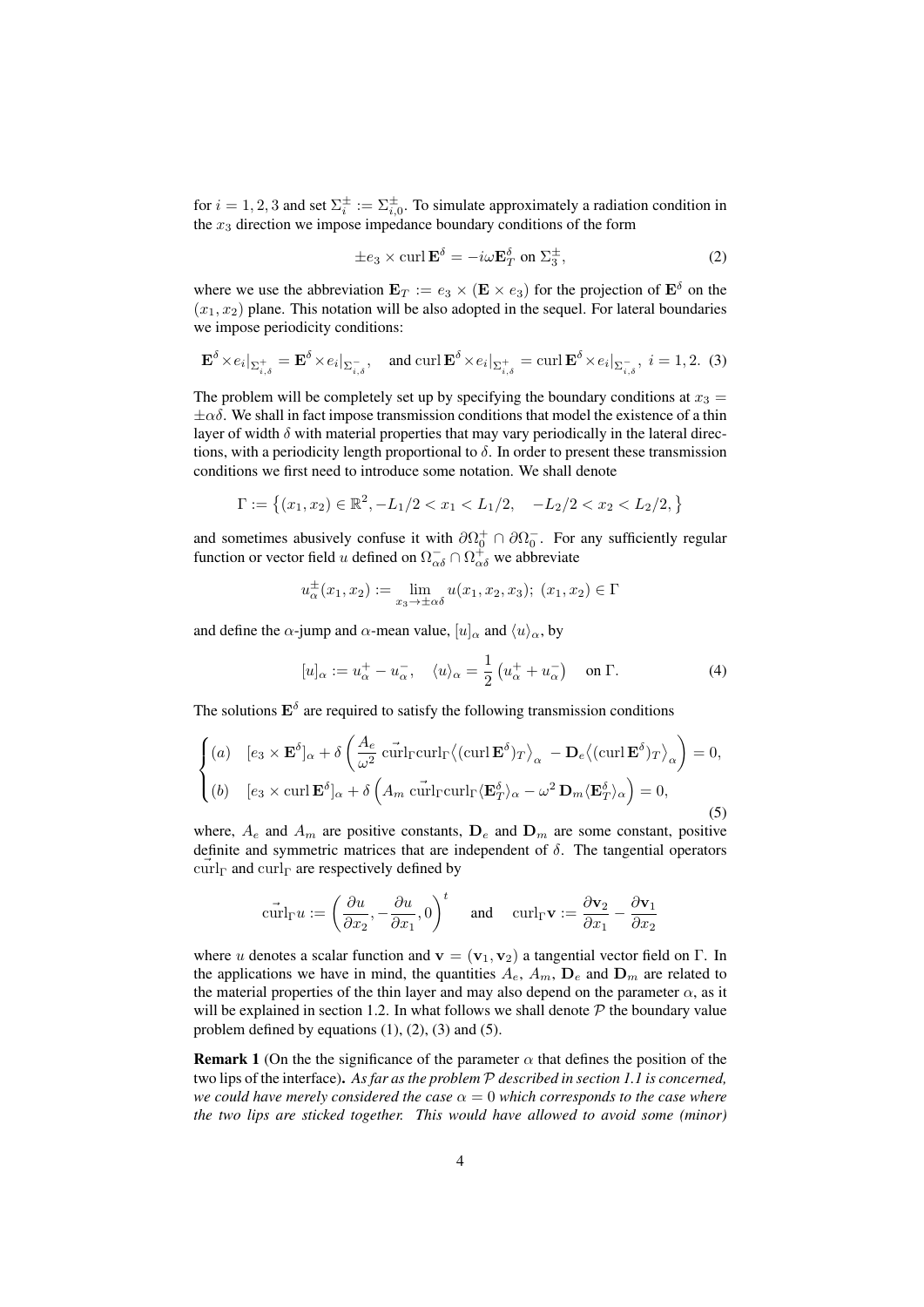*technical difficulties that we had to treat (see the proofs ) to cope with the fact that we deal with problems posed in domains that depend on* δ *(see the proofs of propositions 10 and 18). On the other hand, taking* α *into account becomes fundamental when we want to analyze the accuracy of effective transmission conditions for rough interfaces (sections 1.2 and 5).*

Remark 2 (On the geometrical assumption and obvious generalizations). *The considered simplified geometrical setting was motivated by the periodic transmission layer problem indicated in section 1.2. Let us however indicate that this setting as well as the simplified modeling of radiation conditions does not really affect the generality of our results, except those of section 5 dedicated to the asymptotic analysis of the problem of section 1.2. For instance all the results of sections 3 and 4 can be easily generalized to the case of* Γ *being the boundary of a regular bounded domains. Also, modulo the use of tedious (but classical [29]) technical tools, one can also treat the case of locally non constant material properties and the case of unbounded domain with Sylver-Müller radiation condition at infinity.*

#### 1.2 Motivation: the transmission problem for thin periodic layers

Although we think that the analysis of transmission conditions of the form (5) presents its own interest from the mathematical point of view, the reason why we have chosen to study transmission conditions of the form (5) comes from the mathematical and numerical modeling of the reflection and transmission electromagnetic waves through thin highly heterogeneous interfaces. The transmission conditions have been constructed in Ref. [15], in the case of a flat interface (see also Ref. [15] for the case of a cylindrical interface). To be more precise, problem  $P$  corresponds to a first order approximate model associated with a thin periodic layer scattering problem. Let us describe the "exact" problem. First, we consider the domain

$$
\Omega := \left\{ (x_1, x_2, x_3) \in \mathbb{R}^3, -L_j/2 < x_j < L_j/2, \quad j = 1, 2, 3 \right\},\
$$

and two periodic positive functions  $\mu^{\delta}$  and  $\epsilon^{\delta}$  (see Fig.1(b)) such that

$$
\epsilon^{\delta}:=\epsilon\big(\frac{x_1}{\delta},\frac{x_2}{\delta},\frac{x_3}{\delta}\big)\quad\text{and}\quad \mu^{\delta}:=\mu\big(\frac{x_1}{\delta},\frac{x_2}{\delta},\frac{x_3}{\delta}\big),
$$

where  $\mu(\hat{x}_1, \hat{x}_2, \hat{x}_3)$  and  $\epsilon(\hat{x}_1, \hat{x}_2, \hat{x}_3)$  are  $L^{\infty}(\mathbb{R}^3)$  functions, 1-periodic in  $\hat{x}_1$  and  $\hat{x}_2$ and satisfying

$$
\begin{cases} 0 < \mu^- \le \mu(\hat{x}_1, \hat{x}_2, \hat{x}_3) \le \mu^+, \\ \mu(\hat{x}_1, \hat{x}_2, \hat{x}_3) = 1 \text{ if } |\hat{x}_3| \ge \frac{1}{2}, \end{cases} \qquad \begin{cases} 0 < \epsilon^- \le \epsilon(\hat{x}_1, \hat{x}_2, \hat{x}_3) \le \epsilon^+, \\ \epsilon(\hat{x}_1, \hat{x}_2, \hat{x}_1) = 1 \text{ if } |\hat{x}_3| \ge \frac{1}{2}. \end{cases} \tag{6}
$$

**Remark 3.** We consider the same period in  $\hat{x}_1$  and  $\hat{x}_2$  only for simplicity. Considering *two different periods would give completely similar results.*

Moreover, we shall restrict ourselves to the case where the periodicity cell is symmetric (in the more general periodic case, one gets more complicated equivalent conditions)

$$
\mu \text{ and } \epsilon \text{ are even functions in } \hat{x}_1 \text{ and } \hat{x}_2. \tag{7}
$$

Given a (fixed) source term f in  $L^2(\Omega)^3$ , the exact problem consists in finding  $\mathbf{E}_e^{\delta}$  that satisfies Maxwell's equations

$$
\operatorname{curl}\left(\frac{1}{\mu^{\delta}}\operatorname{curl}\mathbf{E}_{e}^{\delta}\right) - \omega^{2}\epsilon^{\delta}\mathbf{E}_{e}^{\delta} = f \text{ in } \mathcal{D}'(\Omega),\tag{8}
$$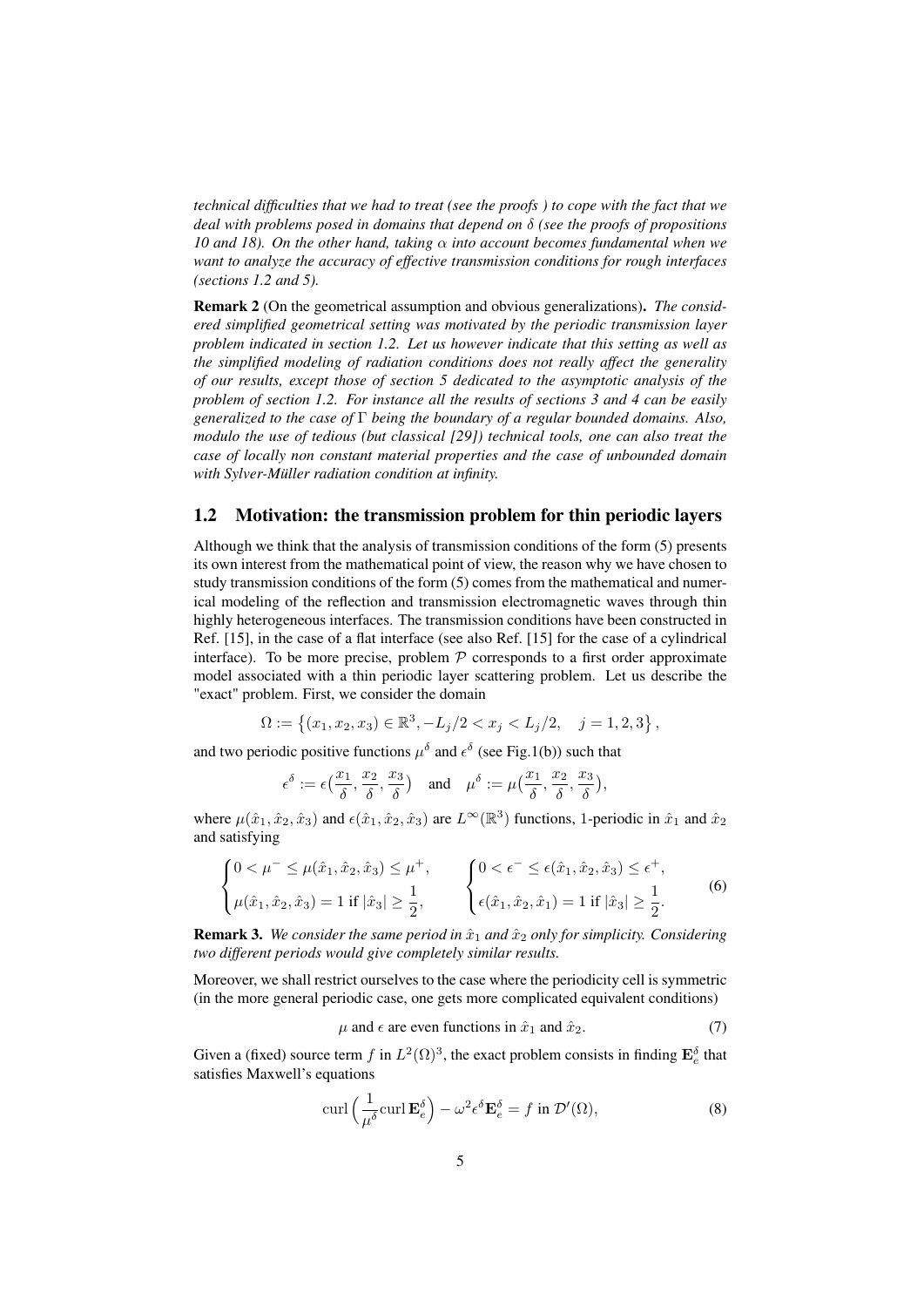periodicity conditions (3), and the impedance condition (2). To link the "exact" problem to Problem  $P$ , we need to introduce the periodicity cell

$$
\mathcal{B} := \{ (\hat{x}_1, x_2, \hat{x}_3) \in \mathbb{R}^3, -1/2 < \hat{x}_1 < 1/2, -1/2 < \hat{x}_2 < 1/2 \},\
$$

and, for  $i \in \{1,2,3\}$ ,  $a = \epsilon$  or  $a = \mu$ , the so-called "profile" functions  $p_i^a$ : these functions are the functions whose gradient is 1-periodic in  $\hat{x}_1 \hat{x}_2$ , satisfy

$$
\text{div }(a\nabla p_i^a)=0 \text{ in }\mathcal{D}'(\mathcal{B}),
$$

and have the following prescribed behaviors for large  $\hat{x}_3$ : there exists a constant  $C_i \in$  $\mathbb{R}^3$  and two functions  $(g^+, g^-)$ , that decrease exponentially as  $|\hat{x}_3|$  goes to infinity, such that

$$
p_i^a = \pm C_i + \hat{x}_i + g^{\pm}
$$
 if  $\pm \hat{x}_3 > 1/2$ ,

The existence and uniqueness of such profiles are proven in Ref. [17] and [15]. For  $\alpha > 0$ , and  $\mathcal{B}_0 := \mathcal{B} \cap \{|\hat{x}_3| < 1/2\}$ , we then define

$$
A_e := 2\alpha - 1 + \int_{\mathcal{B}_0} \frac{\partial p_3^{\epsilon}}{\partial \hat{x}_3},
$$
  
\n
$$
A_m := 2\alpha - 1 + \int_{\mathcal{B}_0} \frac{\partial p_3^{\mu}}{\partial \hat{x}_3},
$$
  
\n
$$
\mathbf{D}_e := \begin{pmatrix} d_1^{e} & 0 \\ 0 & d_2^{e} \end{pmatrix}, \quad d_j^{e} = 2\alpha - 1 + \int_{\mathcal{B}_0} \mu \frac{\partial p_j^{\mu}}{\partial \hat{x}_j}, \quad j = 1, 2,
$$
  
\n
$$
\mathbf{D}_m := \begin{pmatrix} d_1^{m} & 0 \\ 0 & d_2^{m} \end{pmatrix}, \quad d_j^{m} = 2\alpha - 1 + \int_{\mathcal{B}_0} \varepsilon \frac{\partial p_j^{\varepsilon}}{\partial \hat{x}_j}, \quad j = 1, 2.
$$
\n(9)

In the end, we expect  $\mathbf{E}^{\delta}$ , the solution of problem  $P$  associated with (9), to be a good approximation of the exact solution  $\mathbf{E}_{e}^{\delta}$ . More precisely, we shall prove that, for  $|x_3|$ large enough,  $\mathbf{E}^{\delta} = \mathbf{E}_{e}^{\delta} + O(\delta^2)$  in a sense to be specified (see section 5). The reader will observe that all coefficients in (9) increase linearly with  $\alpha$  and thus become positive as soon as  $\alpha$  is large enough, satisfying the conditions announced in section 1.1. This will be exploited in section 5.

## 2 Variational formulation of the problem

The jump condition (5-a) is not well adapted to variational formulations that involve a single unknown  $\mathbf{E}^{\delta}$ : multiplying the equation curl curl  $\mathbf{E}^{\delta} - \omega^2 \mathbf{E}^{\delta} = f$  by a test function  $\varphi$  and using the Stokes formulas one ends up with volumetric integrals and also boundary terms given by

$$
+ \int_{\Gamma} \langle (\operatorname{curl} \mathbf{E}^{\delta})_{T} \rangle_{\alpha} \cdot \overline{[e_{3} \times \boldsymbol{\varphi}]}_{\alpha} - \int_{\Gamma} [e_{3} \times \operatorname{curl} \mathbf{E}^{\delta}]_{\alpha} \cdot \overline{\langle \boldsymbol{\varphi}_{T} \rangle_{\alpha}}.
$$
 (10)

The second term can be easily treated by replacing  $\left[e_3 \times \text{curl } \mathbf{E}^\delta\right]_\alpha$  with its expression given by  $(5-b)$ . However, for the first term, we need to solve  $(5-a)$  as an equation for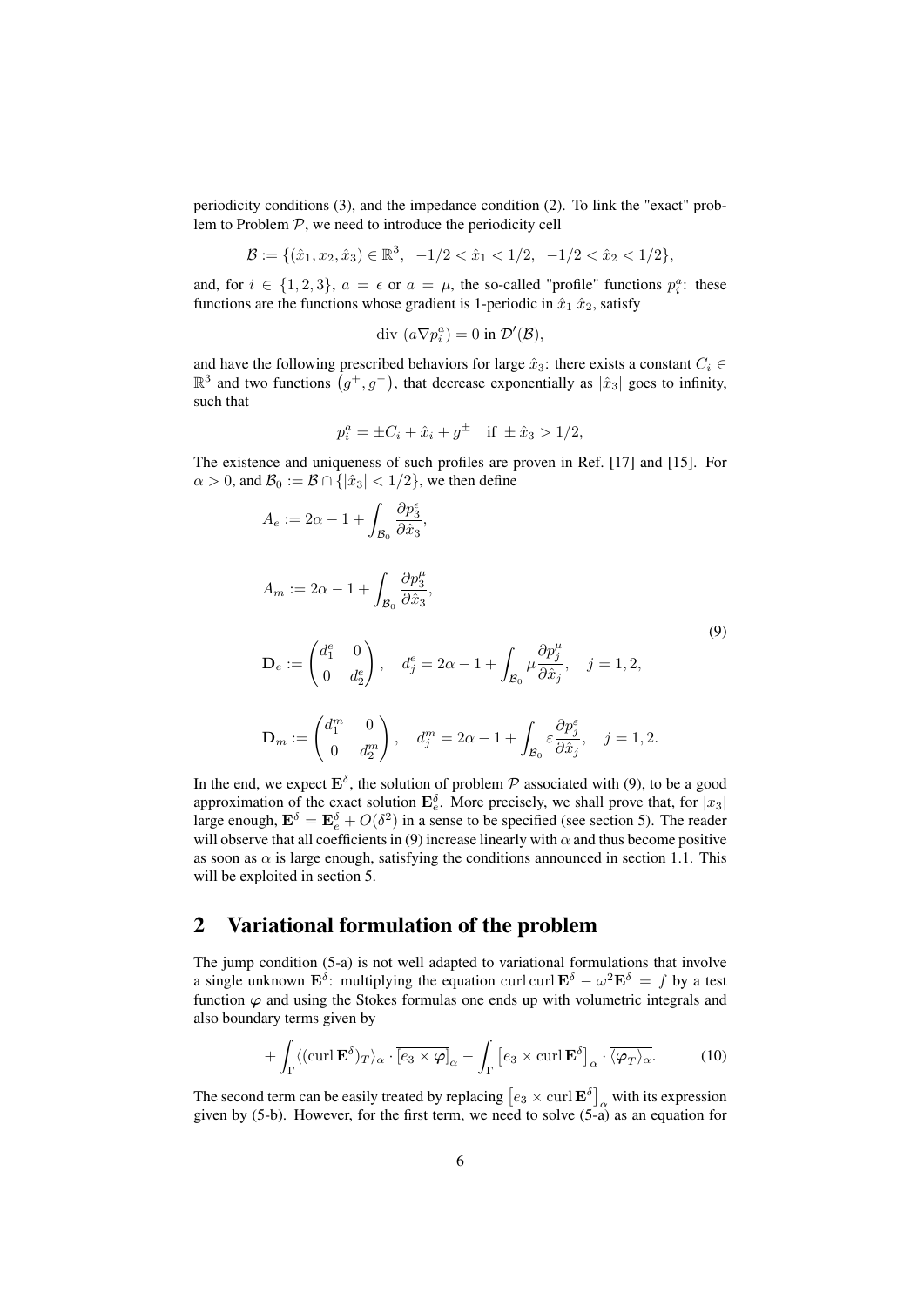the quantity  $\langle ({\rm curl}\, {\bf E}^\delta)_T\rangle_\alpha$  to express it in terms of  $[e_3\times{\bf E}^\delta]_\alpha.$  To do so, we shall need to exclude some exceptional frequencies  $\omega$  (a discrete set) (see Hypothesis 6).

Remark 4. *We conjecture that the restriction corresponding to Hypothesis 6 is not needed. It has been introduced essentially for technical reasons, in order to establish a variational formulation where the electric field is the only unknown. One of the reasons why we think this condition is artificial is that it gives a privileged role to*  $A_e$ and  $D_e$  with respect to  $A_m$  and  $D_m$ . However, the role of these coefficients would *be interchanged if one would choose to work with the magnetic field, instead of the electric field, as unknown.*

Let us introduce some notation for appropriate function spaces. With  $H^s_{\#}(\Gamma)$  denoting the usual Sobolev spaces (by convention  $H^0_{\#} = L^2$ ) of doubly periodic (with periods  $L_1$ and  $L_2$ ) functions on Γ, that are easily defined in terms of the Fourier coefficients of a periodic distribution  $\varphi$  on  $\Gamma$ :

$$
\widehat{\varphi}(\mathbf{k}) := \langle \varphi, e^{i\mathbf{k} \cdot \mathbf{x}} \rangle_{\Gamma}, \quad \mathbf{k} = (k_1, k_2) \in \frac{2\pi}{L_1} \mathbb{Z} \times \frac{2\pi}{L_2} \mathbb{Z}, \tag{11}
$$

using the following characterization

$$
\varphi \in H^s_{\#}(\Gamma) \quad \Longleftrightarrow \quad \|\varphi\|_{H^s_{\#}(\Gamma)}^2 := \sum_{\mathbf{k}} \left(1 + |\mathbf{k}|^2\right)^s |\widehat{\varphi}(\mathbf{k})|^2 < +\infty, \tag{12}
$$

we define

$$
H^s_{\#}(\operatorname{curl}_{\Gamma}, \Gamma) := \left\{ u = (u_1, u_2, 0)^t \in H^s_{\#}(\Gamma)^2; \: \operatorname{curl}_{\Gamma} u \in H^s_{\#}(\Gamma) \right\}
$$

equipped with the graph norm. Similarly define  $H^s_{\#}(\text{div}_\Gamma, \Gamma)$  by replacing  $\text{curl}_\Gamma$  with  $div_\Gamma$  where

$$
\operatorname{div}_{\Gamma} \mathbf{v} = \frac{\partial \mathbf{v}_1}{\partial x_1} + \frac{\partial \mathbf{v}_2}{\partial x_2}.
$$

The notation  $H_\#(\mathrm{div}_\Gamma,\Gamma)$  (resp.  $H_\#(\mathrm{curl}_\Gamma,\Gamma)$ ) refers to  $H^0_\#(\mathrm{div}_\Gamma,\Gamma)$  (resp.  $H^0_\#(\mathrm{curl}_\Gamma,\Gamma)$ ).

Given  $g \in H_{\#}^{-1/2}(\text{div}_{\Gamma}, \Gamma)$ , we consider  $u \in H_{\#}(\text{curl}_{\Gamma}, \Gamma)$  solution to

$$
A_e \,\widetilde{\text{curl}}_{\Gamma}\text{curl}_{\Gamma}u - \omega^2 \,\mathbf{D}_e u = -g. \tag{13}
$$

**Proposition 5.** *Given*  $g \in H_{\#}^{-1/2}(\text{div}_\Gamma, \Gamma)$ *,*  $\mathbf{D}_e$  *a real*  $2 \times 2$  *positive definite symmetric matrix and*  $A_e > 0$ , problem (13) has a unique solution  $u \in H_{\#}(\operatorname{curl}_\Gamma, \Gamma)$  that depends *continuously on g except for a discrete sequence of frequencies*  $(\omega_n)_{n\in\mathbb{N}}$  *that admits* +∞ *as only accumulation point.*

One can use standard abstract arguments to prove this result, using an adapted 2D Helmholtz decomposition of vector fields and classical compactness arguments. Such a proof works for non constant (in space)  $A_e$  and  $D_e$  modulo usual assumptions. In the "constant case" that we consider here, we can be more precise using Fourier series. One sees that each vector  $\hat{u}(k)$  (according to the notation (11)) satisfies

$$
R(\mathbf{k})\widehat{u}(\mathbf{k}) - \omega^2 \mathbf{D}_e \widehat{u}(\mathbf{k}) = -\widehat{g}(\mathbf{k})
$$

where  $R(\mathbf{k})$  is the hermitian and positive operator in  $\mathbb{C}^2$  defined by (with  $\mathbf{k} \cdot v =$  ${\bf k}_1 v_1 + {\bf k}_2 v_2$ 

$$
R(\mathbf{k})v = |\mathbf{k}|^2 v - (\mathbf{k} \cdot v) \mathbf{k}
$$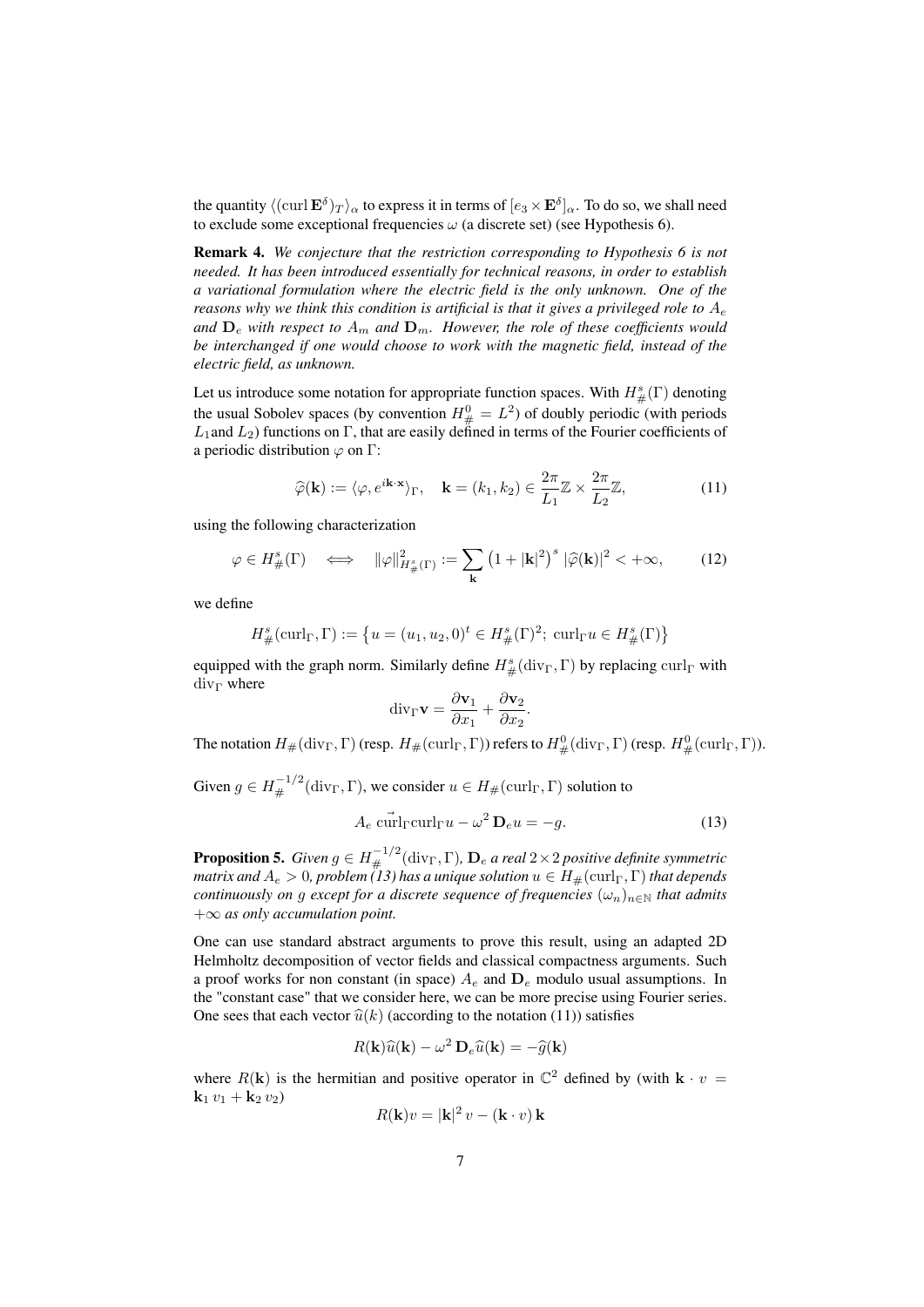Therefore, the exceptional frequencies are the eigenvalues of the matrices  $D_e^{-1} R(k)$ which gives

$$
\left\{\omega_n, n \in \mathbb{N}\right\} = \left\{0\right\} \cap \left\{\lambda(\mathbf{k}), \quad \mathbf{k} \in \frac{2\pi}{L_1}\mathbb{Z} \times \frac{2\pi}{L_2}\mathbb{Z}\right\}
$$

where  $\lambda(\mathbf{k}) \in \mathbb{R}_+^*$  is the unique non-zero eigenvalue of  $\mathbf{D}_e^{-1} R(\mathbf{k})$ . In the diagonal case (cf.  $(7)$ ), we get

$$
\left\{\omega_n, n \in \mathbb{N}\right\} = \Big\{ \frac{d_1^e d_2^e}{(d_1^e)^2 + (d_2^e)^2} \ \left( d_1^e k_1^2 + d_2^e k_2^2 \right), \quad \mathbf{k} \in \frac{2\pi}{L_1}\mathbb{Z} \times \frac{2\pi}{L_2}\mathbb{Z} \Big\}
$$

These special frequencies referred to eigenfrequencies of problem (13) correspond to the values of  $\omega$  for which there exist non trivial solutions of (13) for  $q = 0$ . From now on we shall exclude these frequencies by making the assumption:

**Hypothesis 6.** *The frequency*  $\omega$  *is not an eigenfrequency of problem (13).* 

For  $\omega$  satisfying assumption 6 we define the operator  $\mathcal{G}_{\omega}$  by

$$
\mathcal{G}_{\omega}: H_{\#}^{-1/2}(\text{div}_{\Gamma}, \Gamma) \to H_{\#}(\text{curl}_{\Gamma}, \Gamma)
$$

$$
g \mapsto \mathcal{G}_{\omega}g := u
$$

where  $u \in H_{\#}(\operatorname{curl}_{\Gamma}, \Gamma)$  is the unique solution of (13). In the sequel, we shall use extensively the following properties of the operator  $\mathcal{G}_{\omega}$ .

**Proposition 7.** The operator  $\mathcal{G}_{\omega}$  is hermitian since, for any  $(g, g') \in H^{-1/2}(\text{div}_{\Gamma}, \Gamma)^2$ ,

$$
\langle \mathcal{G}_{\omega} g, g' \rangle_{\Gamma} = -A_e \int_{\Gamma} \operatorname{curl}_{\Gamma} \mathcal{G}_{\omega} g \cdot \overline{\operatorname{curl}_{\Gamma} \mathcal{G}_{\omega} g'} ds + \omega^2 \int_{\Gamma} \mathbf{D}_e \, \mathcal{G}_{\omega} g \cdot \overline{\mathcal{G}_{\omega} g'} ds \tag{14}
$$

and satisfies the following properties ( $\mathbb{P}^2_0$  denoting the space of constant tangential *vector fields on* Γ*)*

$$
\forall g \in H_{\#}^{-1/2}(\text{div}_{\Gamma}, \Gamma), \quad \text{div}_{\Gamma}\Big(\mathbf{D}_e\left(\mathcal{G}_{\omega}g\right)\Big) = \frac{1}{\omega^2} \text{div}_{\Gamma}g. \tag{15}
$$

$$
\forall g \in H_{\#}^{-1/2}(\text{div}_{\Gamma}, \Gamma), \quad \forall \mathbf{C} \in \mathbb{P}_{0}^{2}, \quad \int_{\Gamma} \mathbf{D}_{e} \left( \mathcal{G}_{\omega} g \right) \cdot \mathbf{C} \, ds = \frac{1}{\omega^{2}} \langle g, \mathbf{C} \rangle_{\Gamma} \tag{16}
$$

*as well as the identity*

$$
\forall g \in H^1_{\#}(\Gamma), \quad -A_e \int_{\Gamma} \operatorname{curl}_{\Gamma} \mathcal{G}_{\omega} g \overline{\operatorname{curl}_{\Gamma} g} \, ds + \omega^2 \int_{\Gamma} \mathbf{D}_e \, \mathcal{G}_{\omega} g \cdot \overline{g} \, ds = \int_{\Gamma} |g|^2 \, ds \tag{17}
$$

*Finally, for all*  $g \in H^{-1/2}(\text{div}_\Gamma, \Gamma)$ ,  $\mathcal{G}_{\omega}(g) \in H^{1/2}(\Gamma)$  and there exists a constant  $C_{\omega} > 0$  *such that* 

- (i)  $\|\mathcal{G}_{\omega}(g)\|_{H(\mathrm{curl}_{\Gamma},\Gamma)} \leq C_{\omega} \|g\|_{H^{-1/2}(\mathrm{div}_{\Gamma},\Gamma)},$
- $(ii) \quad \|\text{div}_{\Gamma}(\mathbf{D}_e\mathcal{G}_{\omega}(g))\|_{H^{-1/2}(\Gamma)} \leq C_{\omega} \|g\|_{H^{-1/2}(\text{div}_{\Gamma},\Gamma)},$ (18)
- $(iii) \|G_{\omega}(g)\|_{H^{1/2}(\Gamma)} \leq C_{\omega} \|g\|_{H^{-1/2}(\text{div}_{\Gamma},\Gamma)}.$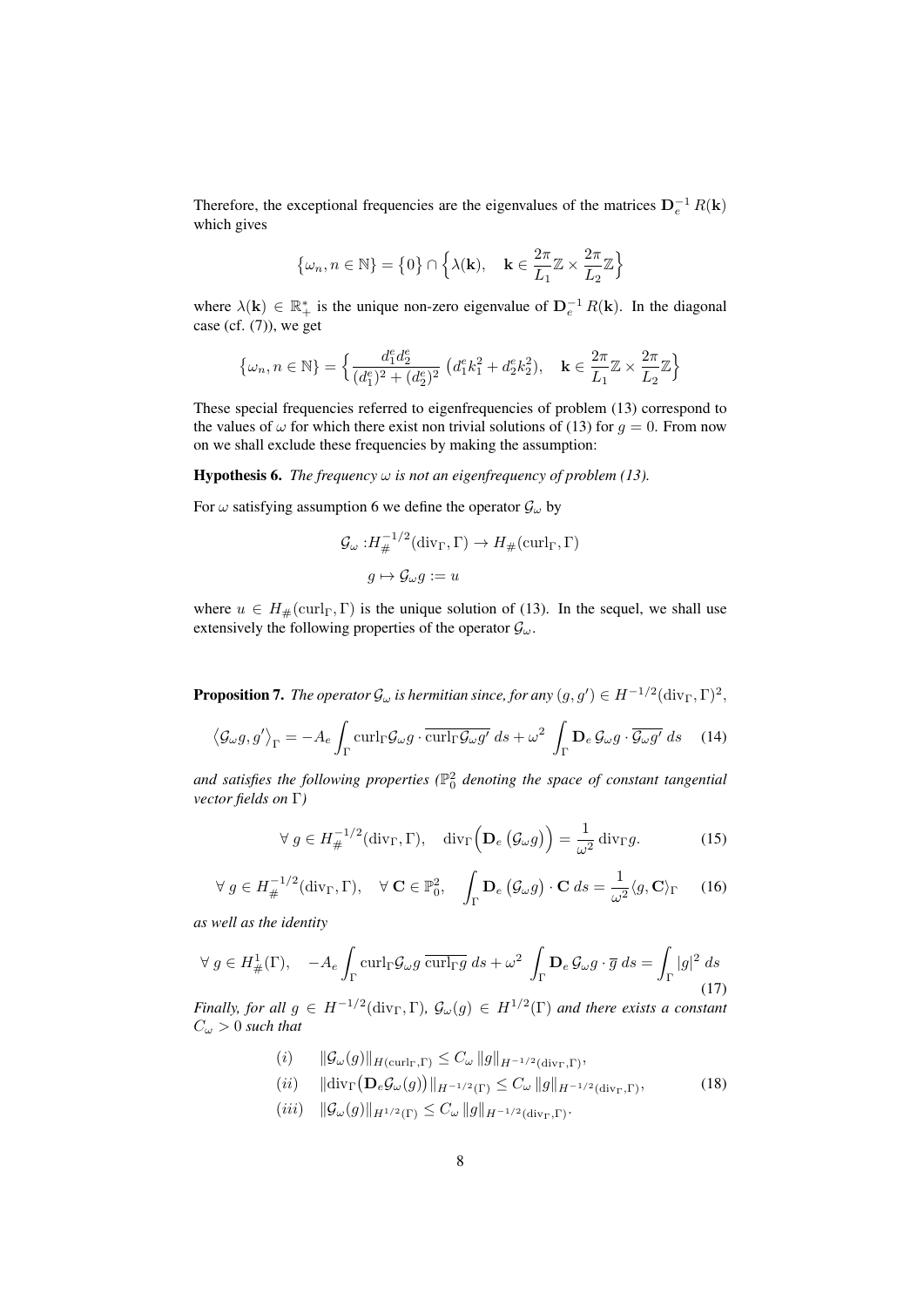*Proof.* (14) and (17) are direct consequences of Green's formula. (15) is obtained by applying div<sub>Γ</sub> to (13) and (16) is obtained by testing (13) against constant vector fields. The estimate  $(18)(i)$  is a direct consequence of the well-posedness of  $(13)$ . The estimate (18)(ii) follows directly from (15). The last estimate is a consequence of the fact that if  $u \in H(\mathrm{curl}_\Gamma, \Gamma)$  and  $\mathrm{div}_\Gamma(\mathbf{D}_e \varphi) \in H^{-1/2}(\Gamma)$  then  $u \in H^{1/2}(\Gamma)$ . This follows, using Fourier transform, from the fact that there exists a constant  $C > 0$  such that

$$
\forall \mathbf{k} \in \frac{2\pi}{L_1} \mathbb{Z} \times \frac{2\pi}{L_2} \mathbb{Z}, \quad \forall \ v \in \mathbb{C}^2, \quad |\mathbf{k}|^2 |v|^2 \le C \left( |\mathbf{k} \times v|^2 + |\mathbf{k} \cdot \mathbf{D}_e v|^2 \right) \tag{19}
$$

with  $\mathbf{k} \times v = \mathbf{k}_1 v_2 - \mathbf{k}_2 v_1$ . To prove (19), it suffices to remark that, since  $\mathbf{D}_e$  is positive definite, we have (S and S denoting the unit spheres in  $\mathbb{R}^2$  and  $\mathbb{C}^2$ )

$$
\beta := \inf_{(\theta, v) \in \mathbf{S} \times \mathbb{S}} \left( \|\theta \times v\|^2 + |\theta \cdot \mathbf{D}_e v|^2 \right) > 0. \tag{20}
$$

Indeed, if  $\beta$  was equal to 0, there would exist  $(\theta, v) \in \mathbf{S} \times \mathbb{S}$  such that  $\theta \times v = 0$ and  $\theta \cdot \mathbf{D}_e v = 0$ . Expanding v as  $v = v_1 e_1 + v_2 e_2$  where  $(e_1, e_2)$  is the orthonormal basis of eigenvectors of  $D_e$ , the last two equations give a linear system in  $(v_1, v_2)$  with determinant  $D_e \theta \cdot \theta \neq 0$ . This implies  $v = 0$  which gives a contradiction. Then, it is immediate to see that (19) follows with  $C = \beta^{-1}$ .  $\Box$ 

Using the operator  $\mathcal{G}_{\omega}$ , the transmission condition (5-a) can be (formally) equivalently written as

$$
\langle (\text{curl } \mathbf{E}^{\delta})_T \rangle_{\alpha} = \frac{\omega^2}{\delta} \mathcal{G}_{\omega} (\left[ n \times \mathbf{E}^{\delta} \right]_{\alpha}).
$$

This expression can be used in the first term (10). One can check (after simple rearrangements) that a variational formulation of the problem defined by  $(1)$ ,  $(2)$ ,  $(2)$ ,  $(2-b)$ and (10) can be written in the standard form:

Find 
$$
\mathbf{E}^{\delta} \in X^{\delta}
$$
 such that  $\forall \varphi \in X^{\delta}$ ,  $a_{\delta}(\mathbf{E}^{\delta}, \varphi) = \int_{\Omega_{\alpha\delta}^{\pm}} f \cdot \overline{\varphi} \, dx$  (21)

where  $X^{\delta}$  denotes the variational space specified in the sequel and where  $a_{\delta}$  can be split into

$$
a_{\delta}(\boldsymbol{\psi}, \boldsymbol{\varphi}) := a_{\delta}^{+}(\boldsymbol{\psi}, \boldsymbol{\varphi}) - b_{\delta}(\boldsymbol{\psi}, \boldsymbol{\varphi}), \qquad (22)
$$

with

$$
a_{\delta}^{+}(\psi,\varphi) := \int_{\Omega_{\alpha\delta}^{\pm}} \operatorname{curl} \psi \cdot \overline{\operatorname{curl} \varphi} \, dx - i\omega \int_{\Sigma_{3}^{\pm}} \psi_{T} \cdot \overline{\varphi} \, ds
$$

$$
- \delta A_{m} \int_{\Gamma} \operatorname{curl}_{\Gamma} \langle \psi_{T} \rangle_{\alpha} \overline{\operatorname{curl}_{\Gamma} \langle \varphi_{T} \rangle_{\alpha}} \, ds, \quad (23)
$$

$$
b_{\delta}(\psi, \varphi) := \int_{\Omega_{\alpha\delta}^{\pm}} \omega^2 \psi \cdot \overline{\varphi}_T dx + \delta \int_{\Gamma} \omega^2 \mathbf{D}_m \langle \psi_T \rangle_{\alpha} \cdot \overline{\langle \varphi_T \rangle_{\alpha}} ds - \frac{\omega^2}{\delta} \langle \mathcal{G}_{\omega}([e_3 \times \psi]_{\alpha}), [e_3 \times \varphi]_{\alpha} \rangle_{\Gamma}, \quad (24)
$$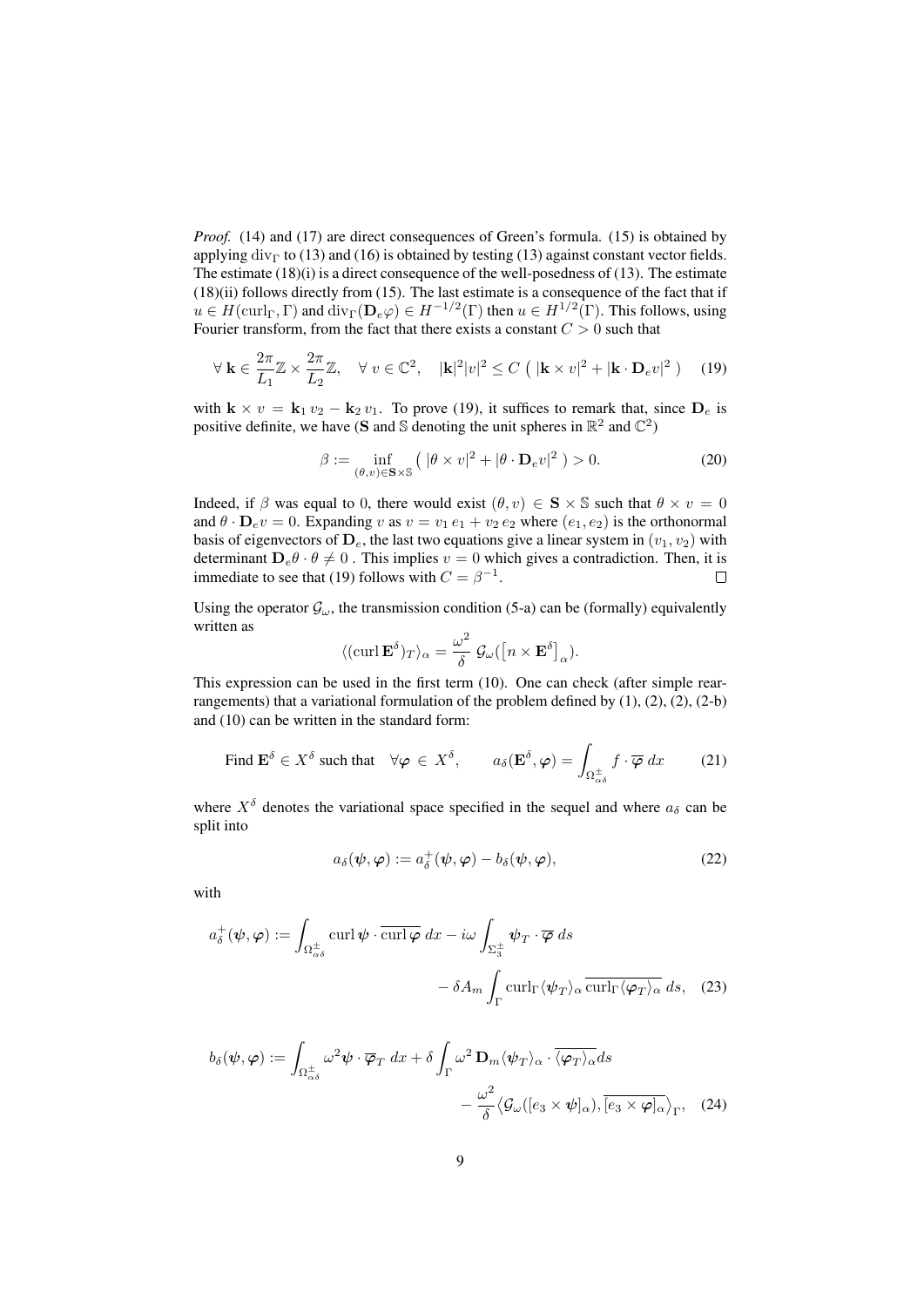where  $\langle \cdot, \cdot \rangle_{\Gamma}$  denotes a duality product between two function spaces defined on  $\Gamma$ with pivot space  $L^2(\Gamma)$  (the duality product coincides with the  $L^2(\Gamma)$  scalar product for sufficiently regular functions). This notation will be used in the remaining of this paper. The splitting of  $a_{\delta}$  has been chosen in the spirit of the Fredholm theory :  $a_{\delta}^{+}$  is a coercive bilinear form and  $b_{\delta}$  will appear as a compact perturbation.

The expression of the variational form suggests to use as a variational space

$$
X^{\delta} := \left\{ \psi \in H_{\#}(\text{curl}, \Omega_{\alpha\delta}^{\pm}), \ \langle \psi_T \rangle_{\alpha} \in H_{\#}(\text{curl}_{\Gamma}, \Gamma), \ \psi_T |_{\Sigma_3^{\pm}} \in L^2(\Sigma_3^{\pm})^3 \right\}, \ (25)
$$

where  $H_{\#}(\text{curl\,}, \Omega_{\alpha\delta}^{\pm}):=\Big\{\pmb{\psi}\in H(\text{curl\,}, \Omega_{\alpha\delta}^{\pm}),~\pmb{\psi}\times e_i|_{\Sigma_{i,\delta}^{\pm}}=\pmb{\psi}\times e_i|_{\Sigma_{i,\delta}^{-}}, i=1,2\Big\}.$ 

 $X^{\delta}$  is a Hilbert space when equipped with the natural graph norm

$$
u \mapsto \left(\|\psi\|_{H(\operatorname{curl},\Omega_{\alpha\delta}^{\pm})}^{2} + \| \langle \psi \rangle_{\alpha} \|_{H(\operatorname{curl}_{\Gamma},\Gamma)}^{2} + \| \psi_{T} \|_{L^{2}(\Sigma_{3}^{\pm})}^{2}\right)^{\frac{1}{2}}.
$$
 (26)

However, it will be useful to work with another ( $\delta$ -dependent) norm of  $X^{\delta}$ 

$$
\|\psi\|_{X^{\delta}}^2 := \|\psi\|_{H(\operatorname{curl},\Omega_{\alpha\delta}^{\pm})}^2 + \|\psi_T\|_{L^2(\Sigma_3^{\pm})}^2 + \frac{1}{\delta} \|\mathcal{G}_{\omega}([\varepsilon_3 \times \psi]_{\alpha})\|_{H(\operatorname{curl}_{\Gamma},\Gamma)}^2 + \delta \|\langle \psi_T \rangle_{\alpha}\|_{H(\operatorname{curl}_{\Gamma},\Gamma)}^2.
$$
\n(27)

The choice of this norm is guided by the following expression of  $a_{\delta}(\psi, \psi)$  that is obtained from (22) after using (14) in (24):

$$
a_{\delta}(\psi, \psi) = \|\operatorname{curl} \psi\|_{L^{2}(\Omega_{\alpha\delta}^{\pm})}^{2} - \omega^{2} \|\psi\|_{L^{2}(\Omega_{\alpha\delta}^{\pm})}^{2} + A_{m} \delta \|\operatorname{curl}_{\Gamma} \langle \psi_{T} \rangle_{\alpha}\|_{L^{2}(\Gamma)}^{2}
$$

$$
- \delta \omega^{2} \int_{\Gamma} \mathbf{D}_{m} \langle \psi_{T} \rangle_{\alpha} \cdot \overline{\langle \psi_{T} \rangle_{\alpha}} ds
$$

$$
+ \frac{\omega^{4}}{\delta} \int_{\Gamma} \mathbf{D}_{e} \mathcal{G}_{\omega} ([e_{3} \times \psi]_{\alpha}) \cdot \overline{\mathcal{G}_{\omega} ([e_{3} \times \psi]_{\alpha})} ds
$$

$$
- \frac{A_{e} \omega^{2}}{\delta} \|\operatorname{curl}_{\Gamma} \mathcal{G}_{\omega} ([e_{3} \times \psi]_{\alpha})\|_{L^{2}(\Gamma)}^{2} - i\omega \int_{\Sigma_{3}^{\pm}} |\psi_{T}|^{2} ds. \quad (28)
$$

For fixed  $\delta$ , one observes thanks to Proposition 7 that the norm (27) is equivalent to the graph norm (26). We therefore deduce that  $X^{\delta}$  equipped with (27) is a Hilbert space. Moreover, one easily checks, thanks to Proposition 7 and trace theorems for  $H(\text{curl})$ spaces [4], [9]), that  $a_{\delta}^+$  and  $b_{\delta}$  are continuous on  $X^{\delta} \times X^{\delta}$  with continuity constants independent of  $\delta$  (which justifies the norm (27)).

$$
\forall (\psi, \varphi) \in X^{\delta} \times X^{\delta}, \quad a_{\delta}^{+}(\psi, \varphi) \leq C \|\psi\|_{X^{\delta}} \|\varphi\|_{X^{\delta}}, \quad b_{\delta}(\psi, \varphi) \leq C \|\psi\|_{X^{\delta}} \|\varphi\|_{X^{\delta}}
$$
\n(29)

Remark 8 (Notation convention). *When present only in one side of a formula (equality or inequality), the short notation*  $O^{\pm}$  *refers to*  $O^+ \cup O^-$  *for given domains*  $O^+$  *and*  $O^-$ *. For instance in those cases*  $\int_{O^{\pm}} \equiv \int_{O^+ \cup O^-}$ *. However, when present in both sides of a formula, this notation refers to the usual meaning, i.e. the formula is valid for both cases* + *and* −*.*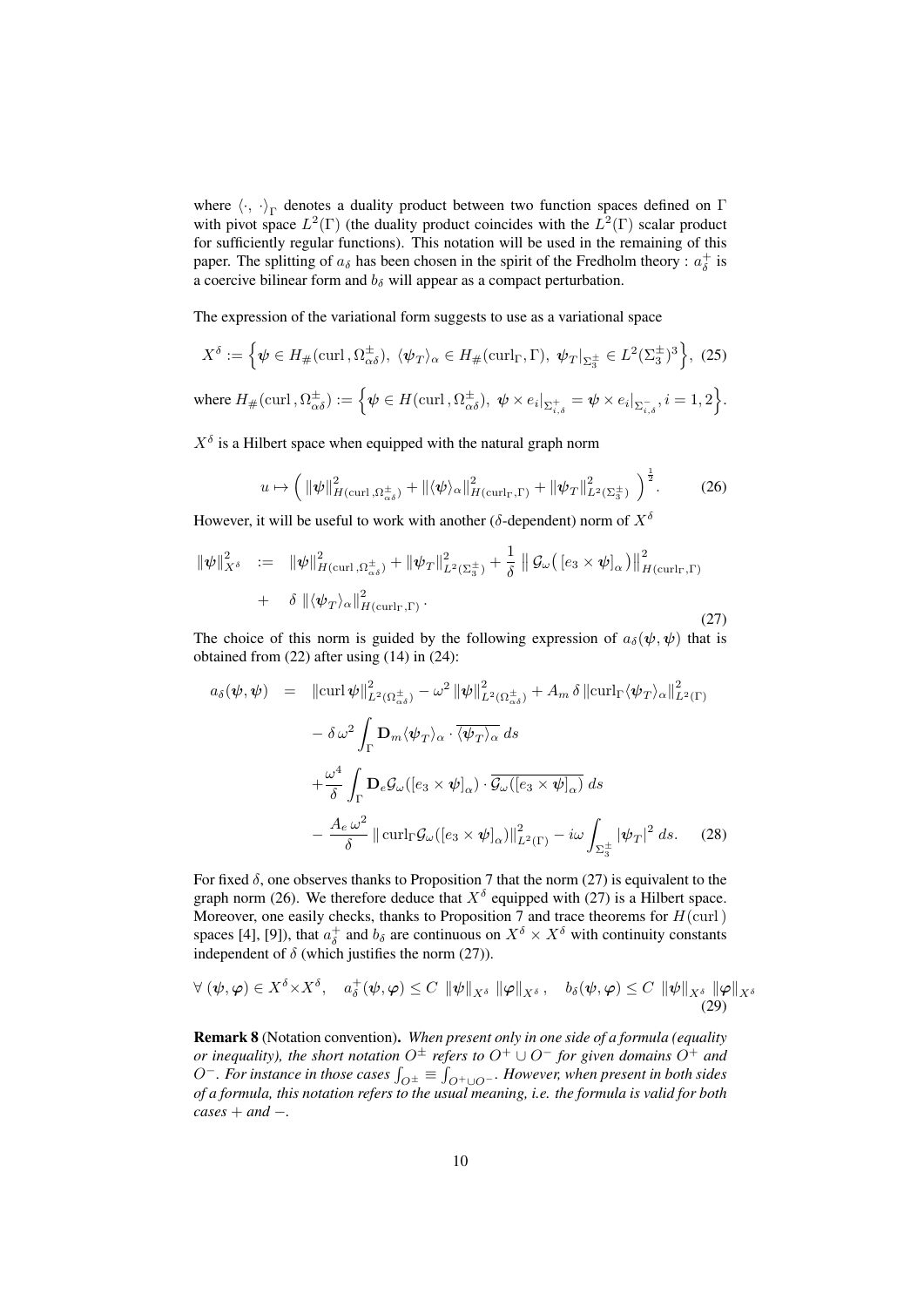# 3 A Helmholtz decomposition of  $X^{\delta}$

As it is classical for Maxwell's equations, the lower order terms, represented here by  $b_{\delta}$ , are not a compact perturbation of the main operator, represented here by  $a_{\delta}^{+}$ , if the variational space does not include some control of the divergence of the fields and some boundary terms (cf. Ref AmroucheBernardiDaugeGirault,Proposition 2.7). This is the case for  $X^{\delta}$  which is not compactly embedded into  $L^2(\Omega_{\alpha\delta}^{\pm})^3$ . A Helmholtz decomposition of the space  $X^{\delta}$  is therefore needed (see Ref [19]). More precisely we shall decompose  $X^{\delta}$  into the form  $X_0^{\delta} \oplus \nabla S^{\delta}$  where  $X_0^{\delta}$  is compactly embedded into  $L^2(\Omega_{\alpha\delta}^{\pm})^3$  and write an equivalent variational formulation on  $X_0^{\delta}$ . This procedure is well known and inspired by the approach developed for instance in [26], [27] (see also Ref [29], Chapters 4 and 9). We find also this kind of technique in [31, 23].

The main difficulty is to find the decomposition that fits the structure of the variational problem (21). For instance if one considers the subspace of  $X^{\delta}$  of divergence free functions, then this subspace is still not compactly embedded in  $L^2(\Omega_{\alpha\delta}^{\pm})^3$ . The one we suggest here is already indicated by the proposed splitting of  $a_{\delta}$ . More precisely we define  $S^{\delta}$  by (modulo the obvious identification between  $\Sigma_{i,\delta}^{+}$  and  $\Sigma_{i,\delta}^{-}$ )

$$
S^{\delta} := \left\{ p \in H^{1}(\Omega_{\alpha\delta}^{\pm}), \, \langle p \rangle_{\alpha} \in H^{1}(\Gamma), \, p = 0 \text{ on } \Sigma_{3}^{\pm}, \, p|_{\Sigma_{i,\delta}^{+}} - p|_{\Sigma_{i,\delta}^{-}} \in \mathbb{P}_{0}, \, i = 1, 2 \right\},\tag{30}
$$

equipped with the graph norm (note that Poincaré's inequality applies to functions in  $S^\delta)$ 

$$
\left(\left\|\nabla p\right\|_{L^2(\Omega_{\alpha\delta}^{\pm})}^2 + \left\|\langle p\rangle_{\alpha}\right\|_{H^1(\Gamma)}^2\right)^{1/2}.\tag{31}
$$

One easily checks that  $\nabla S^{\delta} := \{ \nabla p, p \in S^{\delta} \}$  is a closed subspace of  $X^{\delta}$  and that  $a_{\delta}^+$ vanishes on  $\nabla S^{\delta}$ :

$$
\forall p \in S^{\delta}, \quad \forall \varphi \in X^{\delta}, \quad a_{\delta}^{+}(\nabla p, \varphi) = a_{\delta}^{+}(\varphi, \nabla p) = 0. \tag{32}
$$

We then define  $X_0^{\delta}$  as

$$
X_0^\delta := \{ \psi \in X^\delta, \ b_\delta(\psi, \nabla p) = 0, \ \forall \ p \in S^\delta \}
$$
 (33)

and observe that, according to (32), we also have

$$
X_0^\delta = \left\{ \psi \in X^\delta, \ a_\delta(\psi, \nabla p) = 0, \ \forall \ p \in S^\delta \right\} \text{ (by using (32))}.\tag{34}
$$

Interpreting the variational equation  $b_\delta(\psi, \nabla p) = 0$ ,  $\forall p \in S^\delta$  in the distributional sense leads to the following equivalent definition of  $X_0^{\delta}$ .

$$
X_0^{\delta} = \left\{ \psi \in X^{\delta}, \text{ div } \psi = 0 \text{ in } \Omega_{\alpha\delta}^{\pm}, \ \psi \cdot e_i|_{\Sigma_{i,\delta}^{\pm}} = \psi \cdot e_i|_{\Sigma_{i,\delta}^{-}}, i = 1, 2, \langle \psi \cdot e_3 \rangle_{\alpha} = \frac{1}{\delta} \operatorname{curl}_{\Gamma} \mathcal{G}_{\omega} ( [e_3 \times \psi]_{\alpha} ) \right\}
$$
\n
$$
\text{and } -[\psi \cdot e_3]_{\alpha} = \delta \operatorname{div}_{\Gamma} \left[ \mathbf{D}_e \langle \psi_T \rangle_{\alpha} \right] \text{ on } \Gamma \right\}.
$$
\n(35)

The remaining of this section is dedicated to the proof of the following proposition.

**Proposition 9** (A Helmholtz decomposition of  $X^{\delta}$ ). Assume that Hypothesis 6 holds. *Then,*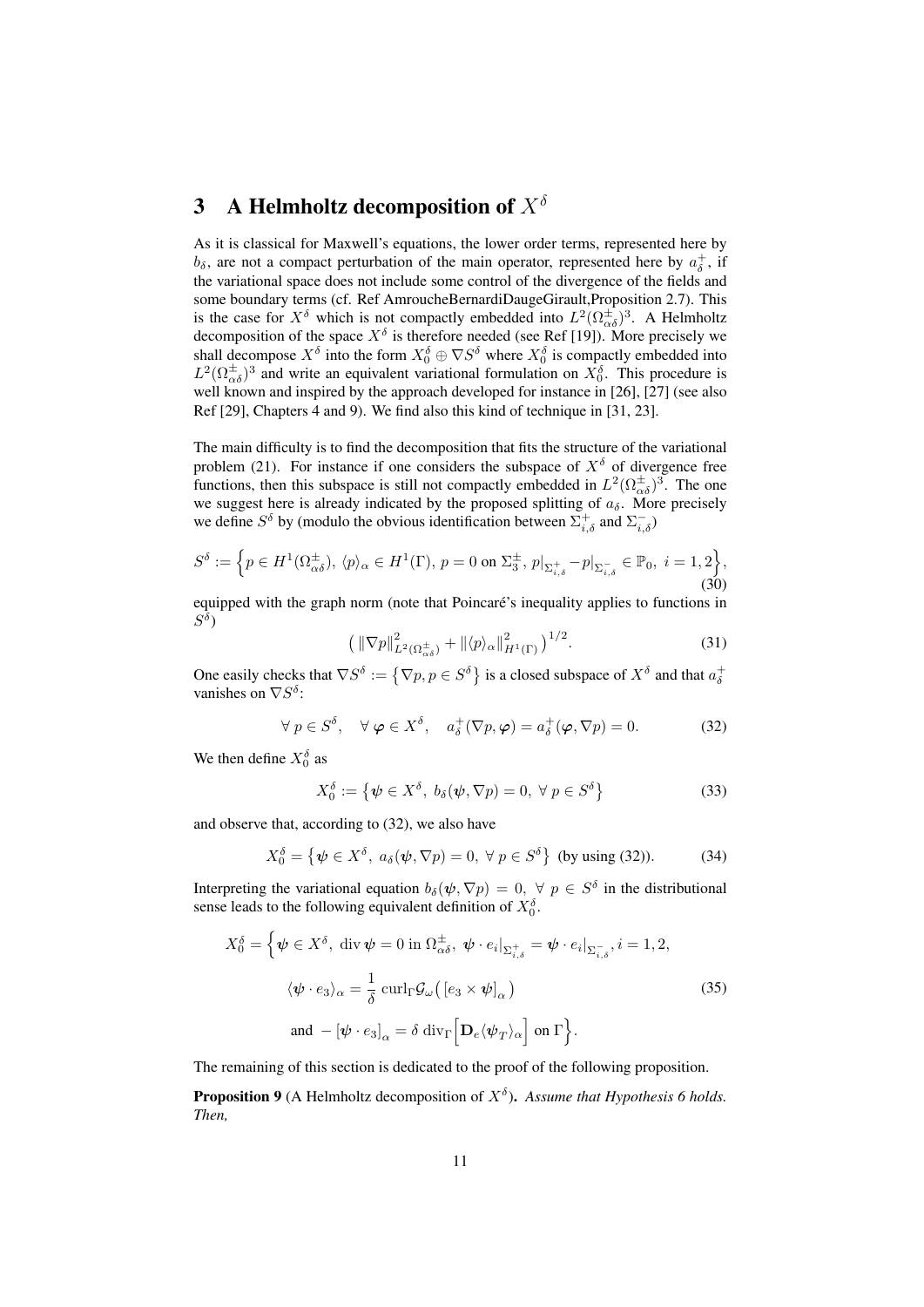- *(i)*  $X_0^{\delta}$  and  $\nabla S^{\delta}$  are closed subspaces of  $X^{\delta}$ ,
- (*ii*)- For sufficiently small  $\delta$ , the space  $X^{\delta}$  is the direct sum of  $X_0^{\delta}$  and  $\nabla S^{\delta}$ . Fur*thermore, the projection operators associated with this sum are bounded (with a continuity modulus independent of* δ*).*

The proof of this proposition is postponed to subsection 3.2. We refer to the direct sum of point (ii) of this theorem by writing

$$
X^{\delta} = X_0^{\delta} \oplus \nabla S^{\delta}
$$

where the sign  $\oplus$  refers also to orthogonality with respect to  $b_{\delta}(\cdot, \cdot)$  (as this is obviously the case from the definition of  $X_0^{\delta}$ ). We remark that if this decomposition holds then, for a given  $\psi\in X^\delta, \psi=\nabla p+\psi_0$  where  $p\in S^\delta$  and  $\psi_0\in X^\delta_0$  satisfies  $b_\delta(\psi_0,\nabla q)=$ 0 for all  $q \in S^{\delta}$ . Therefore p (and then  $\psi_0$ ) can be constructed from  $\psi$  by solving the variational problem

$$
b_{\delta}(\nabla p, \nabla q) = b_{\delta}(\psi, \nabla q) \qquad \forall q \in S^{\delta}.
$$
 (36)

The first main step in the construction of the Helmholtz decomposition is then to prove that (36) is well posed. We shall assume in the sequel that Hypothesis 6 holds.

#### 3.1 Study of problem (36)

We first observe that, for  $p \in S_\delta$  the semi-norm  $\|\nabla p\|_{X^\delta}$  simplifies to

$$
\left\|\nabla p\right\|_{X^{\delta}}^2 = \left\|\nabla p\right\|_{L^2(\Omega_{\alpha\delta}^{\pm})}^2 + \delta \left\|\nabla_{\Gamma}\langle p\rangle_{\alpha}\right\|_{L^2(\Gamma)}^2 + \frac{1}{\delta}\left\|\mathcal{G}_{\omega}(\mathbf{curl}_{\Gamma}[p]_{\alpha})\right\|_{H(\mathbf{curl}_{\Gamma},\Gamma)}^2.
$$
\n(37)

Thanks to Proposition 7, we deduce that  $p \mapsto \|\nabla p\|_{X^\delta}$  defines a norm on  $S^\delta$  equivalent to (31). We next observe that

$$
b_{\delta}(\nabla p, \nabla q) = \omega^2 \int_{\Omega_{\alpha\delta}^{\pm}} \nabla p \cdot \nabla q + \omega^2 \delta \int_{\Gamma} \mathbf{D}_m \langle \nabla_{\Gamma} p \rangle_{\alpha} \cdot \langle \nabla_{\Gamma} q \rangle_{\alpha} ds - \frac{\omega^2}{\delta} \langle \mathcal{G}_{\omega}([\mathbf{curl}_{\Gamma} p]_{\alpha}), [\mathbf{curl}_{\Gamma} q]_{\alpha} \rangle_{\Gamma}
$$
(38)

from which we deduce that solving (36) is equivalent to solving a non standard (and non coercive) transmission problem for the Laplace equation in  $\Omega_{\delta}^{\pm}$ . Using (14), one gets

$$
b_{\delta}(\nabla p, \nabla q) = \omega^2 \int_{\Omega_{\alpha\delta}^{\pm}} \nabla p \cdot \nabla q + \omega^2 \delta \int_{\Gamma} \mathbf{D}_m \langle \nabla_{\Gamma} p \rangle_{\alpha} \cdot \langle \nabla_{\Gamma} q \rangle_{\alpha} ds + \frac{A_e \omega^2}{\delta} \int_{\Gamma} \operatorname{curl}_{\Gamma} \mathcal{G}_{\omega} ([c\vec{\mathrm{url}}_{\Gamma} p]_{\alpha}) \overline{\operatorname{curl}}_{\Gamma} \mathcal{G}_{\omega} ([c\vec{\mathrm{url}}_{\Gamma} q]_{\alpha}) ds \quad (39) - \frac{\omega^4}{\delta} \int_{\Gamma} \mathbf{D}_e \mathcal{G}_{\omega} ([c\vec{\mathrm{url}}_{\Gamma} p]_{\alpha}) \cdot \overline{\mathcal{G}_{\omega} ([c\vec{\mathrm{url}}_{\Gamma} q]_{\alpha})} ds
$$

Thanks to Babuska's theory (see theorem 17), the well-posedness of problem (36) is a consequence of the following inf-sup conditions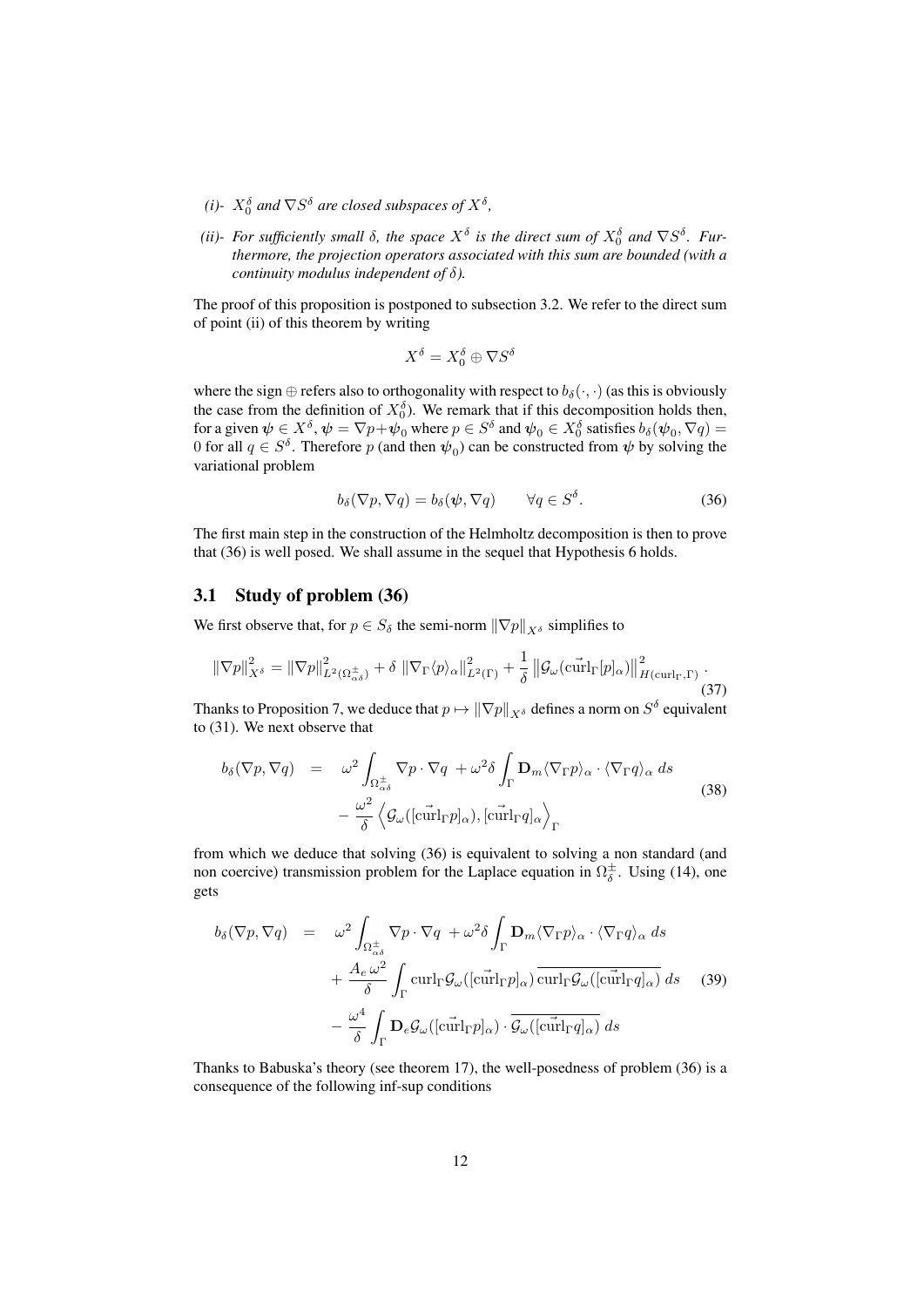**Proposition 10** (Inf-Sup condition for  $b_{\delta}$ ). Assume that Hypothesis 6 holds. There *exist*  $\delta_0 > 0$  *and*  $C > 0$  *such that for all positive*  $\delta < \delta_0$ *,* 

$$
\|\nabla p\|_{X^{\delta}} \le C \sup_{q \in S^{\delta} \setminus \{0\}} \frac{b_{\delta}(\nabla p, \nabla q)}{\|\nabla q\|_{X^{\delta}}}, \quad \|\nabla p\|_{X^{\delta}} \le C \sup_{q \in S^{\delta} \setminus \{0\}} \frac{b_{\delta}(\nabla q, \nabla p)}{\|\nabla q\|_{X^{\delta}}} \qquad \forall p \in S^{\delta}
$$
\n(40)

*Proof.* By symmetry it suffices to prove the first inequality in (40), for which we employ a contradiction argument. If this inequality were not true, there would exists a sequence  $p_{\delta} \in S_{\delta}$  such that

$$
\|\nabla p_{\delta}\|_{X^{\delta}} = 1 \quad \text{and} \quad \lim_{\delta \to 0} \sup_{q \in S^{\delta} \setminus \{0\}} \frac{b_{\delta}(\nabla p_{\delta}, \nabla q)}{\|\nabla q\|_{X^{\delta}}} = 0. \tag{41}
$$

.

In order to work with fixed domains, we introduce the bijective mappings (simply translation-dilatations in the  $x_3$  variable)

$$
F_{\pm}^{\delta}:(x_1, x_2, x_3) \in \Omega^{\pm} \ (:= \Omega_0^{\pm}) \quad \mapsto \quad \left(x_1, x_2, \left(1 - \frac{2\alpha\delta}{L_3}\right)x_3 \pm \alpha\delta\right) \in \Omega_{\alpha\delta}^{\pm} \tag{42}
$$

with constant Jacobians

$$
DF_{\pm}^{\delta} = diag\left\{1, 1, \left(1 - \frac{2\alpha\delta}{L_3}\right)\right\} \quad := \left[M_{\pm}^{\delta}\right]^{-1}, \quad \text{with} \quad det\left[M_{\pm}^{\delta}\right]^{-1} = 1 - \frac{2\alpha\delta}{L_3}.\tag{43}
$$

For a function q defined on  $\Omega_{\alpha\delta}^{\pm}$  we define  $\hat{q}$  on  $\Omega^{\pm}$  by

$$
\hat{q}(x) = q(F_{\pm}^{\delta}(x)) \qquad x \in \Omega^{\pm}.
$$
\n(44)

It is obvious that if  $q \in S^{\delta}$  then  $\hat{q} \in S^0$  (namely  $S^{\delta}$  for  $\delta = 0$ ).

In the space  $S^0$ , we shall work with a  $\delta$ -dependent norm that is inspired from (37) by simply taking  $\alpha = 0$ , namely ( [·] and  $\langle \cdot \rangle$  respectively refers to [·]<sub>0</sub> and  $\langle \cdot \rangle_0$  )

$$
\|\nabla \hat{q}\|_{\hat{X}^{\delta}}^2 := \|\nabla \hat{q}\|_{L^2(\Omega^\pm)}^2 + \delta \|\nabla_{\Gamma} \langle \hat{q} \rangle\|_{L^2(\Gamma)}^2 + \frac{1}{\delta} \left\| \left[ \mathcal{G}_{\omega}(\mathbf{curl}_{\Gamma}[\hat{q}]) \right] \right\|_{H(\mathbf{curl}_{\Gamma},\Gamma)}^2.
$$
\n(45)

Since  $F_{\pm}^{\delta}$  "converges to identity" when  $\delta \longrightarrow 0$ , it is not difficult to guess and prove (the details are left to the reader) the following inequalities, as soon as q and  $\hat{q}$  are related by (44):

$$
(1 - O(\delta)) \| \nabla q \|_{X^{\delta}}^2 \le \| \nabla \hat{q} \|_{\hat{X}^{\delta}}^2 \le (1 + O(\delta)) \| \nabla q \|_{X^{\delta}}^2, \qquad (46)
$$

where  $O(\delta)$  is independent of q.

Let us also define the sesquilinear  $\hat{s}_\delta$  on  $S^0 \times S^0$  by

$$
\hat{s}_{\delta}(\hat{p}, \hat{q}) := b_{\delta}(\nabla p, \nabla q) \tag{47}
$$

Using the change of variable  $x \longrightarrow F_{\pm}^{\delta}(x)$  in (38), one gets, thanks to (43)

$$
\hat{s}_{\delta}(\hat{p}, \hat{q}) = \omega^2 \left( 1 - \frac{2\alpha \delta}{L_3} \right)^{-1} \int_{\Omega^{\pm}} M_{\pm}^{\delta} \nabla \hat{p} \cdot M_{\pm}^{\delta} \overline{\nabla \hat{q}} dx \n+ \omega^2 \delta \int_{\Gamma} \mathbf{D}_m \langle \nabla_{\Gamma} \hat{p} \rangle \cdot \overline{\langle \nabla_{\Gamma} \hat{q} \rangle} ds - \frac{\omega^2}{\delta} \left\langle \mathcal{G}_{\omega}[\text{curl}_{\Gamma} \hat{p}], [\text{curl}_{\Gamma} \hat{q}] \right\rangle_{\Gamma}.
$$
\n(48)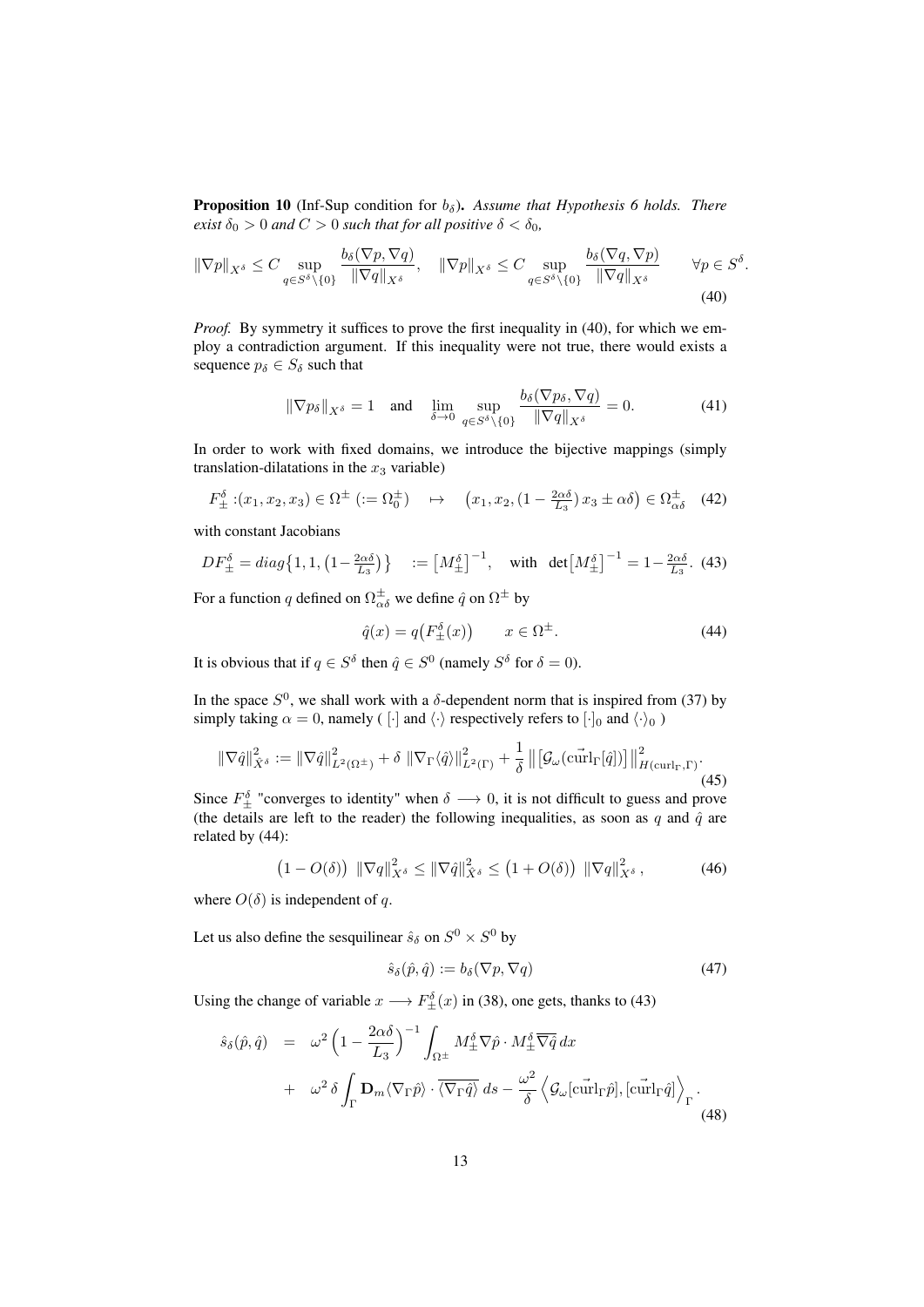or equivalently (see also (14))

$$
\hat{s}_{\delta}(\hat{p}, \hat{q}) = \omega^2 \left(1 - \frac{2\alpha\delta}{L_3}\right)^{-1} \int_{\Omega^\pm} M_\pm^{\delta} \nabla \hat{p} \cdot M_\pm^{\delta} \overline{\nabla \hat{q}} + \omega^2 \delta \int_{\Gamma} \mathbf{D}_m \langle \nabla_{\Gamma} p \rangle_\alpha \cdot \langle \nabla_{\Gamma} q \rangle_\alpha \, ds \n+ \frac{A_e \omega^2}{\delta} \int_{\Gamma} \text{curl}_{\Gamma} \mathcal{G}_\omega([\text{curl}_{\Gamma} p]_\alpha) \overline{\text{curl}_{\Gamma} \mathcal{G}_\omega([\text{curl}_{\Gamma} q]_\alpha)} \, ds \n- \frac{\omega^4}{\delta} \int_{\Gamma} \mathbf{D}_e \mathcal{G}_\omega([\text{curl}_{\Gamma} p]_\alpha) \cdot \overline{\mathcal{G}_\omega([\text{curl}_{\Gamma} q]_\alpha)} \, ds
$$
\n(49)

Thanks to (46), (41) is equivalent to (with obvious notation)

(i) 
$$
\lim_{\delta \to 0} \|\nabla \hat{p}_{\delta}\|_{\hat{X}^{\delta}} = 1
$$
 and (ii)  $\lim_{\delta \to 0} \sup_{\hat{q} \in S_0 \setminus \{0\}} \frac{\hat{s}_{\delta}(\hat{p}_{\delta}, \hat{q})}{\|\nabla \hat{q}\|_{\hat{X}^{\delta}}} = 0.$  (50)

We split the rest of the proof into two steps.

• *Step 1: we prove that*  $v^{\delta} := \delta^{-\frac{1}{2}} \mathcal{G}_{\omega}(\vec{\text{curl}}_{\Gamma}[\hat{p}_{\delta}])$  *goes to 0 in*  $L^2(\Gamma)$  as  $\delta \to 0$ .

This is the more delicate step. First, from (50)(i), we have

$$
\operatorname{curl}_{\Gamma} v^{\delta} \text{ is bounded in } L^{2}(\Gamma)^{2}.
$$
 (51)

Moreover, from property (15) and  $\text{div}_{\Gamma} \tilde{\text{curl}}_{\Gamma}[\hat{p}_{\delta}] = 0$ , we deduce that

$$
\operatorname{div}_{\Gamma}(\mathbf{D}_e v^\delta) = 0 \text{ on } \Gamma. \tag{52}
$$

Finally, since  $\langle \vec{\text{curl}}_\Gamma[\hat{p}_\delta], \mathbf{C} \rangle_\Gamma = 0, \ \forall \ \mathbf{C} \in \mathbb{P}^2_0$  (this simply follows from the periodicity  $(x_1, x_2)$  of functions in  $S^0$ ), we deduce from property (16) that

$$
\langle \mathbf{D}_e v^\delta, \mathbf{C} \rangle = 0, \quad \forall \ \mathbf{C} \in \mathbb{P}_0^2. \tag{53}
$$

As a consequence,  $v^{\delta} \in H^1_{\#}(\Gamma)$  and (we omit the proof which is based on (19))

$$
||v^{\delta}||_{H^{1}(\Gamma)} \leq C ||\operatorname{curl}_{\Gamma} v^{\delta}||_{L^{2}(\Gamma)} \leq C.
$$

Therefore, up to a change in the subsequence  $(\hat{p}_{\delta})$ , we can assume that

$$
v^{\delta} \rightharpoonup v
$$
, weakly in  $H^1_{\#}(\Gamma)^2$ , strongly in  $L^2(\Gamma)^2$ , (54)

where  $v$  satisfies (because of  $(52)$  and  $(53)$ )

$$
\operatorname{div}_{\Gamma}(\mathbf{D}_e v) = 0, \quad \langle \mathbf{D}_e v, \mathbf{C} \rangle = 0, \quad \forall \mathbf{C} \in \mathbb{P}_0^2.
$$
 (55)

We next prove that  $v = 0$ . From (45), we see that, for any fixed  $\hat{q}$  in  $S^0$ ,  $\delta^{-\frac{1}{2}} ||\nabla \hat{q}||_{\hat{X}^{\delta}}$ is bounded. Therefore, we infer from (50)(ii) that

$$
\forall \ \hat{q} \in S^0, \quad \lim_{\delta \to 0} \delta^{\frac{1}{2}} \ \hat{s}_{\delta}(\hat{p}_{\delta}, \hat{q}) = 0 \tag{56}
$$

Using (48) and the definition of  $v^{\delta}$  we can write

$$
\delta^{\frac{1}{2}} \hat{s}_{\delta}(\hat{p}^{\delta}, \hat{q}) = \omega^{2} \delta^{\frac{1}{2}} \left( 1 - \frac{2\alpha\delta}{L_{3}} \right)^{-1} \int_{\Omega^{\pm}} M_{\pm}^{\delta} \nabla \hat{p}^{\delta} \cdot M_{\pm}^{\delta} \overline{\nabla \hat{q}} + \omega^{2} \delta^{\frac{3}{2}} \int_{\Gamma} \mathbf{D}_{m} \langle \nabla_{\Gamma} \hat{p}^{\delta} \rangle \cdot \overline{\langle \nabla_{\Gamma} \hat{q} \rangle} ds - \omega^{2} \left\langle v^{\delta}, \left[ \operatorname{curl}_{\Gamma} \hat{q} \right] \right\rangle_{\Gamma} .
$$
\n(57)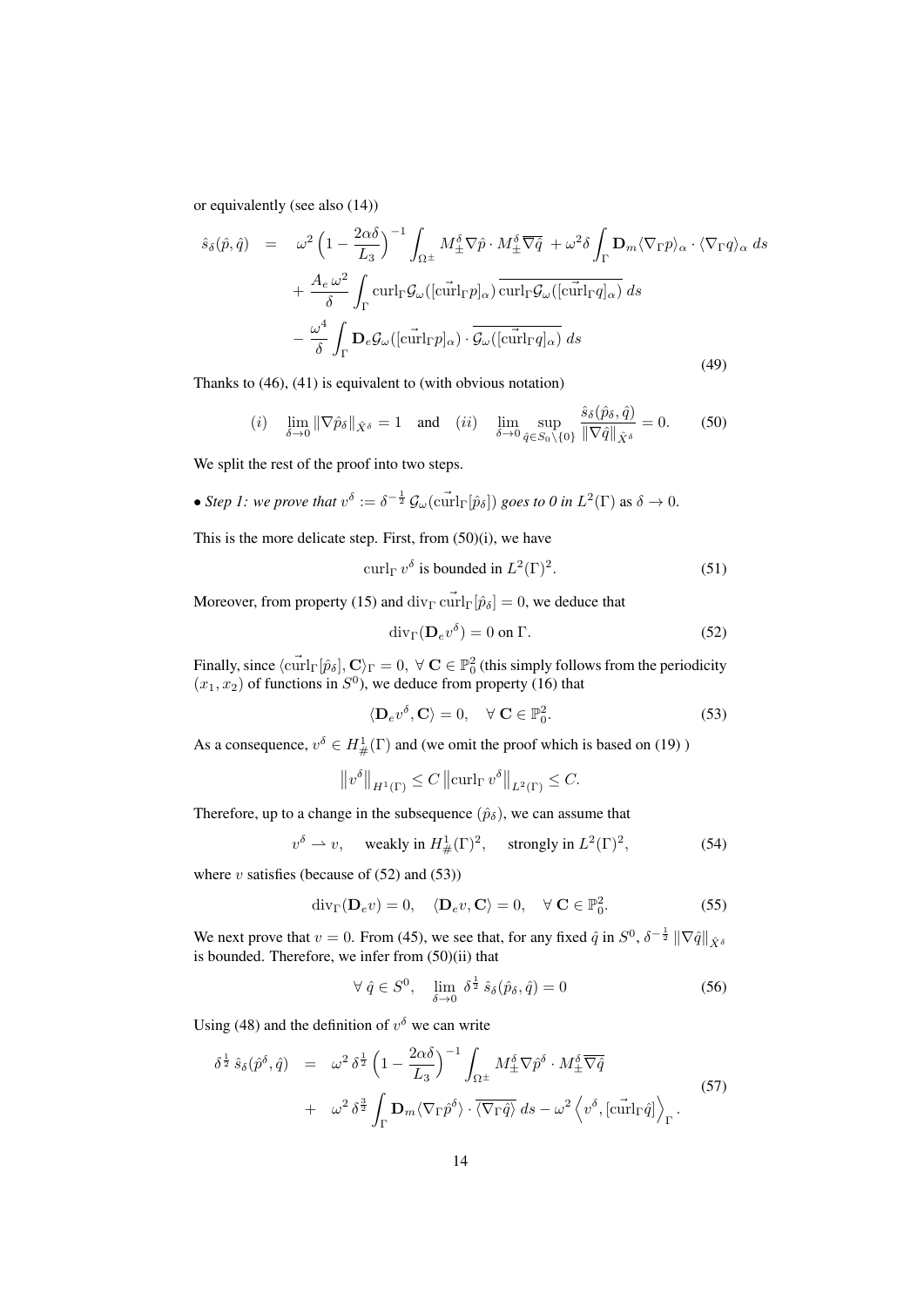Passing to the limit when  $\delta \rightarrow 0$  in (57), we get thanks to (56)

$$
\langle v^{\delta}, \vec{\text{curl}}_{\Gamma}[\hat{q}] \rangle_{\Gamma} = 0, \quad \forall \ \hat{q} \in S^{0}.
$$

This obviously leads to (simply note that choosing  $\hat{q}(x) = \chi(x_3) \varphi(x_1, x_2)$  if  $x \in \Omega^+$ and  $\hat{q}(x) := 0$  if  $x \in \Omega^-$ , with  $\chi \in C^{\infty}(0, L_3)$ ,  $\chi(0) = 1$ ,  $\chi(L_3) = 0$  a given cut-off function and  $\varphi$  is any function in  $C_0^{\infty}(\Gamma)$ , then  $\hat{q} \in S^0$  and  $[\hat{q}] = \varphi$ )

$$
\operatorname{curl}_{\Gamma} v = 0
$$

which, combined with (55) yields  $v = 0$ .

• *Step 2: we get a contradiction*. We now observe by comparing (45) and (39) that

$$
\lim_{\delta \to 0} \left\| \hat{p}^{\delta} \right\|_{\hat{X}^{\delta}}^{2} \leq C \lim_{\delta \to 0} \left( \hat{s}_{\delta}(\hat{p}_{\delta}, \hat{p}_{\delta}) + \frac{1}{\delta} \int_{\Gamma} \mathbf{D}_{e} \mathcal{G}_{\omega}(\tilde{\mathrm{curl}}_{\Gamma}[\hat{p}_{\delta}]) \cdot \overline{\mathcal{G}_{\omega}(\tilde{\mathrm{curl}}_{\Gamma}[\hat{p}_{\delta}])} \right)
$$
  

$$
\leq C \lim_{\delta \to 0} \left( \hat{s}_{\delta}(\hat{p}_{\delta}, \hat{p}_{\delta}) + \|v^{\delta}\|_{L^{2}(\Gamma)}^{2} \right) = 0,
$$

since  $\hat{s}_{\delta}(\hat{p}_{\delta}, \hat{p}_{\delta}) \longrightarrow 0$  by (50) and  $||v^{\delta}||_{L^2(\Gamma)}^2 \longrightarrow 0$  by step 1. This contradicts hypothesis (50)(i).

#### 3.2 Proof of the Helmholtz decomposition (Proposition 9)

With the help of Proposition 10, the proof of the Helmholtz decomposition is a rather classical exercise that we reproduce here for the reader convenience. Our proof follows the lines of Ref. [29], Lemma 10.3. We already observed that  $\nabla S^{\delta} \subset X^{\delta}$ . The subspace  $X_0^{\delta}$  is closed since  $b_{\delta}$  is trivially continuous on  $X^{\delta} \times X^{\delta}$ . Let  $\psi \in X^{\delta}$ . We define  $p \in S^{\delta}$  solution to

$$
b_{\delta}(\nabla p, \nabla q) = b_{\delta}(\boldsymbol{\psi}, \nabla q), \qquad \forall q \in S^{\delta}.
$$

Since  $q \mapsto b_{\delta}(u, \nabla q)$  is continuous on  $S^{\delta}$ , thanks to Proposition 10, the solution p exists for sufficiently small  $\delta$ . We define  $\psi_0 = \psi - \nabla p$ . Clearly  $\psi_0 \in X_0^{\delta}$ . We now prove that  $(\psi_0, p)$  is unique. For that it would be sufficient to prove that if  $\psi \in$  $X_0^{\delta} \cap \nabla S^{\delta}$  then  $\psi = 0$ . Assume that  $u \in X_0^{\delta}$  and  $u = \nabla p$  for some  $p \in S^{\delta}$ . Then,

$$
b_{\delta}(\nabla p, \nabla q) = b_{\delta}(u, \nabla q) = 0, \quad \forall q \in S^{\delta},
$$

since  $u \in X_0^{\delta}$ . Proposition 10 implies that  $p = 0$  and therefore  $u = 0$ . The uniform continuity of the projection operators comes from the observation that (cf. also (29))

$$
\forall q \in S^{\delta} \text{ and } \forall u \in X^{\delta}, \quad |b_{\delta}(u, \nabla q)| \le C ||u||_{X^{\delta}} ||\nabla q||_{X^{\delta}}
$$
(59)

for some constant C independent of  $\delta$ . Combined with the stability result of Proposition 10, this implies that there exists  $\delta_0 > 0$  and a constant  $C > 0$  such that

$$
\|\nabla p\|_{X^{\delta}} \le C \left\|\psi\right\|_{X^{\delta}} \tag{60}
$$

for all  $\psi \in X^{\delta}, \psi = \psi_0 + \nabla p$  and  $p \in S^{\delta}.$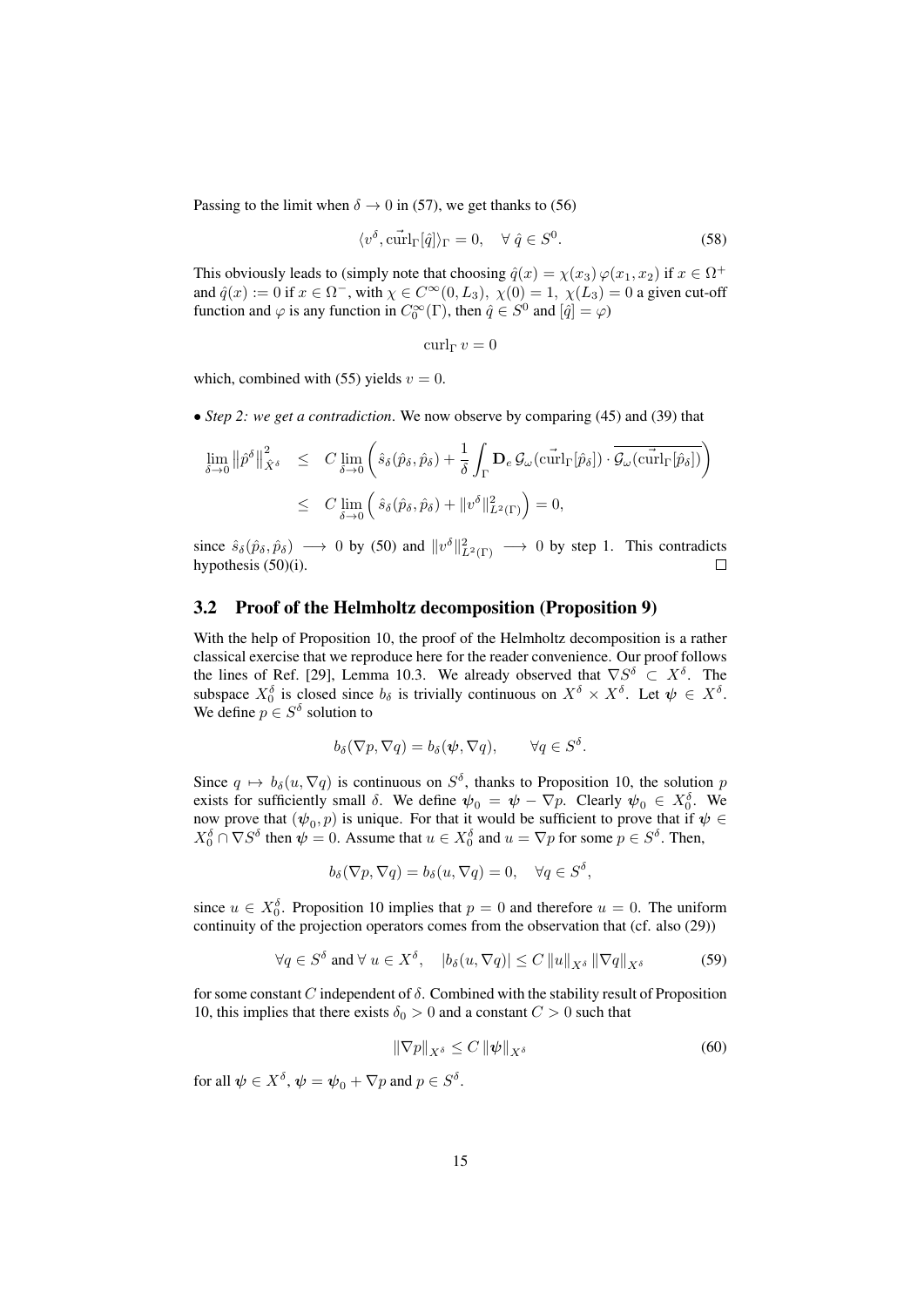# 3.3 Properties of  $X_0^{\delta}$

We shall prove in this section the central point behind the Helmholtz decomposion, namely the collective compact embedding of the spaces  $X_0^{\delta}$  in  $L^2(\Omega_{\alpha\delta}^{\pm})^3$ . The latter is a direct consequence of the following proposition and classical Sobolev compact embedding theorems.

**Proposition 11.** Assume Hypothesis 6 and let  $0 < \delta < L_3/4\alpha$ . Then  $X_0^{\delta} \subset H^{1/2}(\Omega_{\alpha\delta}^{\pm})^3$ . *Moreover, there exists a constant* C independent of  $\delta$  such that, for any  $\psi \in X_0^{\delta}$ ,

$$
\|\psi\|_{H^{1/2}(\Omega_{\alpha\delta}^{\pm})}^2 \leq C \|\psi\|_{X^{\delta}}. \tag{61}
$$

**Remark 12.** *The restriction*  $\delta < L_3/4\alpha$  *is essentially indicative. Moreover, the reader* would easily observe that functions in  $X_0^{\delta}$  have  $H^1$  regularity except in the neighbor*hood of*  $\Sigma_3^\pm$  (it suffices to "play" with the cut-off function  $\chi$  in the proof of Proposition *11*). The global  $H^{\frac{1}{2}}$  restriction is due to imposing  $L^2(\Sigma_3^{\pm})$  regularity on tangential *traces on*  $\Sigma_3^{\pm}$  (due to impedance conditions on  $\Sigma_3^{\pm}$ ).

The proof of Proposition 11 will use the following two technical lemmas 13 and 14 and an intermediate result, the main one in fact, that concern functions in  $X_0^{\delta}$  that "vanish" on  $\Sigma_3^{\pm}$  (cf (35) and lemma 15).

**Lemma 13.** Let  $\psi \in H_{\#}(\text{div}, \Omega_{\alpha\delta}^{\pm}) \cap H_{\#}(\text{curl}, \Omega_{\alpha\delta}^{\pm})$  satisfying  $\psi \times e_3 = 0$  on  $\Sigma_3^{\pm}$ *and such that*

$$
\langle \psi_T \rangle_\alpha \in H^{1/2}(\Gamma) \text{ and } \langle \psi \cdot e_3 \rangle_\alpha \in H^{1/2}(\Gamma). \tag{62}
$$

*Then*  $\psi \in H^1(\Omega_{\alpha\delta}^{\pm})^3$ .

*Proof.* The general idea is to use the fact that vector fields in  $H(\text{div}) \cap H_{\#}(\text{curl})$  are in fact the  $H<sup>1</sup>$  regularity as soon as one of their traces, either the normal trace (see Theorem 5.4.3 in Ref. [30]) or the tangential trace (see Ref. [5], Remark 2.14) are in  $H^{1/2}$ . Our lemma essentially expresses that we get a similar result for "transmission problems" provided additional regularity on only the mean values of all the traces from both sides of the interface.

Let  $\psi$  satisfying the assumptions of the lemma and  $\psi^{\pm}$  be the restriction of  $\psi$  to  $\Omega_{\alpha\delta}^{\pm}$ .

We construct  $\phi$  on  $\Omega_{\alpha\delta}^-$  from  $\psi^+$  by symmetry or anti-symmetry depending of the component:

$$
\phi_i(x_1, x_2, x_3) = \psi_i^+(x_1, x_2, -x_3), \quad i = 1, 2,
$$
  

$$
\phi_3(x_1, x_2, x_3) = -\psi_3^+(x_1, x_2, -x_3)
$$

for all  $x \in \Omega_{\alpha\delta}^-$ . Clearly  $\phi \in H_{\#}(\text{div}, \Omega_{\alpha\delta}^-) \cap H_{\#}(\text{curl}, \Omega_{\alpha\delta}^-)$ . We define  $\varphi$  on  $\Omega_{\alpha\delta}^$ by

$$
\boldsymbol{\varphi}:=\boldsymbol{\psi}^- - \phi.
$$

By construction,  $\varphi \in H_{\#}(\text{div}, \Omega_{\alpha\delta}^-) \cap H_{\#}(\text{curl}, \Omega_{\alpha\delta}^-)$ . In addition,  $\varphi \times e_3 = 0$  on  $\Sigma_3^-$  and

$$
(\varphi \cdot e_3)_{\alpha}^- = 2 \langle \psi \cdot e_3 \rangle_{\alpha} \in H^{1/2}(\Gamma).
$$

Consequently  $\varphi \in H^1(\Omega_{\alpha\delta}^-)^3$  (Theorem 5.4.3 in Ref. [30]). We deduce that  $[\psi_T]_{\alpha} =$  $(\varphi_T)_\alpha^-$  belongs to  $H^{1/2}(\Gamma)^3$ . Since  $\langle \psi_T \rangle_\alpha$  also belongs to  $H^{1/2}(\Gamma)^3$ , we conclude that  $(\psi_T)^{\pm}_{\alpha}$  are in  $H^{1/2}(\Gamma)^3$ . Hence  $\psi \in H^1(\Omega_{\alpha\delta}^{\pm})^3$  (see for instance Remark 2.14 in Ref. [5]).  $\Box$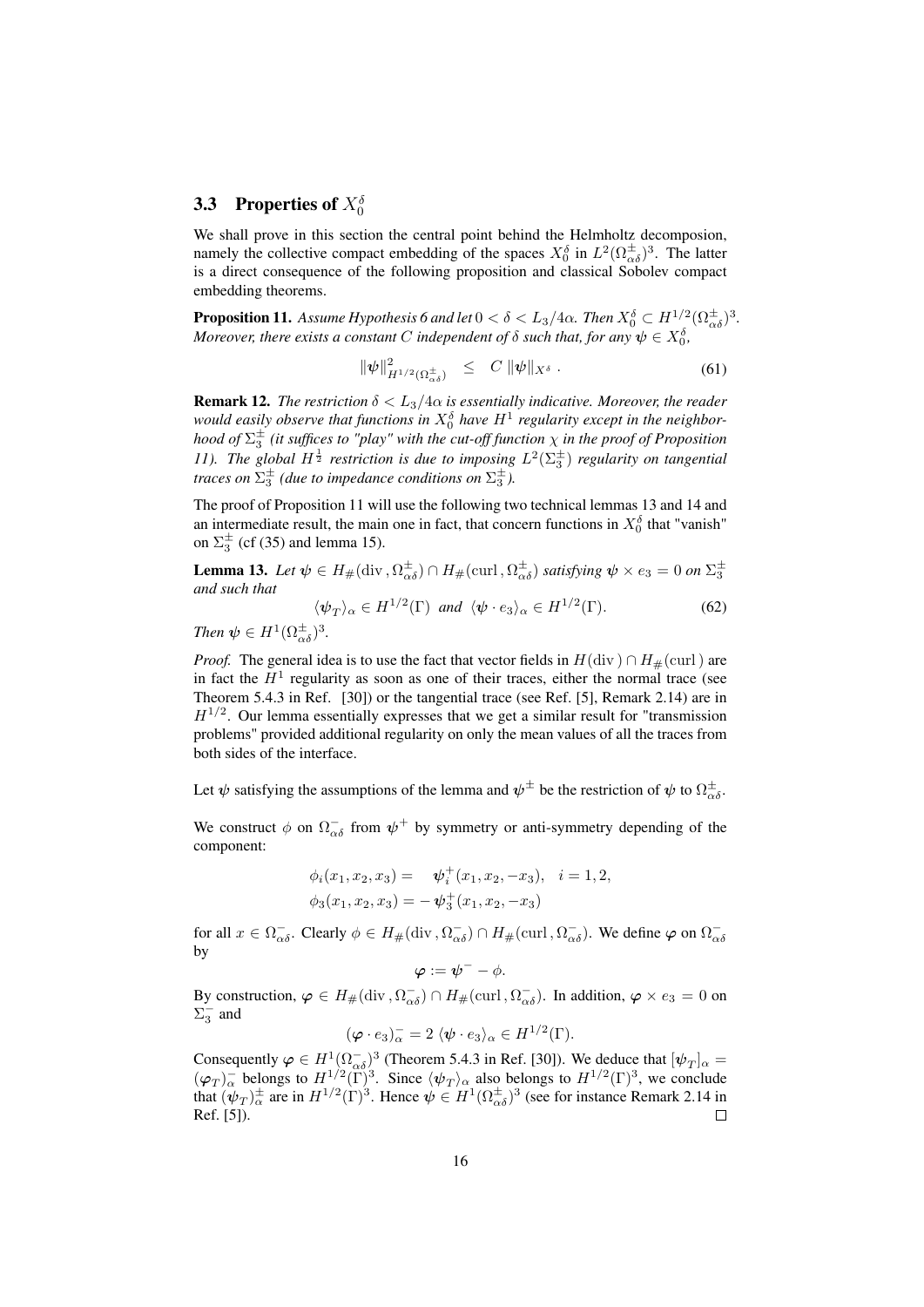**Lemma 14.** Let  $D$  *be a*  $2 \times 2$  *positive definite and symmetric matrix. Then, there exists a positive constant C such that* ( $Re(u)$  *denotes the real part of u* )

$$
\forall u \in H^1_{\#}(\Gamma), \quad -\mathcal{R}e\left(\int_{\Gamma} \text{div}_{\Gamma}(\mathbf{D}u) \overline{\text{div}_{\Gamma}u} ds\right) \le C \left\|\text{curl}_{\Gamma}u\right\|_{L^2(\Gamma)}^2. \tag{63}
$$

*Proof.* Using Fourier series, proving (63) amounts to proving that:

$$
\forall \mathbf{k} \in \frac{2\pi}{L_1} \mathbb{Z} \times \frac{2\pi}{L_2} \mathbb{Z}, \quad \forall \ v \in \mathbb{C}^2, \quad -\mathcal{R}e\Big( (\mathbf{k} \cdot \mathbf{D}v)(\mathbf{k} \cdot \overline{v}) \Big) \le C \ |\mathbf{k} \times v|^2. \tag{64}
$$

We can choose to work in the eigenbasis of  $D$ , which amounts to consider that  $D$  is diagonal:  $\mathbf{D} = diag\{d_1, d_2\}$  with  $(d_1, d_2) \in \mathbb{R}_*^+$ ∗ . In this case

$$
-\mathcal{R}e((\mathbf{k}\cdot\mathbf{D}v)(\mathbf{k}\cdot\overline{v})) = -d_1|\mathbf{k}_1|^2|v_1|^2 - d_2|\mathbf{k}_2|^2|v_2|^2 - (d_1+d_2)\,\mathbf{k}_1\mathbf{k}_2\,\mathcal{R}e(v_1\overline{v_2})
$$

In particular,  $d_1$  and  $d_2$  being positive,

$$
-\mathcal{R}e((\mathbf{k}\cdot\mathbf{D}v)(\mathbf{k}\cdot\overline{v})\big)\leq -(d_1+d_2)\,\mathcal{R}e[(\mathbf{k}_2v_1)(\mathbf{k}_1\overline{v_2})]
$$

Writing  $k_2v_1 = (k_2v_1 - k_1v_2) + k_1v_2$ , we get

$$
-\mathcal{R}e((\mathbf{k}\cdot\mathbf{D}v)(\mathbf{k}\cdot\overline{v})) \leq -(d_1+d_2)\left(\mathcal{R}e[(\mathbf{k}\times v)(\mathbf{k}_1\overline{v_2})] + |\mathbf{k}_1|^2|v_2|^2\right)
$$

which yields

$$
-\mathcal{R}e\left((\mathbf{k}\cdot\mathbf{D}v)(\mathbf{k}\cdot\overline{v})\right)\leq -(d_1+d_2)|\mathbf{k}_1|^2|v_2|^2+(d_1+d_2)|\mathbf{k}\times v||\mathbf{k}_1v_2|
$$

By Young's inequality  $|\mathbf{k} \times v| \, |\mathbf{k}_1 v_2| \leq \eta |\mathbf{k} \times v|^2 + (1/4\eta) |\mathbf{k}_1 v_2|^2$  for any  $\eta > 0$ . Thus

$$
-\mathcal{R}e((\mathbf{k}\cdot\mathbf{D}v)(\mathbf{k}\cdot\overline{v})\big)\leq \Big(\frac{1}{4\eta}-1\Big)(d_1+d_2)\,|\mathbf{k}_1|^2\,|v_2|^2+\eta\,\big(d_1+d_2\big)\,|\mathbf{k}\times v|\,|\mathbf{k}_1v_2|
$$

so that choosing  $\eta = 1/4$  leads to (64) with  $C = \frac{d_1 + d_2}{4}$  $\frac{4}{4}$ . This concludes the proof.  $\Box$ 

Let us introduce the space  $\tilde{X}^{\delta}$  defined by (note that this space differs from  $X^{\delta}$  by the divergence condition and the boundary condition on  $\Sigma_3^{\pm}$ ):

$$
\tilde{X}^{\delta} = \left\{ \psi \in X^{\delta}, \text{ div } \psi \in L^{2}(\Omega_{\alpha\delta}^{\pm}), \ \psi \cdot e_{i}|_{\Sigma_{i,\delta}^{+}} = \psi \cdot e_{i}|_{\Sigma_{i,\delta}^{-}}, i = 1, 2, \ \psi \times e_{3}|_{\Sigma_{3}^{\pm}} = 0, \langle \psi \cdot e_{3} \rangle_{\alpha} = \frac{1}{\delta} \operatorname{curl}_{\Gamma} \mathcal{G}_{\omega} ([e_{3} \times \psi]_{\alpha}) \text{ and } -[\psi \cdot e_{3}]_{\alpha} = \delta \operatorname{div}_{\Gamma} \left[ \mathbf{D}_{e} \langle \psi_{T} \rangle_{\alpha} \right] \text{ on } \Gamma \right\}.
$$
\n(65)

**Lemma 15.** *The space*  $\tilde{X}^{\delta}$  *is embedded into*  $H^1(\Omega_{\alpha\delta}^{\pm})^3$  *for*  $\delta < L_3/4\alpha$ *. Moreover, there exists a constant*  $C > 0$  *independent of*  $\delta$  *such that* 

$$
\forall \ \psi \in \tilde{X}^{\delta}, \quad \|\psi\|_{H^1(\Omega_{\alpha\delta}^{\pm})^3}^2 \le C \Big( \|\psi\|_{\tilde{X}^{\delta}}^2 + \frac{1}{\delta} \|\mathcal{G}_{\omega}\big([e_3 \times \psi]_{\alpha}\big)\|_{L^2(\Gamma)}^2 \Big) \qquad (66)
$$

 $\textit{where } \|\psi\|^2_{\tilde{X}^\delta} := \|\psi\|^2_{L^2(\Omega_{\alpha\delta}^\pm)^3} + \|\textit{div}\, \psi\|^2_{L^2(\Omega_{\alpha\delta}^\pm)} + \|\textit{curl}\, \psi\|^2_{L^2(\Omega_{\alpha\delta}^\pm)^3} + \delta\, \|\textit{curl}_\Gamma \langle \psi_T \rangle_\alpha\|^2_{L^2(\Gamma)}\,.$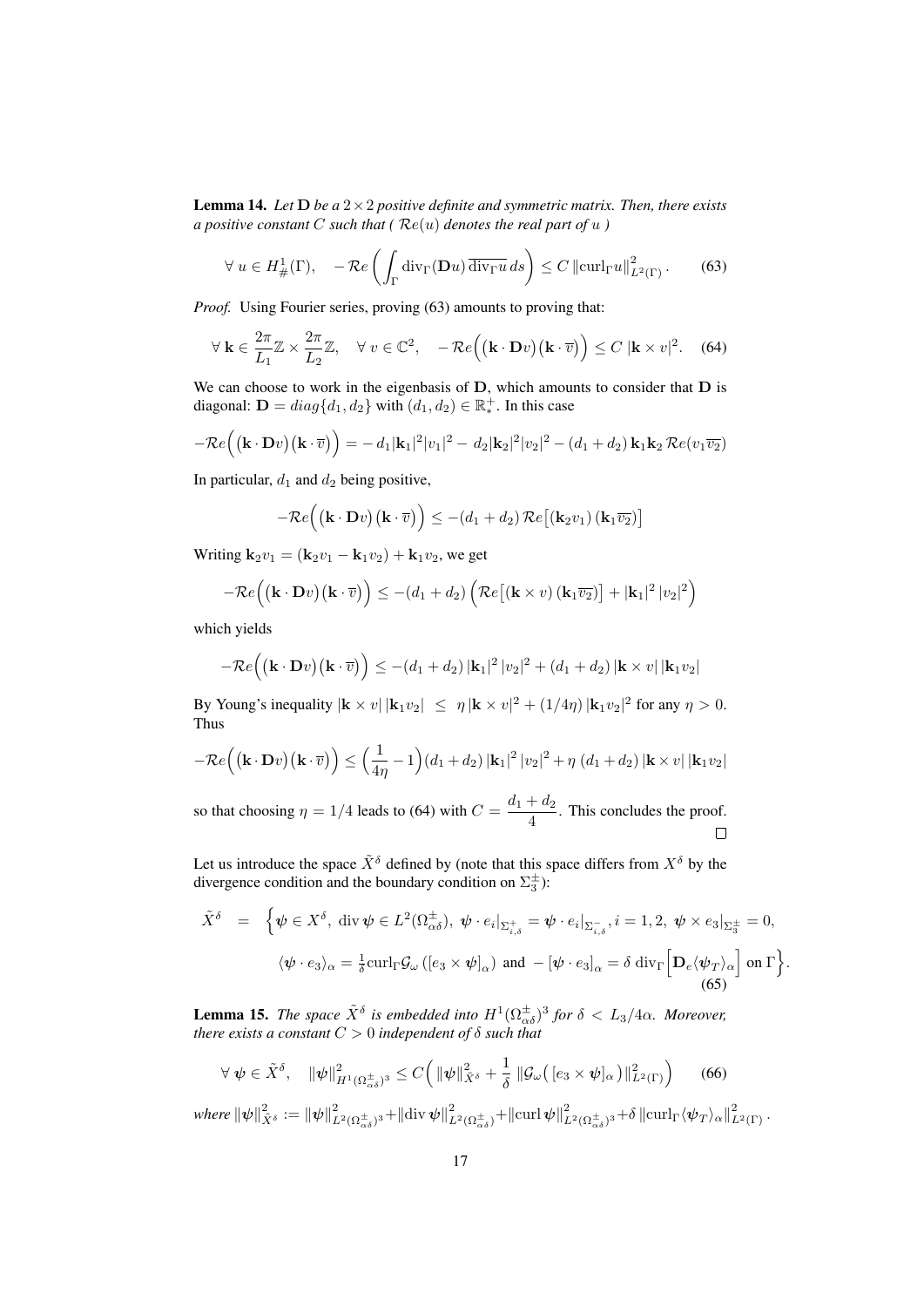*Proof.* Let  $\psi \in \tilde{X}^{\delta}$ . The transmission conditions

$$
\langle \psi \cdot e_3 \rangle_{\alpha} = \frac{1}{\delta} \operatorname{curl}_{\Gamma} \mathcal{G}_{\omega} \big( [e_3 \times \psi_T]_{\alpha} \big) \text{ and } -[\psi \cdot e_3]_{\alpha} = \delta \operatorname{div}_{\Gamma} \big( \mathbf{D}_m \langle \psi_T \rangle_{\alpha} \big) \tag{67}
$$

infer a higher regularity than  $H^{-1/2}$  for  $\langle \psi \rangle_{\Gamma}$ . Indeed, from the definition of  $\mathcal{G}_{\omega}$  we know that

$$
\operatorname{curl}_{\Gamma} \operatorname{curl}_{\Gamma} \mathcal{G}_{\omega} \big( [e_3 \times \psi_T]_{\alpha} \big) \in H_{\#}^{-1/2}(\Gamma)^3.
$$

Since in addition,  $\langle \psi \cdot e_3\rangle_\alpha$  is also in  $H^{-1/2}_\#(\Gamma)$  and  $\overset{\rightharpoonup }{\text{curl}}_\Gamma \langle \psi \cdot e_3\rangle_\alpha = \frac{1}{\delta}$  $\frac{1}{\delta}$  curl<sub>Γ</sub>curl<sub>Γ</sub> $\mathcal{G}_{\omega}$ ( $[e_3 \times$  $\ket{\psi_T}_{\alpha}$  ), then

$$
\langle \psi \cdot e_3 \rangle_\alpha \in H^{1/2}_\#(\Gamma).
$$

On the other hand,  $\mathrm{div}_\Gamma(\mathbf{D}_m\langle\psi_T\rangle_\alpha) = -(1/\delta)\,[\psi\cdot e_3]_\alpha\in H^{-1/2}_\#(\Gamma)^3$  while  $\langle\psi_T\rangle_\alpha\in$  $H^{1/2}_\#(\text{curl}_\Gamma,\Gamma)$  by trace theorem. Therefore, using again (19), we deduce that

$$
\langle \psi_T \rangle_\alpha \in H^{1/2}_\#(\Gamma).
$$

We conclude by applying Lemma 13 that  $\psi \in H^1(\Omega_{\alpha\delta}^{\pm})^3$  (for fixed  $\delta$ ).

To evaluate the  $L^2$  norm of  $\nabla \psi$ , we use the following identities (adapted from the one in Ref. [30], page 211), which are easily obtained by repeated integration by parts

$$
\|\nabla \psi\|_{L^{2}(\Omega_{\alpha\delta}^{+})}^{2} = \int_{\Omega_{\alpha\delta}^{+}} \left( |\operatorname{curl} \psi|^{2} + |\operatorname{div} \psi|^{2} \right) dx + 2 \operatorname{Re} \left\langle \operatorname{div}_{\Gamma}(\psi_{T})_{\alpha}^{+}, (\psi \cdot e_{3})_{\alpha}^{+} \right\rangle_{\Gamma},
$$
  

$$
\|\nabla \psi\|_{L^{2}(\Omega_{\alpha\delta}^{-})}^{2} = \int_{\Omega_{\alpha\delta}^{-}} \left( |\operatorname{curl} \psi|^{2} + |\operatorname{div} \psi|^{2} \right) dx - 2 \operatorname{Re} \left\langle \operatorname{div}_{\Gamma}(\psi_{T})_{\alpha}^{-}, (\psi \cdot e_{3})_{\alpha}^{-} \right\rangle_{\Gamma},
$$

where  $Re$  indicates the real part. Summing the last two equalities proves that

$$
\|\nabla \psi\|_{L^2(\Omega_{\alpha\delta}^{\pm})}^2 = \int_{\Omega_{\alpha\delta}^{\pm}} \left( |\operatorname{curl} \psi|^2 + |\operatorname{div} \psi|^2 \right) dx + 2\mathcal{R}e \left( \langle \operatorname{div}_{\Gamma} [\psi_T]_{\alpha}, \langle \psi \cdot e_3 \rangle_{\alpha} \rangle_{\Gamma} + \langle \operatorname{div}_{\Gamma} \langle \psi_T \rangle_{\alpha}, [\psi \cdot e_3]_{\alpha} \rangle_{\Gamma} \right). \tag{68}
$$

Using first (67) and next lemma 14,

$$
\mathcal{R}e \langle \operatorname{div}_{\Gamma} \langle \psi_T \rangle_{\alpha}, [\psi \cdot e_3]_{\alpha} \rangle_{\Gamma} = -\delta \mathcal{R}e \left( \langle \operatorname{div}_{\Gamma} \langle \psi_T \rangle_{\alpha}, \operatorname{div}_{\Gamma} \mathbf{D}_m \langle \psi_T \rangle_{\alpha} \right) \leq C \delta \left\| \operatorname{curl}_{\Gamma} \langle \psi_T \rangle_{\alpha} \right\|_{L^2(\Gamma)}^2.
$$
\n(69)

On the other hand, from the identity  $div_\Gamma [\psi_T]_\alpha = curl_\Gamma [e_3 \times \psi]_\alpha$  and (67) again

$$
\langle \operatorname{div}_{\Gamma} [\psi_T]_{\alpha}, \langle \psi \cdot e_3 \rangle_{\alpha} \rangle_{\Gamma} = \frac{1}{\delta} \langle \operatorname{curl}_{\Gamma} [e_3 \times \psi]_{\alpha}, \operatorname{curl}_{\Gamma} \mathcal{G}_{\omega} ([e_3 \times \psi]_{\alpha}) \rangle_{\Gamma}
$$

On the other hand, by the property (17) of  $\mathcal{G}_{\omega}$ ,

$$
\mathcal{R}e \langle \operatorname{curl}_{\Gamma} [e_3 \times \psi]_{\alpha}, \operatorname{curl}_{\Gamma} \mathcal{G}_{\omega} ([e_3 \times \psi]_{\alpha}) \rangle_{\Gamma} = -\frac{1}{A_e} \int_{\Gamma} |[e_3 \times \psi]_{\alpha}|^2 ds
$$

$$
+ \mathcal{R}e \left( \frac{\omega^2}{A_e} \int_{\Gamma} \mathbf{D}_e \overline{\mathcal{G}_{\omega} ([e_3 \times \psi]_{\alpha})} \cdot [e_3 \times \psi]_{\alpha} ds \right) (70)
$$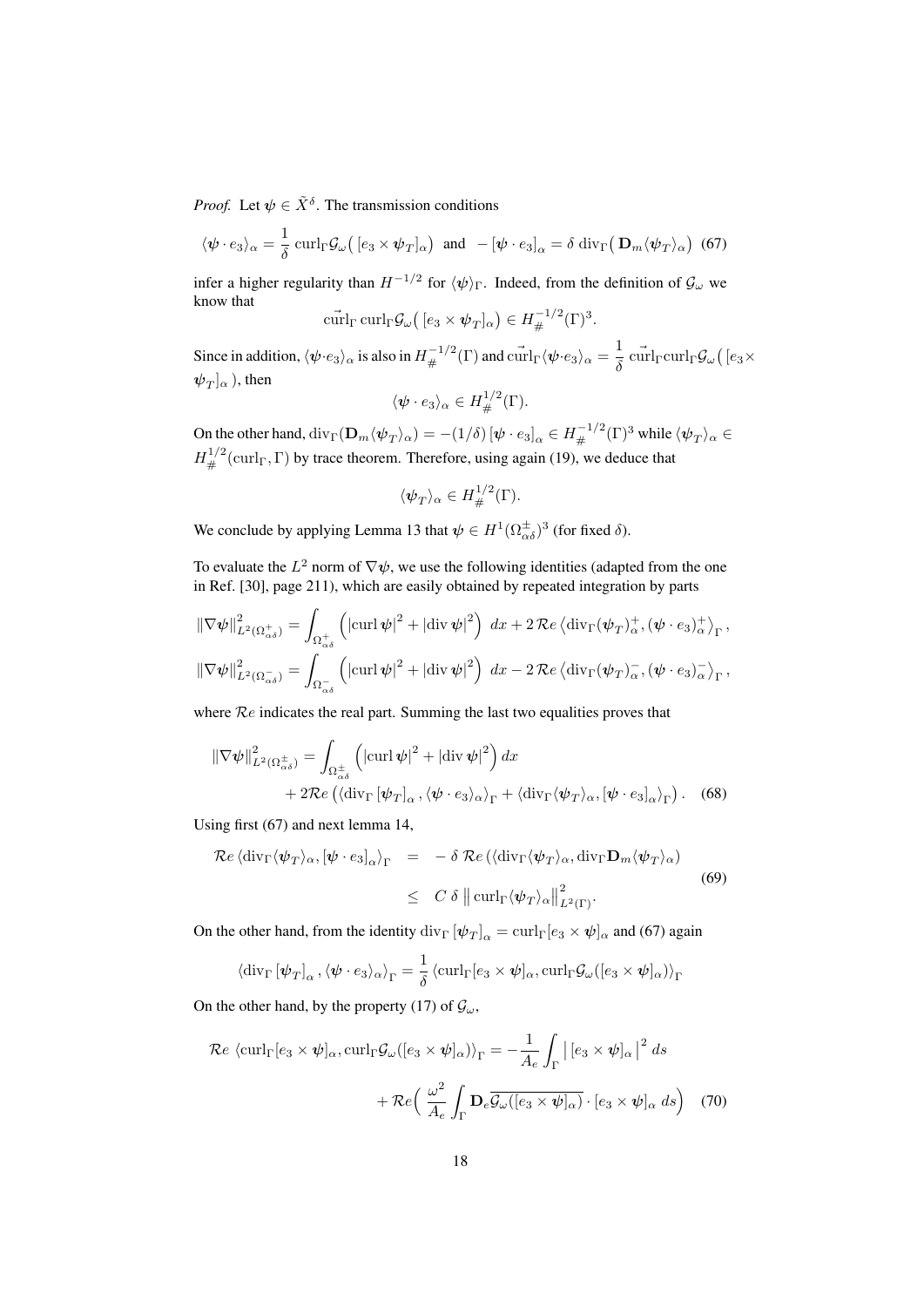By Young's inequality, for any  $\eta > 0$ , there exists a constant  $C > 0$  such that

$$
\left| \frac{\omega^2}{A_e} \int_{\Gamma} \mathbf{D}_e \overline{\mathcal{G}_{\omega}([e_3 \times \psi]_{\alpha})} \cdot [e_3 \times \psi]_{\alpha} \right) ds \right| \le
$$
  

$$
\eta \int_{\Gamma} |[e_3 \times \psi]_{\alpha}|^2 ds + \frac{C}{\eta} \int_{\Gamma} |\mathcal{G}_{\omega}[e_3 \times \psi]_{\alpha}|^2 ds.
$$

Subsituting this inequality in, with  $\eta = -\frac{1}{4}$  $\frac{1}{A_e}$  gives, for some  $C > 0$  independent of  $\delta$ ,

 $\mathcal{R}e \, \bra{\mathrm{curl}_\Gamma [e_3 \times \bm{\psi}]_{\alpha}, \mathrm{curl}_\Gamma \mathcal{G}_{\omega}([e_3 \times \bm{\psi}]_{\alpha}) \rangle_\Gamma} \, \leq \, C \, \|\mathcal{G}_{\omega}\big([e_3 \times \bm{\psi}]_{\alpha} \, \big)\|_{L^2(\Gamma)}^2.$ 

Therefore

$$
\mathcal{R}e\left\langle \mathrm{div}_{\Gamma}\left[\psi_{T}\right]_{\alpha},\langle\psi\cdot e_{3}\rangle_{\alpha}\right\rangle _{\Gamma}\le\frac{C}{\delta}\left\Vert \mathcal{G}_{\omega}\left(\left[e_{3}\times\psi\right]_{\alpha}\right)\right\Vert _{L^{2}\left(\Gamma\right)}^{2}.\tag{71}
$$

 $\Box$ 

Combining (68), (69) and (71) leads to (67), which achieves the proof.

*Proof of Proposition 11.* Let  $\psi \in X^{\delta}$  and let  $\chi$  be a  $C^{\infty}(\mathbb{R})$  cut-off function such that

$$
\chi(x_3) = 1
$$
 for  $|x_3| \le \frac{L_3}{4}$ ,  $\chi(x_3) = 0$  for  $|x_3| \ge \frac{L_3}{2}$ .

We split  $\psi$  into the sum of  $\psi_1 := \chi \psi$  and  $\psi_2 = (1 - \chi)\psi$ .

By construction  $\psi_1 \in \tilde{X}_0^{\delta}$ . Hence, applying the result of Lemma 15,  $\psi_1 \in H^1(\Omega_{\alpha\delta}^{\pm})^3$ and satisfies

$$
\|\psi_1\|_{H^1(\Omega_{\alpha\delta}^{\pm})}^2 \leq C \left( \|\psi\|_{H(\operatorname{curl},\Omega_{\alpha\delta}^{\pm})}^2 + \|\psi_T\|_{L^2(\Sigma_3^{\pm})^3}^2 + \delta \left\| \operatorname{curl}_{\Gamma} \langle \psi_T \rangle_{\alpha} \right\|_{L^2(\Gamma)}^2 + \frac{1}{\delta} \left\| \mathcal{G}_{\omega} \left( [e_3 \times \psi]_{\alpha} \right) \right\|_{L^2(\Gamma)}^2 \right). \tag{72}
$$

where we have used in particular div  $\psi_1 = \nabla \chi \cdot \psi$  in  $\Omega_{\alpha\delta}^{\pm}$ .

The function  $\psi_2$  belongs to  $H_{\#}(\text{curl}, \Omega_{\alpha\delta}^{\pm}) \cap H_{\#}(\text{div}, \Omega_{\alpha\delta}^{\pm})$ , have a support that does not touch  $\Sigma_{i,\delta}^{\pm}$  and have  $L^2$  tangential traces on  $\Sigma_3^{\pm}$ . Thus, a slight adaptation of Theorem 2 of Ref. [12] then implies that  $\psi_2 \in H^{1/2}(\Omega_{\alpha\delta}^{\pm})^3$  and also satisfies, since div  $\psi_2 = -\nabla \chi \cdot \boldsymbol{\psi}$ 

$$
\|\psi_2\|_{H^{1/2}(\Omega_{\alpha\delta}^{\pm})}^2 \leq C \left( \|\psi\|_{H(\text{curl},\Omega_{\alpha\delta}^{\pm})}^2 + \|\psi_T\|_{L^2(\Sigma_3^{\pm})^3}^2 \right) \tag{73}
$$

Thus  $\psi = \psi_1 + \psi_2 \in H^{1/2}(\Omega_{\alpha\delta}^{\pm})$  and the estimate (61) follows from (72) and (73).

# 4 Well-posedness and uniform stability results

We are now in position to prove the first main result of this paper, namely the existence, uniqueness and uniform continuity (with respect to  $\delta$ ) of the solutions to (21).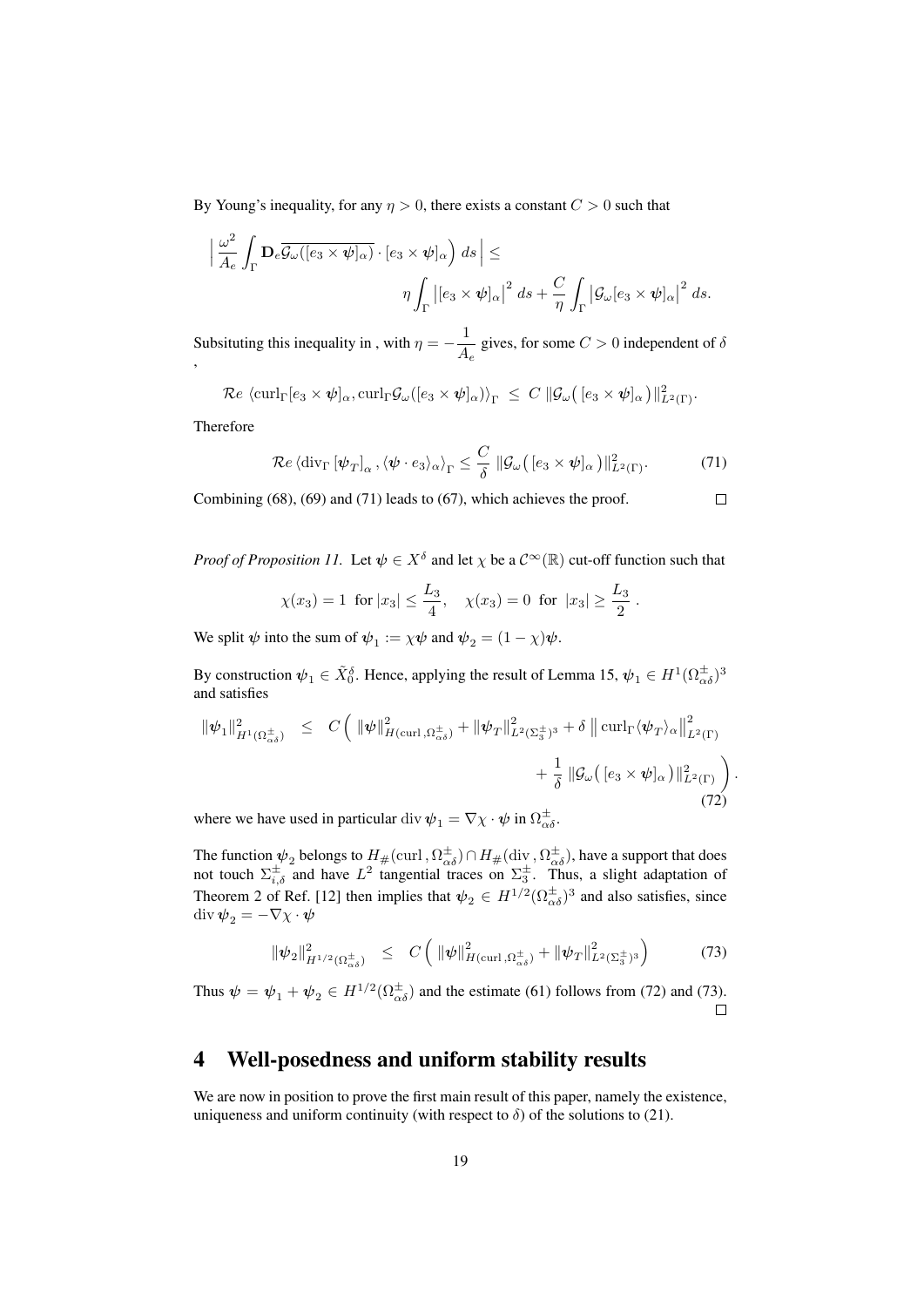**Proposition 16.** *These exists*  $\delta_0 > 0$  *and*  $C > 0$  *such that, for any*  $0 < \delta < \delta_0$  *and any*  $f \in L^2(\Omega^+_{\alpha\delta} \cup \Omega^-_{\alpha\delta})^3$ , the problem (21) admits a unique solution  $E^\delta \in X^\delta$  satisfying *the uniform estimate*

$$
\|E^{\delta}\|_{X^{\delta}} \le C \; \|f\|_{L^{2}(\Omega_{\alpha\delta}^{+} \cup \Omega_{\alpha\delta}^{-})}.
$$
\n
$$
(74)
$$

To prove these well-posedness and uniform stability results associated with (21), we shall use the well known Babuska's theory for variational problem.

Theorem 17. *Let* V *be an Hilbert space and* a(u, v) *a continuous sesquilinear form on*  $V \times V$ 

$$
|a(u, v)| \le M \|u\|_V \|v\|_V
$$
\n(75)

*Assume that there exists* β > 0 *such that*

$$
\forall u \in V, \quad \sup_{v \in V} \frac{|a(u, v)|}{\|v\|_{V}} \ge \beta \|u\|_{V}, \quad \forall v \in V, \quad \sup_{u \in V} \frac{|a(u, v)|}{\|u\|_{V}} \ge \beta \|v\|_{V}. \tag{76}
$$

*Then, for any*  $L \in V'$  (the dual of space of V), the variational problem

Find 
$$
u \in V
$$
 such that  $\forall v \in V$ ,  $a(u, v) = \langle L, v \rangle$  (77)

*admits a unique solution which satisfies*

$$
||u||_V \le \frac{M}{\beta} ||L||_{V'}.
$$
\n(78)

Applying theorem 17 with  $V := X_0^{\delta}$ ,  $a := a^{\delta}$  and

$$
\langle L, v \rangle := \int_{\Omega_{\alpha\delta}^{\pm}} f \cdot \overline{v} \, dx,
$$

we see that, taking into account the uniform continuity of  $a^{\delta}$  and the inequality

$$
| < L, v > | \leq \|f\|_{L^2(\Omega_{\alpha\delta}^+ \cup \Omega_{\alpha\delta}^-)} \|v\|_{X^\delta} \quad (i.e. \quad \|L\|_{(X^\delta)'} \leq \|f\|_{L^2(\Omega_{\alpha\delta}^+ \cup \Omega_{\alpha\delta}^-)} \tag{79}
$$

the proposition (16) is a direct consequence of the following inf-sup conditions:

**Proposition 18.** Assume Hypothesis 6. There exist  $\delta_0 > 0$  and  $\beta > 0$  such that for all *positive*  $\delta < \delta_0$ *,* 

$$
\forall \psi \in X^{\delta}, \quad \sup_{\varphi \in X^{\delta}, \varphi \neq 0} \frac{a_{\delta}(\psi, \varphi)}{\|\varphi\|_{X^{\delta}}} \geq \beta \|\psi\|_{X^{\delta}}.
$$
 (80)

$$
\forall \varphi \in X^{\delta}, \quad \sup_{\psi \in X^{\delta}, \psi \neq 0} \frac{a_{\delta}(\psi, \varphi)}{\|\psi\|_{X^{\delta}}} \geq \beta \|\varphi\|_{X^{\delta}}.
$$
 (81)

*Proof.* Considering the symmetry of  $a^{\delta}$ , it is clear that the proofs of (80) and (81) are identical. To prove (80), we shall use a technique similar to the one used in the proof of Proposition 10. Contradicting (80) is equivalent to the existence of  $\delta \mapsto \psi_{\delta} \in X^{\delta}$ such that

$$
\|\psi_{\delta}\|_{X^{\delta}} = 1 \quad \text{and} \quad \lim_{\delta \to 0} \sup_{\varphi \in X_0^{\delta}, \varphi \neq 0} \frac{a_{\delta}(\psi_{\delta}, \varphi)}{\|\varphi\|_{X^{\delta}}} = 0. \tag{82}
$$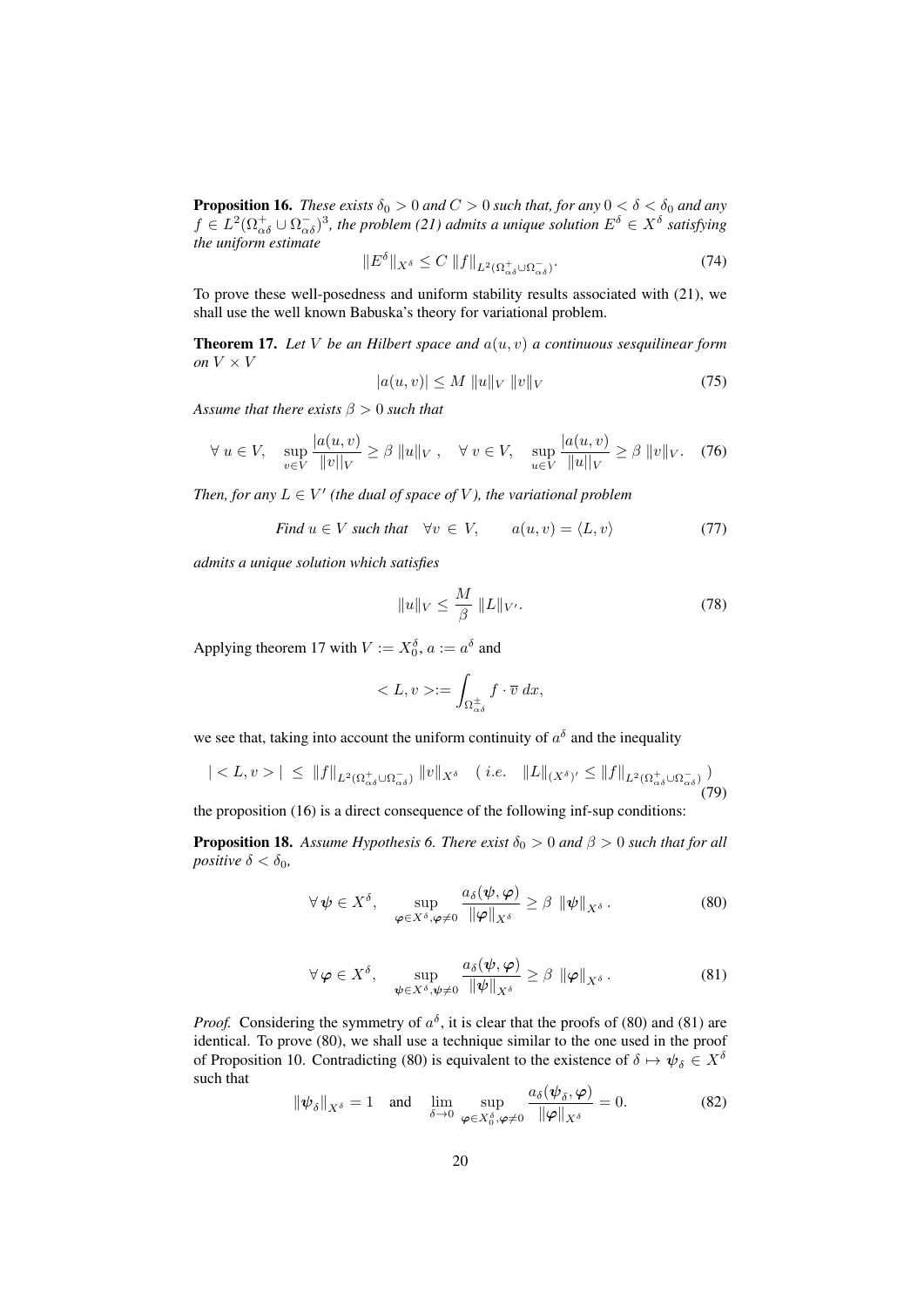According to the Helmholtz decomposition (Proposition 9), we can write

$$
\psi_{\delta} = \psi_{\delta}^{0} + \nabla p^{\delta}, \quad \psi_{\delta}^{0} \in X_{0}^{\delta}, \quad p^{\delta} \in S^{\delta}
$$
\n(83)

where, by uniform continuity of the projections

$$
\|\psi^0_\delta\|_{X^\delta} + \|\nabla p^\delta\| \le C \ \|\psi_\delta\|_{X^\delta}.
$$
\n(84)

and where  $p^{\delta}$  is uniquely defined by (see (36) and (32))

$$
\forall q \in S^{\delta}, \quad b^{\delta}(\nabla p^{\delta}, \nabla q) = a^{\delta}(\nabla p^{\delta}, \nabla q) = a^{\delta}(\boldsymbol{\psi}^{\delta}, \nabla q)
$$
(85)

which yields,

$$
\sup_{q\in S^{\delta}, q\neq 0} \frac{b^{\delta}(\nabla p^{\delta}, \nabla q)}{\|\nabla q\|_{X^{\delta}}} \leq \sup_{\boldsymbol{\varphi}\in X^{\delta}, \boldsymbol{\varphi}\neq 0} \frac{a_{\delta}(\boldsymbol{\psi}_{\delta}, \boldsymbol{\varphi})}{\|\boldsymbol{\varphi}\|_{X^{\delta}}} \tag{86}
$$

From the inf-sup condition (40) and (82)

$$
\lim_{\delta \to 0} \|\nabla p^{\delta}\|_{X^{\delta}} = 0 \quad \text{which implies} \quad \lim_{\delta \to 0} \left\| \psi_{\delta}^{0} \right\|_{X^{\delta}} = 1. \tag{87}
$$

Decomposing any  $\varphi \in X^{\delta}$  as  $\varphi = \varphi^0 + \nabla q$ ,  $\varphi^0 \in X_0^{\delta}$ ,  $q \in S^{\delta}$ , with  $\|\varphi^0\|_{X^{\delta}} \leq$  $C \|\varphi\|_{X^\delta}$ , we get

$$
\frac{a_{\delta}(\psi_{\delta}, \varphi)}{\|\varphi\|_{X^{\delta}}} = \frac{a_{\delta}(\psi_{\delta}^0, \varphi^0)}{\|\varphi^0\|_{X^{\delta}}} \frac{\|\varphi^0\|_{X^{\delta}}}{\|\varphi\|_{X^{\delta}}} \quad \text{which implies} \quad \lim_{\delta \to 0} \sup_{\varphi \in X^{\delta}, \varphi \neq 0} \frac{a_{\delta}(\psi_{\delta}^0, \varphi)}{\|\varphi\|_{X^{\delta}}} = 0.
$$
\n(88)

where we have used (32) and (82) again.

Next, using the result of Proposition 11, we infer from (87) that

$$
\left\| \psi_{\delta}^{0} \right\|_{H^{1/2}(\Omega_{\alpha\delta}^{\pm})} \quad \text{is bounded} \,.
$$

In order to work on a fixed domain, we now again introduce the mappings  $F_{\pm}^{\delta}$  defined in (42) that transforms  $\Omega^{\pm}$  into  $\Omega^{\pm}_{\alpha\delta}$ . For a vector function  $\varphi$  defined on  $\Omega^{\pm}_{\alpha\delta}$  we define  $\hat{\boldsymbol{\varphi}}$  on  $\Omega^{\pm}$  by

$$
\hat{\boldsymbol{\varphi}}(x) := [M_{\pm}^{\delta}]^{-1} \left( \boldsymbol{\varphi} \circ F_{\pm}^{\delta} \right)(x) \qquad x \in \Omega^{\pm}.
$$
 (90)

This transformation, also known as the  $H(curl)$  conforming transform in the finite element literature (see Ref. [29], [18] or [11]) "preserves" the curl operator in the sense that

$$
(\operatorname{curl}\boldsymbol{\varphi})\circ F_{\pm}^{\delta}(x) = (1 - 2\frac{\alpha\delta}{L_3})\left[M_{\pm}^{\delta}\right]^{-1}\operatorname{curl}\hat{\boldsymbol{\varphi}}(x) \qquad x \in \Omega^{\pm}.\tag{91}
$$

If  $\varphi \in X^{\delta}$  then  $\hat{\varphi} \in X^0$ . We shall equip  $X^0$  with a  $\delta$ -dependent norm inspired from the  $X_{\delta}$  -norm, where we simply take  $\alpha = 0$ :

$$
\begin{split} \left\|\hat{\psi}\right\|_{\hat{X}^{\delta}}^{2} &= \left\|\hat{\psi}\right\|_{H(\text{curl},\Omega^{\pm})}^{2} + \left\|\hat{\psi}_{T}\right\|_{L^{2}(\Sigma_{3}^{\pm})}^{2} + \frac{1}{\delta}\left\|\mathcal{G}_{\omega}\left(\left[e_{3} \times \hat{\psi}\right]\right)\right\|_{H(\text{curl}_{\Gamma},\Gamma)}^{2} \\ &+ \delta\left\|\langle\psi_{T}\rangle\right\|_{H(\text{curl}_{\Gamma},\Gamma)}^{2} . \end{split} \tag{92}
$$

Again, since the transformation  $F_{\pm}^{\delta}$  goes to identity ( $\delta \longrightarrow 0$ ), we have if  $\psi$  and  $\hat{\psi}$  are related by (44):

$$
(1 - O(\delta)) \| \psi \|_{X^{\delta}}^2 \le \| \hat{\psi} \|_{\hat{X}^{\delta}}^2 \le (1 + O(\delta)) \| \psi \|_{X^{\delta}}^2 \tag{93}
$$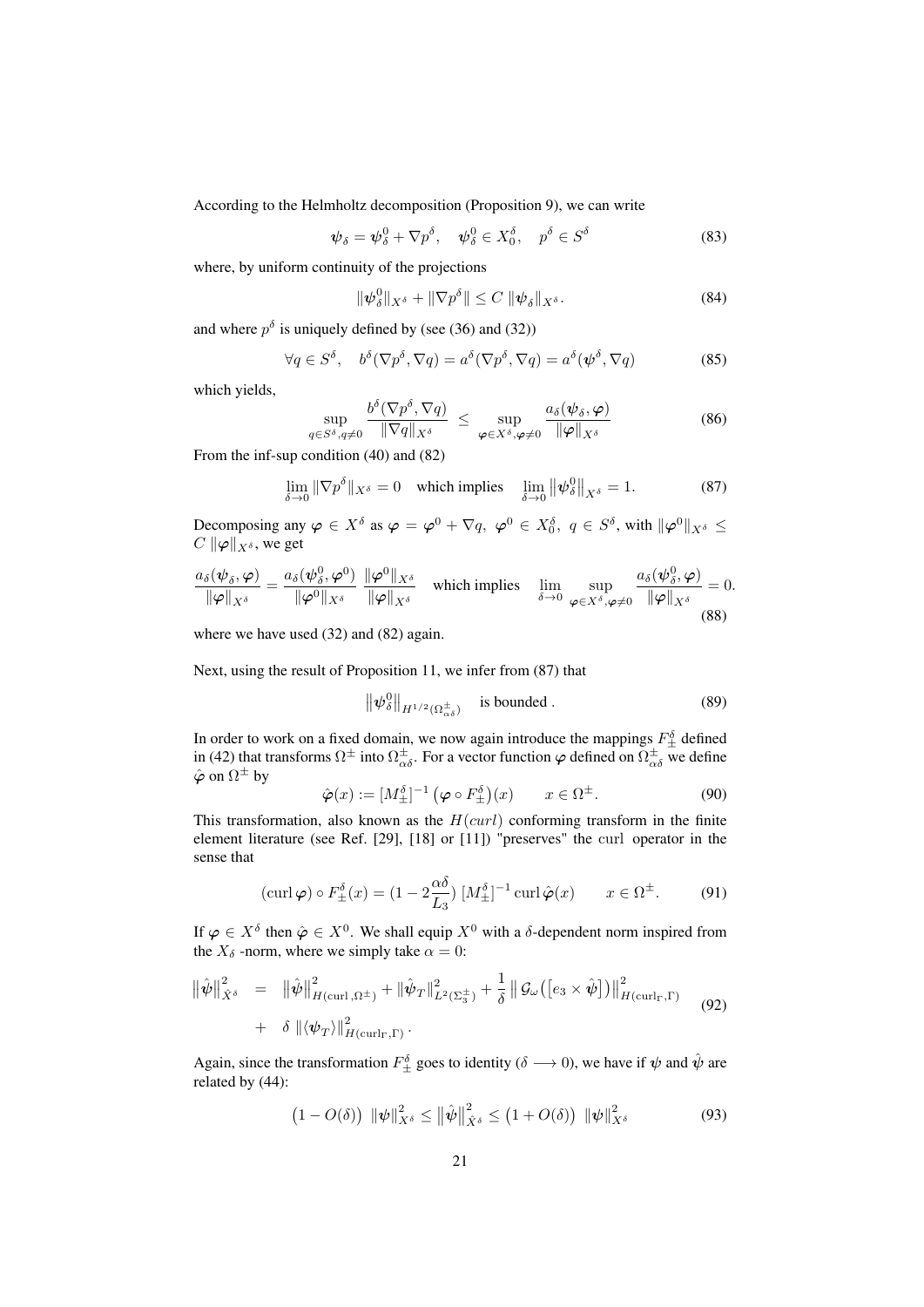Then we introduce the sesquilinear form  $\hat{a}_{\delta}$  defined on  $X^0 \times X^0$  by:

$$
\hat{a}_{\delta}(\hat{\boldsymbol{\psi}},\hat{\boldsymbol{\varphi}}) \quad := \quad a_{\delta}(\boldsymbol{\psi},\boldsymbol{\varphi}) \tag{94}
$$

which gives, thanks to (91)

$$
\hat{a}_{\delta}(\hat{\psi}, \hat{\varphi}) = (1 - 2\frac{\alpha\delta}{L_3}) \int_{\Omega^{\pm}} [M_{\pm}^{\delta}]^{-1} \operatorname{curl} \hat{\psi} \cdot [M_{\pm}^{\delta}]^{-1} \overline{\operatorname{curl} \hat{\varphi}} dx - i\omega \int_{\Sigma_{3}^{\pm}} \hat{\psi}_{T} \cdot \overline{\hat{\varphi}_{T}} ds
$$
  

$$
- \omega^{2} (1 - 2\frac{\alpha\delta}{L_3})^{-1} \int_{\Omega^{\pm}} [M_{\pm}^{\delta}] \hat{\psi} \cdot [M_{\pm}^{\delta}] \overline{\hat{\varphi}} dx - \delta \omega^{2} \int_{\Gamma} \mathbf{D}_{m} \langle \hat{\psi}_{T} \rangle \cdot \overline{\langle \hat{\varphi}_{T} \rangle} ds
$$
  

$$
+ \delta A_{m} \int_{\Gamma} \operatorname{curl}_{\Gamma} \langle \hat{\psi}_{T} \rangle \cdot \overline{\operatorname{curl}_{\Gamma} \langle \hat{\varphi}_{T} \rangle} ds + \frac{\omega^{2}}{\delta} \langle \mathcal{G}_{\omega} ([e_{3} \times \hat{\psi}]), \overline{[e_{3} \times \hat{\varphi}] \rangle_{\Gamma}}. \tag{95}
$$

Using (93), we thus deduce from (87) and (88) that

$$
\lim_{\delta \to 0} \|\hat{\boldsymbol{\psi}}_{\delta}^{0}\|_{\hat{X}^{\delta}} = 1 \quad \text{and} \quad \lim_{\delta \to 0} \sup_{\hat{\boldsymbol{\varphi}} \in X^{0}, \boldsymbol{\varphi} \neq 0} \frac{\hat{a}_{\delta}(\hat{\boldsymbol{\psi}}_{\delta}^{0}, \hat{\boldsymbol{\varphi}})}{\|\hat{\boldsymbol{\varphi}}\|_{\hat{X}^{\delta}}} = 0. \tag{96}
$$

Again, the fact that  $F_{\pm}^{\delta}$  goes to identity as  $\delta \to 0$  implies (this can be proven by interpolation) :

$$
(1 - O(\delta)) \|\psi\|_{H^{1/2}(\Omega_{\alpha\delta}^{\pm})} \le \|\hat{\psi}\|_{H^{1/2}(\Omega^{\pm})} \le (1 + O(\delta)) \|\psi\|_{H^{1/2}(\Omega_{\alpha\delta}^{\pm})}
$$
(97)

Thus, we deduce from (89) that

$$
\hat{\psi}_{\delta}^{0} \text{ is bounded in } H^{1/2}(\Omega^{\pm}).\tag{98}
$$

Therefore, one infers the existence of a subsequence, still denoted  $\hat{\psi}_{\delta}^{0}$  $\hat{\psi}$ , and of  $\hat{\psi} \in$  $H^{1/2}(\Omega^{\pm})^3$  such that

$$
\hat{\psi}_{\delta}^{0} \rightarrow \hat{\psi}^{\pm}
$$
 weakly in  $H^{1/2}(\Omega^{\pm})^3$  and  $\hat{\psi}_{\delta}^{0} \rightarrow \hat{\psi}^{\pm}$  strongly in  $L^2(\Omega^{\pm})^3$ .

From (96) and (92) we also deduce that  $\hat{\psi}^{\pm} \in H(\text{curl}, \Omega^{\pm})$ . We next prove that  $\hat{\psi} = 0.$ 

Let us denote by  $\Omega:=\Omega^+\cup\Omega^-\cup\Gamma.$  We first prove that  $\hat\psi\in H(\mathrm{curl\,},\Omega).$  Indeed, (96) implies that  $\mathcal{G}_{\omega}[e_3\times \hat{\boldsymbol{\psi}}_\delta]$  strongly converges to  $0$  in  $H(\mathrm{curl}_\Gamma,\Gamma)$ . Hence  $\mathcal{G}_{\omega}[e_3\times \hat{\boldsymbol{\psi}}]=0,$ thus  $[e_3 \times \hat{\psi}] = 0$ .

More precisely, we have (the obvious details are left to the reader)

$$
\hat{\psi} \in H_{\mathrm{imp}}(\mathrm{curl}, \Omega) := \left\{ \boldsymbol{\varphi} \in H(\mathrm{curl}, \Omega), \boldsymbol{\varphi}_T \in L^2(\Sigma_3^{\pm})^3 \right\}
$$

and we also deduce from (96) that,  $\forall \varphi \in C^{\infty}(\overline{\Omega})$ ,

$$
\lim_{\delta \to 0} \delta \left( A_m \int_{\Gamma} \mathrm{curl}_{\Gamma} \langle (\hat{\boldsymbol{\psi}}_{\delta}^0)_T \rangle \cdot \mathrm{curl}_{\Gamma} \overline{\langle \boldsymbol{\varphi}_T \rangle} - \omega^2 \int_{\Gamma} \mathbf{D}_m \langle (\hat{\boldsymbol{\psi}}_{\delta}^0)_T \rangle \cdot \overline{\langle \boldsymbol{\varphi}_T \rangle} \right) = 0.
$$

Thus, since, for  $\varphi \in C^{\infty}(\overline{\Omega})$ ,  $[e_3 \times \hat{\varphi}] = 0$  and  $\lim_{\delta \to 0} \hat{a}_{\delta}(\hat{\psi}_{\delta}, \varphi) = 0$  (by (96)), we deduce from (95) that

$$
\int_{\Omega} \left( \operatorname{curl} \hat{\boldsymbol{\psi}} \cdot \overline{\operatorname{curl} \boldsymbol{\varphi}} - \omega^2 \hat{\boldsymbol{\psi}} \cdot \overline{\boldsymbol{\varphi}} \right) dx - i\omega \int_{\Sigma_{3}^{\pm}} \hat{\boldsymbol{\psi}}_{T} \cdot \overline{\boldsymbol{\varphi}_{T}} ds = 0, \quad \forall \, \boldsymbol{\varphi} \in C^{\infty}(\overline{\Omega}).
$$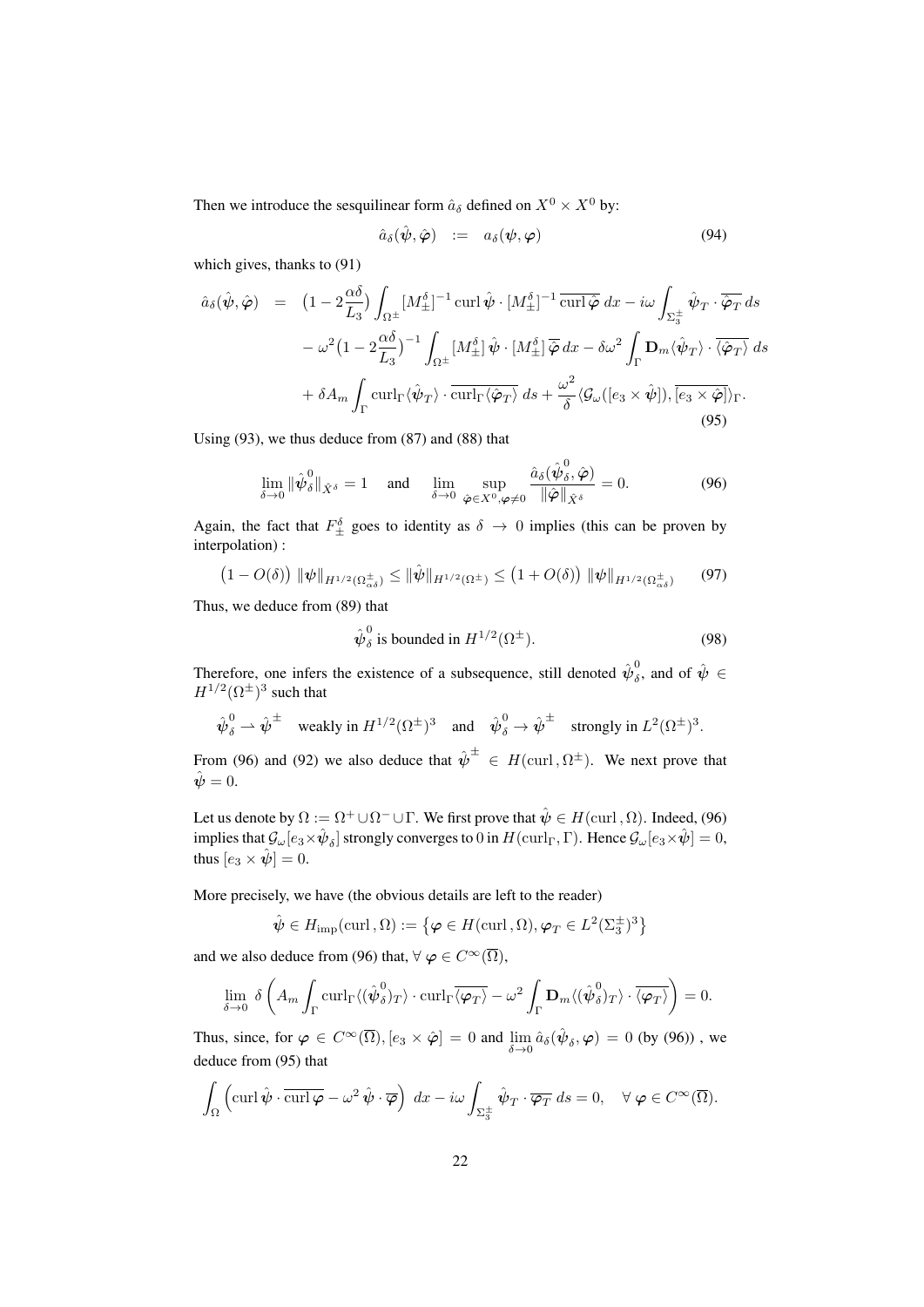Then, by density of  $C^{\infty}(\overline{\Omega})$  in  $H_{\text{imp}}(\text{curl}, \Omega)$  (see e.g. [7]), we deduce that

$$
\int_{\Omega} \left( \operatorname{curl} \hat{\boldsymbol{\psi}} \cdot \overline{\operatorname{curl} \boldsymbol{\varphi}} - \omega^2 \hat{\boldsymbol{\psi}} \cdot \overline{\boldsymbol{\varphi}} \right) dx - i \omega \int_{\Sigma_{3}^{\pm}} \hat{\boldsymbol{\psi}}_{T} \cdot \overline{\boldsymbol{\varphi}_{T}} ds = 0, \ \forall \ \boldsymbol{\varphi} \in H_{\text{imp}}(\operatorname{curl}, \Omega)).
$$

The uniqueness result for this variational problem (see for instance Theorem 4.17 in Ref [29]) yields  $\dot{\psi} = 0$ .

We shall derive a contradiction by deducing that  $\lim_{\delta \to 0}$  $\Vert \hat{\psi}_{\delta}^0 \Vert_{\hat{X}^{\delta}} = 0$ . First, we just already proved

$$
\lim_{\delta \to 0} \|\hat{\boldsymbol{\psi}}_{\delta}^{0}\|_{L^{2}(\Omega^{\pm})^{3}} = 0.
$$

Using the result of Lemma 15 applied to  $\chi \hat{\psi}^0_\delta$  $\delta$ , where  $\chi$  is the same cut off function as in the proof of Proposition 11, one concludes that

$$
\chi \hat{\psi}_{\delta}^{0}
$$
 is bounded in  $H^{1}(\Omega_{\pm})$ 

and thus, by trace theorem, that  $\langle (\hat{\bm{\psi}}^0_{\delta} )$  $\binom{6}{\delta}$  is bounded in  $L^2(\Gamma)^3$ . Therefore,

$$
\lim_{\delta \to 0} \delta \|\langle (\hat{\psi}_{\delta}^0)_T \rangle\|_{L^2(\Gamma)} = 0.
$$

On the other hand, since  $\psi_{\delta}^0 \in X_0^{\delta}$ , we easily check that, with obvious notation (we consider traces)

$$
\frac{1}{2}\left(M_{\delta}^{+}(\hat{\boldsymbol{\psi}}_{\delta}^{0})^{+}+M_{\delta}^{-}(\hat{\boldsymbol{\psi}}_{\delta}^{0})^{+}\right)\cdot e_{3}=\frac{1}{\delta}\operatorname{curl}_{\Gamma}\mathcal{G}_{\omega}\big(\left[e_{3}\times\hat{\boldsymbol{\psi}}_{\delta}^{0}\right]\big).
$$

As, by trace theorem again,  $M_{\delta}^{+}(\hat{\boldsymbol{\psi}}_{\delta}^{0}% ,\hat{\phi}_{\delta}^{0})$  $\big(\delta(\delta)\big)^+ + M^-_\delta(\hat{\boldsymbol{\psi}}^0_\delta)$  $(\delta)^{+}$  is uniformly bounded in  $L^{2}(\Gamma)^{3}$ , we deduce that

$$
\lim_{\delta \to 0} \frac{1}{\delta} \| \operatorname{curl}_{\Gamma} \mathcal{G}_{\omega} \left( \left[ e_3 \times \hat{\boldsymbol{\psi}}_{\delta}^0 \right] \right) \|^2_{L^2(\Gamma)} = 0.
$$

We obtain the desired contradiction by observing that (compare (92) and (95))

$$
\begin{aligned}\n\|\hat{\psi}_{\delta}^{0}\|_{\hat{X}^{\delta}}^{2} &\leq C\Big(\|\hat{a}_{\delta}(\hat{\psi}_{\delta}^{0},\hat{\psi}_{\delta}^{0})\| + \|\hat{\psi}_{\delta}^{0}\|_{L^{2}(\Omega^{\pm})^{3}}^{2} \\
&\quad + \delta \|\langle \hat{\psi}_{\delta}^{0} \rangle_{T}\|_{L^{2}(\Gamma)^{3}}^{2} + \frac{1}{\delta} \|\mathrm{curl}_{\Gamma} \mathcal{G}_{\omega}([\varepsilon_{3} \times \hat{\psi}_{\delta}^{0}])\|_{L^{2}(\Gamma)}^{2}\Big) \\
\end{aligned}
$$
\n
$$
\text{and that } \lim \hat{a}_{\delta}(\hat{\psi}_{\delta}^{0},\hat{\psi}_{\delta}^{0}) = 0, \text{ by (96).} \qquad \Box
$$

and that  $\lim_{\delta \to 0} \hat{a}_{\delta}(\hat{\psi}_{\delta}^0)$  $_{\delta }^{0},\hat{\boldsymbol{\psi}}_{\delta }^{0}$  $\delta$ ) = 0, by (96).

### 5 An application of the stability result

In this section we shall prove that  $\mathbf{E}^{\delta}$ , the solution of problem  $P$ , approaches  $\mathbf{E}_{e}^{\delta}$  (the solution of the exact problem (8)) at second order in  $\delta$ . To this end, we assume that

 $\alpha$  is chosen large enough such that  $(A_e, A_m, D_e, D_m)$  defined by (9) are strictly positive (99)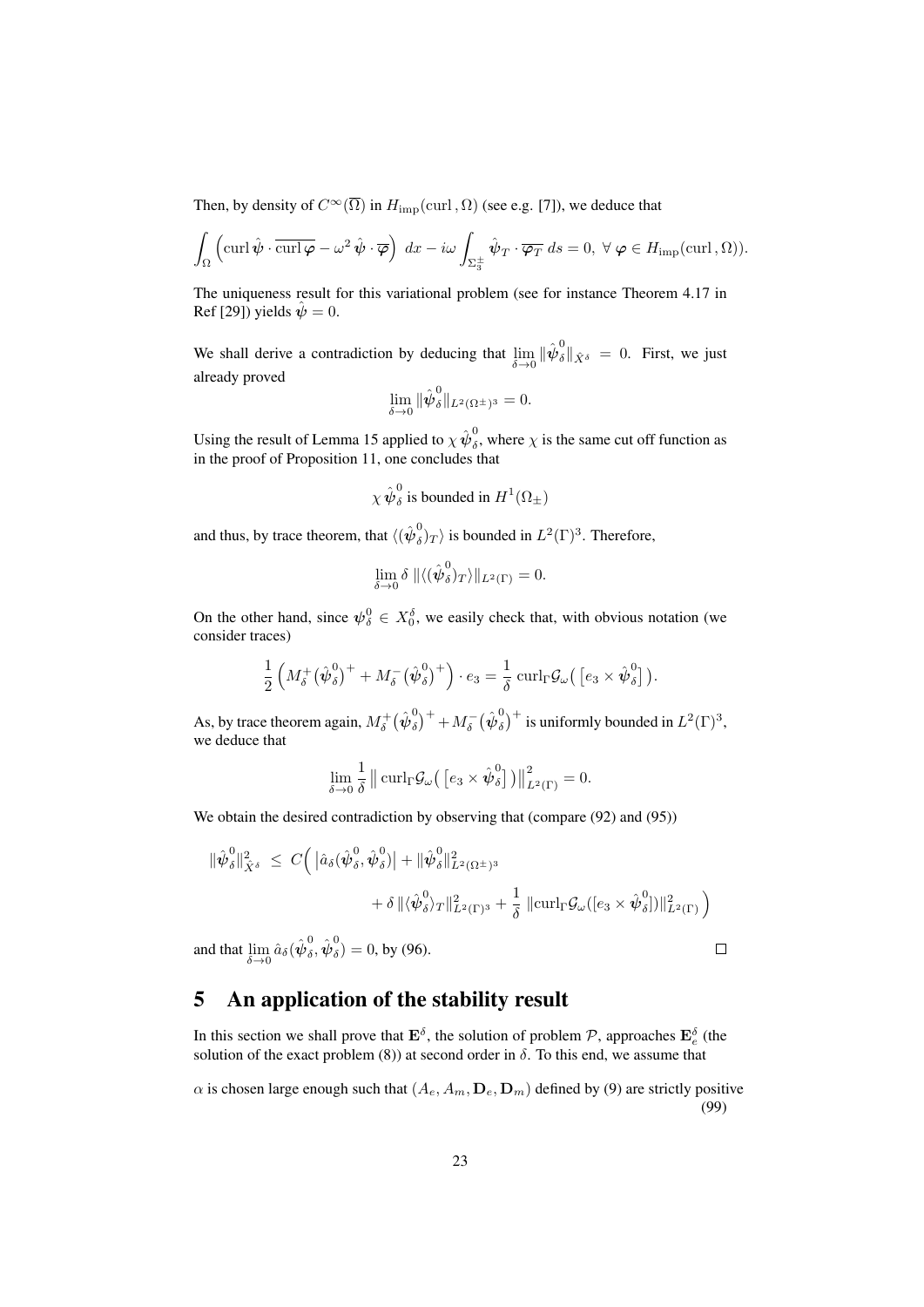so that we can use Proposition 18. Also, we shall assume that the support of the right hand side in does not intersect Γ:

$$
\text{supp } f \cap \Gamma = \emptyset \tag{100}
$$

Our proof follows a type of approach that can be found in Ref. [24], [34] and [21]: in a first step, we prove that there exist two functions  ${\bf E}_0$  and  ${\bf E}_1$  defined in  $\Omega^\pm$  such that

$$
\left\| {\bf E}^\delta - {\bf E}_0 - \delta\, {\bf E}_1 \right\|_{H(\operatorname{curl}, \Omega_{\alpha\delta}^\pm)} \leq C\, \delta^2.
$$

This result is based on an application of Proposition 18 and theorem 17 and on a formal asymptotic expansion of  $\mathbf{E}^{\delta}$  with respect to  $\delta$ . Besides, using the asymptotic expansion of the exact solution  $\mathbf{E}_{e}^{\delta}$  in  $\delta$ , using for instance matched asmptotics as in Ref. [17] (see for instance also Ref. [35],[22] and [25] for general results on this topic), we can also prove an optimal estimate of  $\mathbf{E}^{\delta} - (\mathbf{E}_0 + \delta \mathbf{E}_1)$ , that is valid in any (fixed) domain that does not intersect a small neighbourhood of Γ, namely in any ( $\gamma > 0$  being given, possibly arbitrarily small)

$$
\Omega_{\gamma} := \left\{ (x_1, x_2, x_3) \in \mathbb{R}^3 \; / \; |x_1| < L_1/2, |x_2| < L_2/2 \; \text{ and } \; \gamma < |x_3| < L_3/2 \right\}.
$$

Such estimates have been established in [15]. Combining the previous two estimates, we obtain an estimate of  $\mathbf{E}_{e}^{\delta} - \mathbf{E}^{\delta}$  in  $\Omega_{\gamma}$ . The precise result is the following.

Proposition 19. *Assume that (6), (7), (99) and (100) hold. Assume that the frequency* ω *satisfies the hypothesis (6). Then, for any* 0 < γ < L3/2*, there exist a constant*  $\delta_{\gamma} > 0$  *and a positive constant*  $C_{\gamma}$ *, such that* 

$$
\forall \delta < \delta_{\gamma}, \qquad \left\| \mathbf{E}_{e}^{\delta} - \mathbf{E}^{\delta} \right\|_{H(\text{curl}, \Omega_{\gamma})} \leq C_{\gamma} \delta^{2}.
$$
\n(101)

The remaining of this section in dedicated to the proof (in three steps) of this proposition.

### Step 1. Formal asymptotic expansion of  $\mathrm{E}^{\delta}.$

We look for a power series expansion of  $\mathbf{E}^{\delta}$  with respect to  $\delta$  of the form

$$
\mathbf{E}^{\delta} = \sum_{n \in \mathbb{N}} \delta^n \, \mathbf{E}_n,\tag{102}
$$

where the fields  $\mathbf{E}_n$  are searched functions in  $\Omega^+ \cup \Omega^-$  which are smooth respectively in  $\overline{\Omega^+}$  and  $\overline{\Omega^-}$ . Inserting the previous expansion in problem P, and (formally) separating the different powers of  $\delta$ , it is easily seen that the fields  $\mathbf{E}_n$  satisfy the Maxwell equations in  $\Omega^{\pm}$ 

$$
\operatorname{curl}\operatorname{curl}\mathbf{E}_n - \omega^2 \mathbf{E}_n = \begin{cases} f & \text{if } n = 0, \\ 0 & \text{otherwise,} \end{cases}
$$
(103)

as well as the boundary conditions:

$$
\begin{cases} \pm e_3 \times \operatorname{curl} \mathbf{E}_n = -i\omega(\mathbf{E}_n)_T \text{ on } \Sigma_3^{\pm}, \\ \mathbf{E}_n \times e_i|_{\Sigma_i^+} = \mathbf{E}_n \times e_i|_{\Sigma_i^-}, \text{ and } \operatorname{curl} \mathbf{E}_n \times e_i|_{\Sigma_i^+} = \operatorname{curl} \mathbf{E}_n \times e_i|_{\Sigma_i^-}. \end{cases}
$$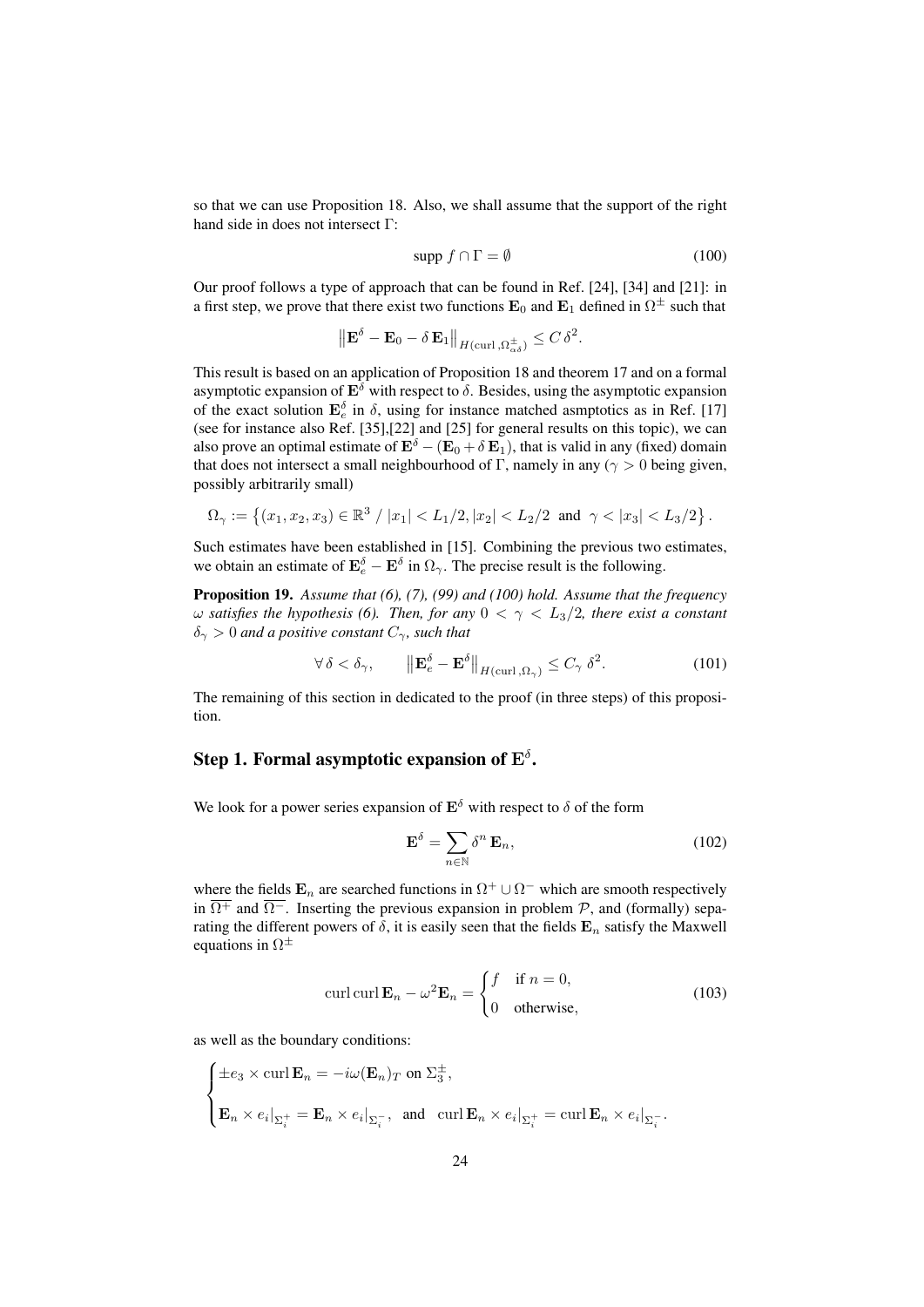Deriving transmission conditions for the  $E_j$ 's from the transmission conditions (5) is more involved. Let us give the idea of the formal computations. To exploit (102), we have to evaluate the traces of  $e_3 \times \mathbf{E}_j$  or  $e_3 \times \text{curl } \mathbf{E}_j$  on  $\Gamma_{\alpha\delta}$ . Using (formally) Taylor expansions with respect to the  $x_3$  variable, we get an expansion of such traces in powers of  $\delta$  which are expressed only in terms of tangential traces of  $e_3 \times \mathbf{E}_j$  or  $e_3 \times$  curl  $\mathbf{E}_i$  on  $\Gamma$  thanks to the fact  $x_3$  derivatives are eliminated by using the interior Maxwell's equations and replaced by tangential derivatives. As a result, the transmission conditions are posed on the interface Γ. For the sake of conciseness, we do not develop the calculations and we restrict ourselves to present the resulting jump conditions (see Ref. [15] for more details).

First, the limit field  $\mathbf{E}_0$  satisfies the following homogeneous jump conditions on  $\Gamma$ ,

$$
[e_3 \times \mathbf{E}_0] = 0, \quad \text{and} \quad [e_3 \times \text{curl } \mathbf{E}_0] = 0,
$$
 (104)

which simply expresses the fact that  $E_0$  "does not see" the rough interface. On the other hand, for  $j = 1$  or  $j = 2$ , the jump conditions for  $\mathbf{E}_j$  are recursively given by

$$
\begin{cases}\n[e_3 \times \mathbf{E}_j] + \frac{(A_e - 2\alpha)}{\omega^2} \operatorname{curl}_{\Gamma} \langle (\operatorname{curl} \mathbf{E}_{j-1})_T \rangle - (\mathbf{D}_e - 2\alpha) \langle (\operatorname{curl} \mathbf{E}_{j-1})_T \rangle = 0, \\
[e_3 \times \operatorname{curl} \mathbf{E}_j] + (A_m - 2\alpha) \operatorname{curl}_{\Gamma} \operatorname{curl} \mathbf{F}_j \langle (\mathbf{E}_{j-1})_T \rangle - \omega^2 (\mathbf{D}_m - 2\alpha) \langle (\mathbf{E}_{j-1})_T \rangle = 0.\n\end{cases}
$$
\n(105)

The existence of  $E_j$ 's for  $j = 0, 1, 2$  results from standard results from Maxwell equations. Note that the  $C^{\infty}$  regularity of each  $E_j^+$  and  $E_j^-$  in a neighborhood of  $\Gamma$  is guaranteed by the fact that the support of the source term  $f$  does not intersect  $\Gamma$ .

### Step 3. Justification of the asymptotic expansion of  $\mathrm{E}^{\delta}.$

We now consider the error  $e_2^{\delta}$  between  $\mathbf{E}^{\delta}$  (the solution of  $P$ ) and its truncated expansion at second order:

$$
e_2^{\delta} := \mathbf{E}^{\delta} - (\mathbf{E}_0 + \delta \mathbf{E}_1 + \delta^2 \mathbf{E}_2).
$$

Let  $\mathcal{D}_{\alpha,\delta}$  and  $\mathcal{N}_{\alpha,\delta}$  be the generalized trace operators defined by (u denotes a smooth enough vector field):

$$
\begin{cases}\n\mathcal{D}_{\alpha,\delta} u := [e_3 \times u]_{\alpha} + \delta \left( \frac{A_e}{\omega^2} \operatorname{curl}_{\Gamma} (\langle \operatorname{curl} u \rangle_{\alpha})_T - \mathbf{D}_e (\langle \operatorname{curl} u \rangle_{\alpha})_T \right) \\
\mathcal{N}_{\alpha,\delta} u := [e_3 \times \operatorname{curl} u]_{\alpha} + \delta \left( A_m \operatorname{curl}_{\Gamma} \langle (u)_T \rangle_{\alpha} - \omega^2 \mathbf{D}_m \langle u_T \rangle_{\alpha} \right)\n\end{cases}
$$
\n(106)

Using Taylor expansion, it is easily seen that  $e_2^{\delta}$  satisfies a problem of the form

$$
\left\{\begin{array}{ll} {\rm curl\, curl\,} e_2^\delta - \omega^2 e_2^\delta = 0 & {\rm in\ } \Omega_{\alpha\delta}^+ \cup \Omega_{\alpha\delta}^- , \\[1.5mm] \mathcal{D}_{\alpha,\delta}\ e_2^\delta = \delta^3\ h^\delta, \quad \mathcal{N}_{\alpha,\delta}\ e_2^\delta = \delta^3\ g^\delta, & {\rm on\ }\Gamma \\[1.5mm] \pm e_3\times {\rm curl\,} e_2^\delta = -i\omega (e_2^\delta)_T, & {\rm on\ }\Sigma_3^\pm, \\[1.5mm] e_2^\delta\times e_i|_{\Sigma_{i,\delta}^+} = e_2^\delta\times e_i|_{\Sigma_{i,\delta}^-}, & {\rm and\ }\ {\rm curl\,} e_2^\delta\times e_i|_{\Sigma_{i,\delta}^+} = {\rm curl\,} e_2^\delta\times e_i|_{\Sigma_{i,\delta}^-}, \end{array}\right.
$$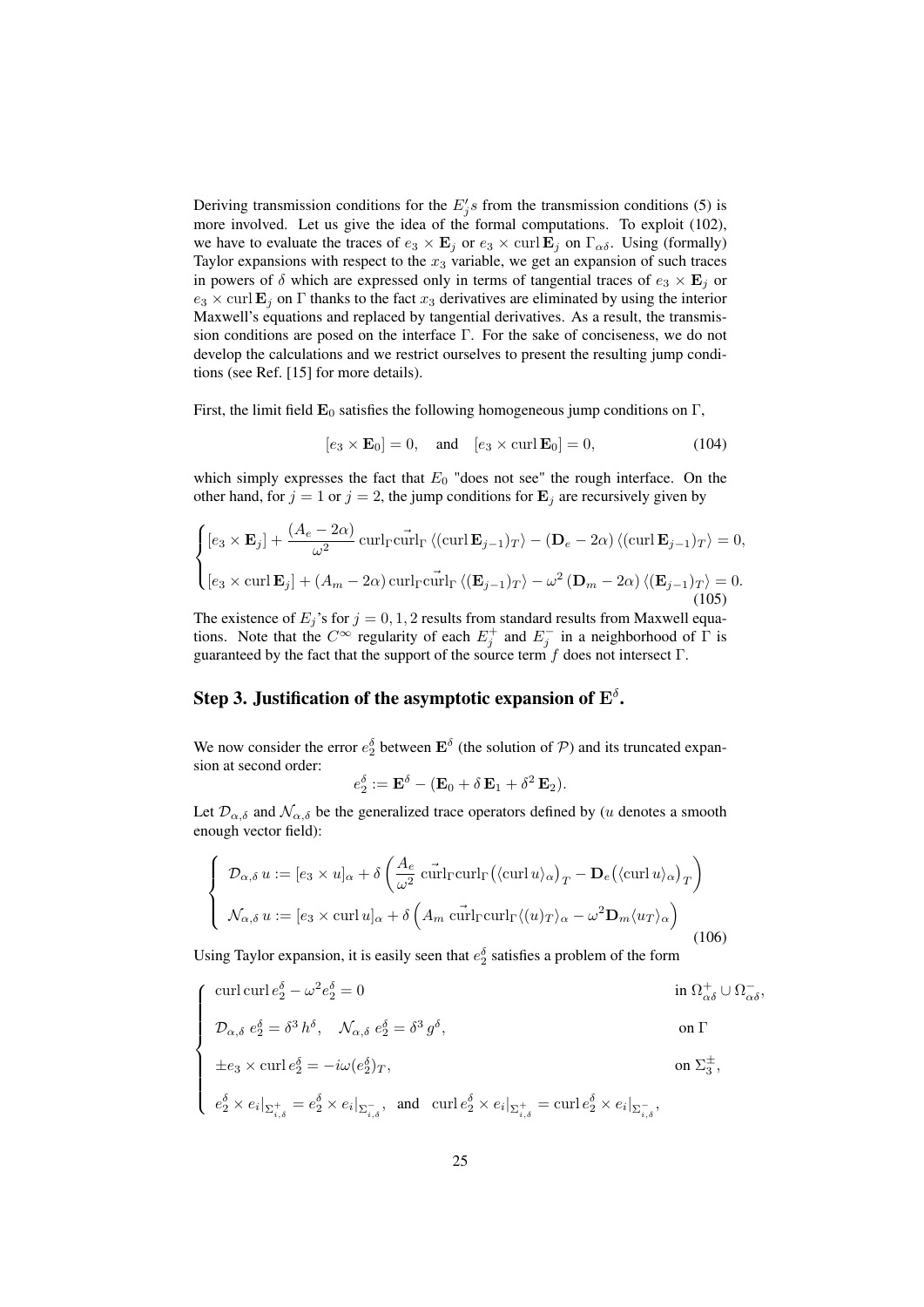where the terms  $\delta^3 g^{\delta}$  and  $\delta^3 h^{\delta}$  come from the evaluation of  $\mathcal{D}_{\alpha,\delta}$  and  $\mathcal{N}_{\alpha,\delta}$  on  $\mathbf{E}_{0}^{\pm}$  +  $\delta \mathbf{E}_1^{\pm} + \delta^2 \mathbf{E}_2^{\pm}$ . To exploit the jump conditions (105), we need to relate these traces with their equivalent on Γ. This can be done using Taylor expansions in the  $x_3$  variable with integral rest. Doing so, we make appear automatically the  $\delta^3$  factor and it is not difficult (although tedious) to establish that  $g^{\delta}$  and  $h^{\delta}$  (that are expressed in terms of integrals over  $\pm x_3 \in [0, \alpha\delta]$  of functions involving  $\mathbf{E}_0$ ,  $\mathbf{E}_1$ ,  $\mathbf{E}_2$  and some of their derivatives, up to third order) satisfy the uniform estimates (we use standard elliptic regularity results for  $\mathbf{E}_0$ ,  $\mathbf{E}_1$ ,  $\mathbf{E}_2$  and the assumption (100) for the support of f.)

$$
\|g^{\delta}\|_{H^{-1/2}(\text{div}_{\Gamma}, \Gamma)} + \|h^{\delta}\|_{L^{2}(\Gamma)} \leq C \|f\|_{L^{2}(\Omega)}.
$$
 (107)

Then, note that  $e_2^{\delta}$  belongs to  $X^{\delta}$  (but it does not belong to  $X_0^{\delta}$ ). Writing the previous problem in a variational form, we get

$$
\forall \boldsymbol{\varphi} \in X^{\delta}, \quad a_{\delta}(e_2^{\delta}, \boldsymbol{\varphi}) = \langle L^{\delta}, \boldsymbol{\varphi} \rangle \tag{108}
$$

where the linear form in  $L^{\delta} \in (X^{\delta})'$  is given by

$$
\forall \boldsymbol{\varphi} \in X^{\delta}, \quad \langle L^{\delta}, \boldsymbol{\varphi} \rangle := \delta^2 \omega^2 \left\langle \mathcal{G}_{\omega}(g^{\delta}), [e_3 \times \boldsymbol{\varphi}]_{\alpha} \right\rangle + \delta^3 \int_{\Gamma} h^{\delta} \cdot \overline{\langle \boldsymbol{\varphi} \rangle_{\alpha}}. \tag{109}
$$

Thanks to the stability result of Proposition 18, it is clear that the estimate of will be driven by the estimation of the norm of  $L^{\delta} \in (X^{\delta})'$ . For this we observe that, using in particular the symmetry of  $\mathcal{G}_{\omega}$  (see (14))

$$
\left| \langle \mathcal{G}_{\omega}(g^{\delta}), [e_3 \times \varphi]_{\alpha} \rangle \right| \leq C \|g^{\delta}\|_{H^{-1/2}(\text{div}_{\Gamma}, \Gamma)} \| \mathcal{G}_{\omega}([e_3 \times \varphi]_{\alpha}) \|_{H^{-1/2}(\text{curl}_{\Gamma}, \Gamma)}
$$
  

$$
\leq C \delta^{\frac{1}{2}} \|g^{\delta}\|_{H^{-1/2}(\text{div}_{\Gamma}, \Gamma)} \| \delta^{-\frac{1}{2}} \mathcal{G}_{\omega}([e_3 \times \varphi]_{\alpha}) \|_{H(\text{curl}_{\Gamma}, \Gamma)} . \tag{110}
$$

while on the other hand we have

$$
\left| \int_{\Gamma} h \cdot \overline{\langle \varphi \rangle_{\alpha}} \right| \leq \delta^{-\frac{1}{2}} \left\| h^{\delta} \right\|_{L^{2}(\Gamma)} \left\| \delta^{\frac{1}{2}} \overline{\langle \varphi \rangle_{\alpha}} \right\|_{L^{2}(\Gamma)} . \tag{111}
$$

Combining (107), (109), (110) and (111), we obtain, thanks tothe definition of the  $X^{\delta}$ -norm (27)

$$
\forall \varphi \in X^{\delta}, \quad \left| \langle L^{\delta}, \varphi \rangle \right| \leq C \, \delta^{\frac{5}{2}} \, \|f\|_{L^{2}(\Omega)} \, \|\varphi\|_{X^{\delta}} \, . \tag{112}
$$

Applying theorem 17 and proposition 18, for any  $\delta$  small enough, we get

$$
\left\|e_2^{\delta}\right\|_{X^{\delta}} = \left\|\mathbf{E}^{\delta} - (\mathbf{E}_0 + \delta \mathbf{E}_1 + \delta^2 \mathbf{E}_2)\right\|_{X^{\delta}} \leq C \delta^{5/2} \|f\|_{L^2(\Omega)}.
$$

Let us introduce a constant  $\gamma$  such that  $0 < \gamma < L_3/2$  and consider the domain  $\Omega_{\gamma}$ 

$$
\Omega_{\gamma}:=\left\{(x_1,x_2,x_3)\in \mathbb{R}^3|x_1|
$$

Finally, from the previous estimate and the triangular inequality, it is easily seen that there exist two positive constants  $\delta_0$  and C such that

$$
\forall \delta < \delta_0, \quad \left\| \mathbf{E}^{\delta} - (\mathbf{E}_0 + \delta \mathbf{E}_1) \right\|_{H(\text{curl}, \Omega_{\gamma})} \le C \delta^2. \tag{113}
$$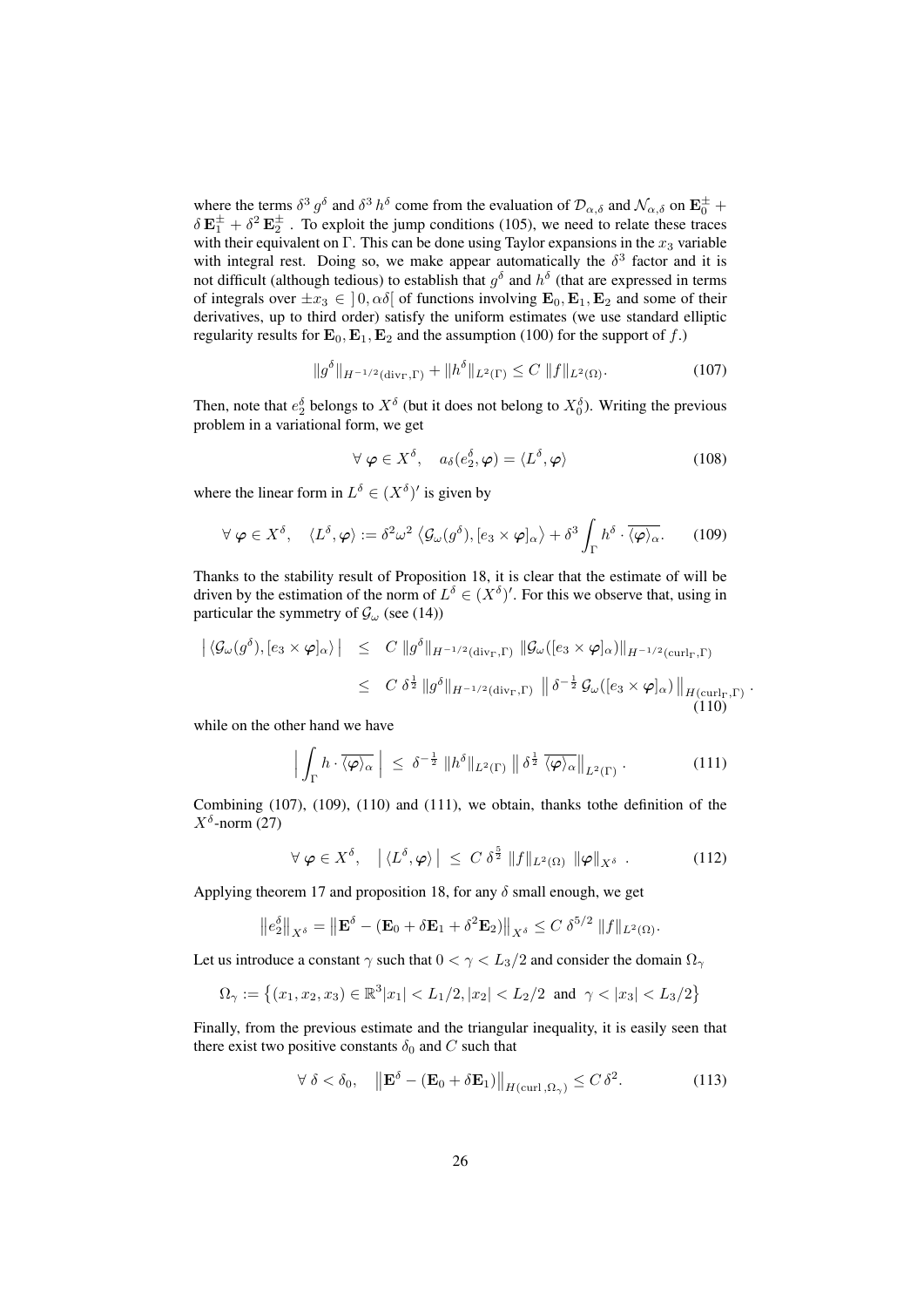#### Step 3. Derivation of the error estimates.

The asymptotic expansion of the exact solution  $\mathbf{E}_{e}^{\delta}$  is much more involved than the approximate one: we have to take into account both the thickness and the periodicity of the thin layer. For instance, we can construct this asymptotics using a method that mixes matched asymptotic expansions and homogenization techniques (see for instance Ref. [33, 2, 28]). This is in particular where the symmetry assumption (7) plays a role. All this has been done in [15] or [16] from which we extract the useful result for our purpose (note that this is where the restriction to the domain  $\Omega_{\gamma}$  appears), namely following estimate:

 $\forall \gamma > 0, \exists \delta_0 > 0 \text{ and } \exists C > 0 \text{ such that, } \forall \delta < \delta_0, \quad \left\| \mathbf{E}_e^{\delta} - (\mathbf{E}_0 + \delta \mathbf{E}_1) \right\|_{H(\text{curl}, \Omega_{\gamma})} \leq C \delta^2.$  $(114)$ 

From inequalities (114) and (113), we immediately deduce the estimate (101), which concludes the proof of Proposition 19.

### References

- [1] T. Abboud and H. Ammari. Diffraction at a curved grating: TM and TE cases, homogenization. *J. Math. Anal. Appl.*, 202(3):995–1026, 1996.
- [2] Y. Achdou. Etude de la réflexion d'une onde électromagnétique par un métal recouvert d'un revêtement métallisé. Technical report, INRIA, 1989.
- [3] Y ACHDOU. Effect of a thin metallized coating on the reflection of and electromagnetic wave. *Comptes rendus de l'académie des sciences série Imathématique*, 314(3):217–222, JAN 30 1992.
- [4] A. Alonso and A. Valli. Some remarks on the characterization of the space of tangential traces of  $H(\text{rot}; \Omega)$  and the construction of an extension operator. *Manuscripta Math.*, 89(2):159–178, 1996.
- [5] C. Amrouche, C. Bernardi, M. Dauge, and V. Girault. Vector potentials in threedimensional non-smooth domains. *Math. Methods Appl. Sci.*, 21(9):823–864, 1998.
- [6] B. Aslanyurek, Houssem Haddar, and H. Shahinturk. Generalized impedance boundary conditions for thin dielectric coatings with variable thickness. *Wave Motion*, 48(7):681–700, November 2011.
- [7] F. Ben Belgacem, C. Bernardi, M. Costabel, and M. Dauge. Un résultat de densité pour les équations de Maxwell. *C. R. Acad. Sci. Paris Sér. I Math.*, 324(6):731– 736, 1997.
- [8] M. Sh. Birman and M. Z. Solomyak.  $L_2$ -theory of the Maxwell operator in arbitrary domains. *Uspekhi Mat. Nauk*, 42(6(258)):61–76, 247, 1987.
- [9] A. Buffa, M. Costabel, and D. Sheen. On traces for  $H(\text{curl}, \Omega)$  in Lipschitz domains. *J. Math. Anal. Appl.*, 276(2):845–867, 2002.
- [10] S. Chun, H. Haddar, and J. S. Hesthaven. High-order accurate thin layer approximations for time-domain electromagnetics, Part II: transmission layers. *J. Comput. Appl. Math.*, 234(8):2587–2608, 2010.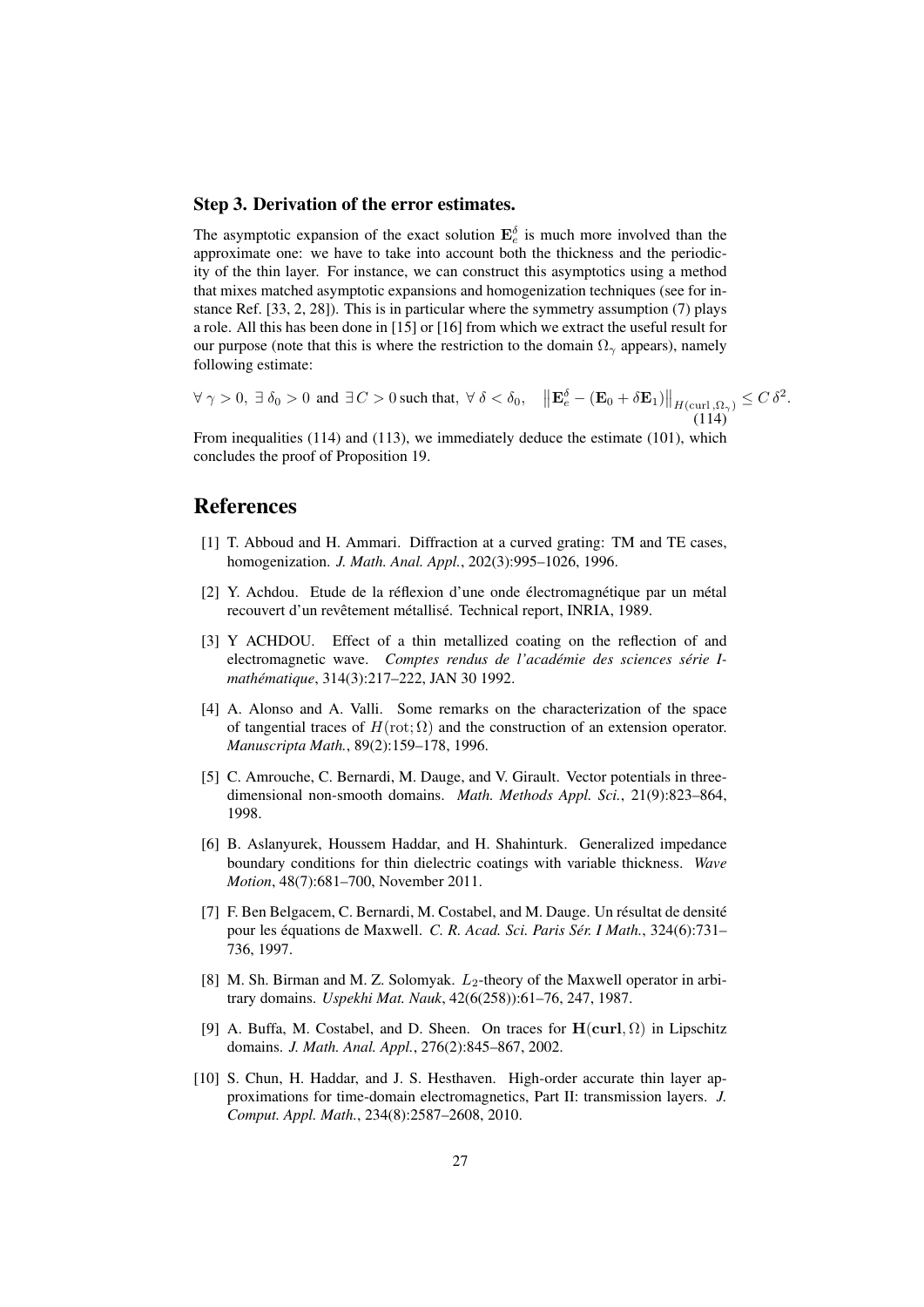- [11] G. Cohen. *Higher-order numerical methods for transient wave equations*. Scientific Computation. Springer-Verlag, Berlin, 2002. With a foreword by R. Glowinski.
- [12] M. Costabel. A remark on the regularity of solutions of Maxwell's equations on Lipschitz domains. *Math. Methods Appl. Sci.*, 12(4):365–368, 1990.
- [13] M. Costabel and M. Dauge. Singularities of electromagnetic fields in polyhedral domains. *Arch. Ration. Mech. Anal.*, 151(3):221–276, 2000.
- [14] M. Costabel, M. Dauge, and S. Nicaise. Singularities of Maxwell interface problems. *M2AN Math. Model. Numer. Anal.*, 33(3):627–649, 1999.
- [15] B. Delourme. *Modèles et asymptotiques des interfaces fines et périodiques en électromagnetisme*. PhD thesis, Université Paris 6, 2010.
- [16] B. Delourme. High order asymptotics for the scattering of electromagnetic waves from thin periodic layers, 2012.
- [17] B. Delourme, H. Haddar, and P. Joly. Approximate models for wave propagation across thin periodic interfaces, 2011.
- [18] F. Dubois. Du tourbillon au champ de vitesse, lectures notes. Technical report, 2000.
- [19] V. Girault and P.A. Raviart. *Finite element methods for Navier-Stokes equations*, volume 5 of *Springer Series in Computational Mathematics*. Springer-Verlag, Berlin, 1986. Theory and algorithms.
- [20] H. Haddar and P. Joly. Stability of thin layer approximation of electromagnetic waves scattering by linear and nonlinear coatings. *J. Comput. Appl. Math.*, 143(2):201–236, 2002.
- [21] H. Haddar, P. Joly, and H.M. Nguyen. Generalized impedance boundary conditions for scattering problems from strongly absorbing obstacles: the case of Maxwell's equations. *Math. Models Methods Appl. Sci.*, 18(10):1787–1827, 2008.
- [22] A. M. Il'in. Matching of asymptotic expansions of solutions of boundary value *problems*, volume 102 of *Translations of Mathematical Monographs*. American Mathematical Society, Providence, RI, 1992. Translated from the Russian by V. Minachin [V. V. Minakhin].
- [23] P. Joly, C. Poirier, J. E. Roberts, and P. Trouve. A new nonconforming finite element method for the computation of electromagnetic guided waves. I. Mathematical analysis. *SIAM J. Numer. Anal.*, 33(4):1494–1525, 1996.
- [24] P. Joly and A. Semin. Construction and analysis of improved Kirchoff conditions for acoustic wave propagation in a junction of thin slots. In *Paris-Sud Working Group on Modelling and Scientific Computing 2007–2008*, volume 25 of *ESAIM Proc.*, pages 44–67. EDP Sci., Les Ulis, 2008.
- [25] P. Joly and S. Tordeux. Matching of asymptotic expansions for wave propagation in media with thin slots. I. The asymptotic expansion. *Multiscale Model. Simul.*, 5(1):304–336 (electronic), 2006.